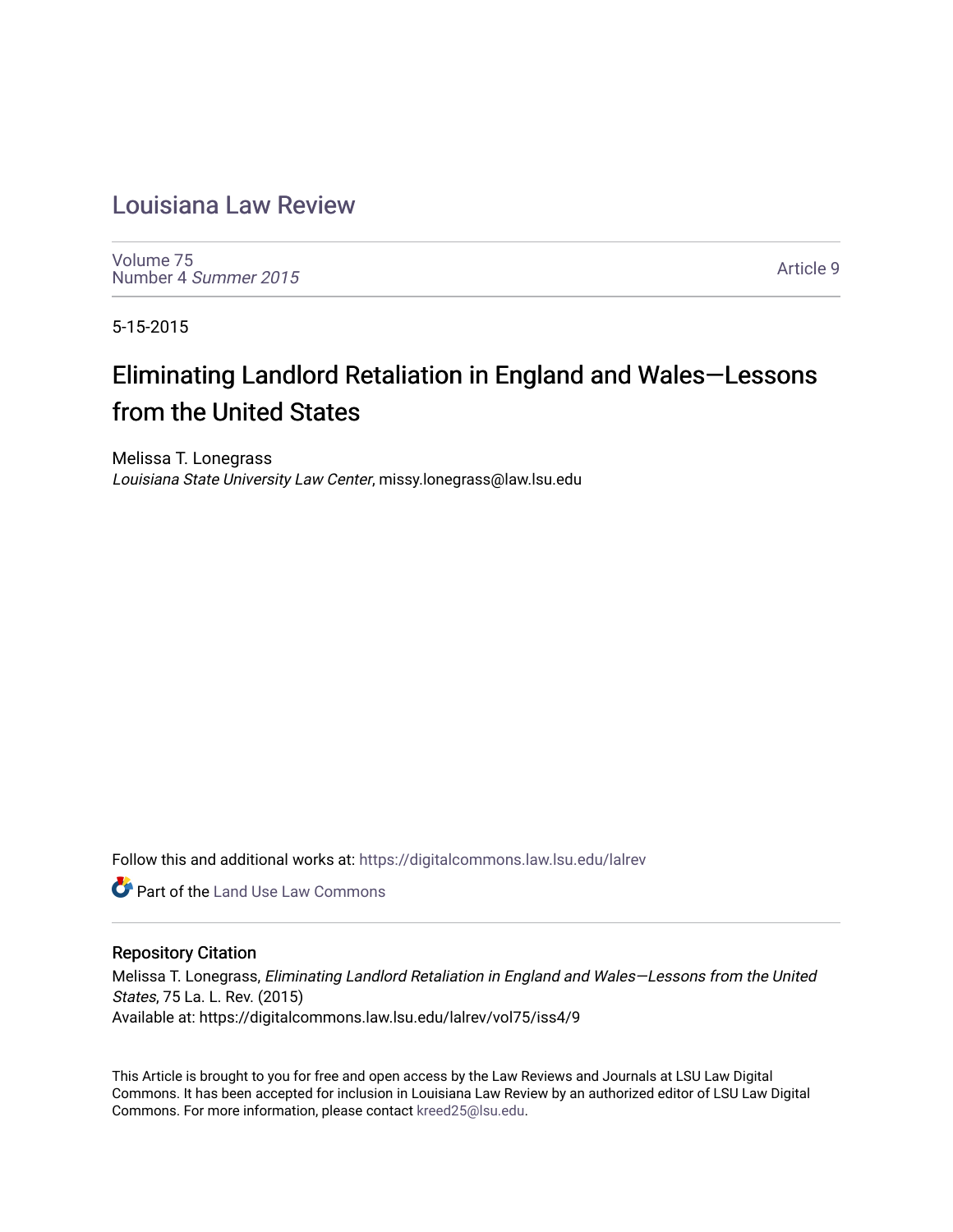# **Eliminating Landlord Retaliation in England and Wales—Lessons from the United States**

# *Melissa T. Lonegrass*\*

| L    |                                                        |  |
|------|--------------------------------------------------------|--|
| II.  | Anti-Retaliation Legislation in England and Wales 1076 |  |
|      |                                                        |  |
|      |                                                        |  |
|      | C. Proposed Legislation in England-The Tenancies       |  |
|      |                                                        |  |
| III. |                                                        |  |
|      |                                                        |  |
|      |                                                        |  |
|      | C. Covert Legislative Response—The Deregulation        |  |
|      |                                                        |  |
|      | D. A Proposal in Wales—The Renting Homes               |  |
|      |                                                        |  |
|      |                                                        |  |
|      | IV. American Prohibitions on Landlord Retaliation 1092 |  |
|      |                                                        |  |
|      |                                                        |  |
|      |                                                        |  |
|      | Affirmative and Defensive Claims 1097<br>$1 \quad$     |  |
|      | 2. Coverage of Tenant Activities and Landlord          |  |
|      |                                                        |  |
|      |                                                        |  |
|      | $\overline{4}$                                         |  |
|      |                                                        |  |

Copyright 2015, by MELISSA T. LONEGRASS.

 Keith Vetter Professor of Civil Law Studies, Louisiana State University, Paul M. research support. I would also like to thank the participants of the 2014 Annual Meeting of the Central States Law Schools Association, at which a draft of this \* Harriet S. Daggett-Frances Leggio Landry Professor of Law & Bernard Hebert Law Center. I would like to thank the LSU Law Center for its generous paper was presented, for their thoughtful commentary. Special thanks are due to Christopher K. Odinet for his helpful suggestions. Finally, I am most grateful to my student assistants, Samuel Crichton (class of 2014), Rodger "Rory" Green (class of 2015), Alex Robertson (class of 2016), and Aaron Scamp (class of 2015) for their research and editing assistance.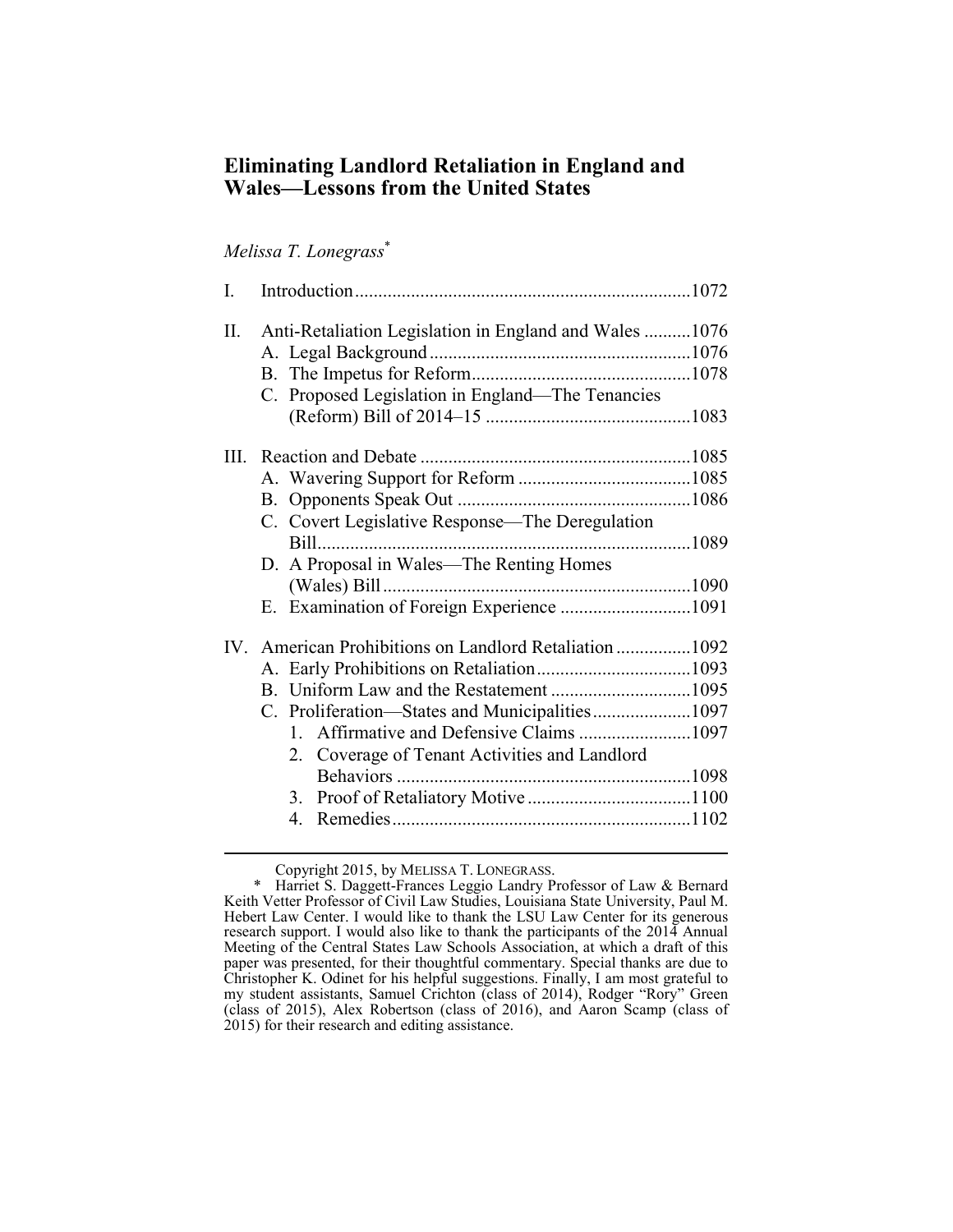| 1072 | LOUISIANA LAW REVIEW                                       | [Vol. 75] |
|------|------------------------------------------------------------|-----------|
|      |                                                            |           |
|      |                                                            |           |
| V.   |                                                            |           |
|      | A. Empirical Data on Evictions in the United States1106    |           |
|      |                                                            |           |
|      |                                                            |           |
|      | B. The Institutional Context of Anti-Retaliation Laws 1109 |           |
|      |                                                            |           |
|      |                                                            |           |
|      |                                                            |           |
|      |                                                            |           |
|      |                                                            |           |
|      |                                                            |           |
|      |                                                            |           |
|      |                                                            |           |

#### I. INTRODUCTION

 not sign a written lease, and she rents month-to-month. Although Alice is a residential tenant living in a low-income neighborhood in Milwaukee, Wisconsin.<sup>1</sup> Like most low-income tenants, Alice did Alice's apartment is in relatively good repair, the heater does not work, and several of the windows are broken. The unit is drafty, and her infant son is often sick. After making several unsuccessful complaints to her landlord, Alice contacted the city agency responsible for code enforcement to report her apartment's condition. Within days of making her complaint, Alice's landlord served her with a five-day notice of eviction designed to send a message to her and the other tenants that complaining to the local authorities has consequences.

Nearly 4,000 miles away in Crosby, Liverpool, Debbie faces a similar fate. $^2$  Debbie lives alone in a rented flat and suffers from

 and observational work of Matthew A. Desmond in *Eviction and the Reproduction of Urban Poverty*, 118 AM.J. SOCIOLOGY 88 (2012). 1. This hypothetical is adapted from a case study reported in the empirical

 on retaliatory eviction in the United Kingdom. DEBBIE CREW, THE TENANT'S DILEMMA, WARNING: YOUR HOME IS AT RISK IF YOU DARE COMPLAIN, CITIZENS2. This hypothetical is adapted from a report of the Citizens Advice Bureau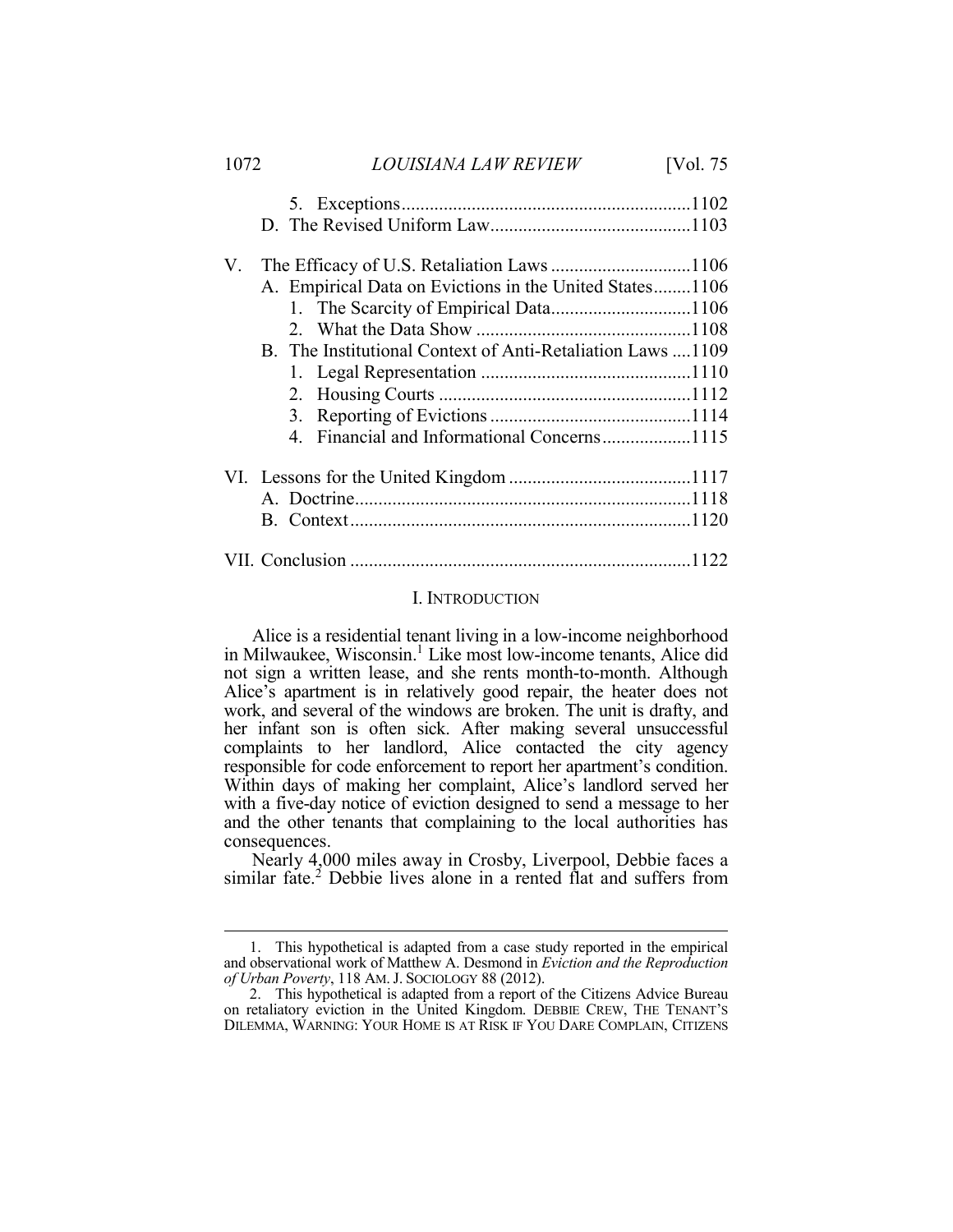house is often damp. The sole heater—a small electric fireplace—<br>does not heat the dwelling sufficiently and is very expensive to run. After Debbie's landlord refused to pay for a new heating unit, she sought help from a local charity, which was in turn able to secure a grant for central gas heating to be installed on the contractors advised that he would need to pay £800 to have the action to require her landlord to comply with the law, she risked provoking retaliation by her landlord in the form of an eviction. Crohn's disease. The windows in her flat do not close, and the property. However, the landlord declined the grant when meter relocated to comply with local housing regulations. The charity advised Debbie that although she had the right to take

 circumstances may be somewhat less grim. Wisconsin law complaint to a local housing code enforcement agency or to the landlord about the condition of the premises.<sup>3</sup> In fact, municipal a complaint to the housing authority is retaliatory.<sup>4</sup> Under state and that her tenure is secure for at least the next year. Currently in periodic tenancies for any reason simply by serving proper notice.<sup>5</sup> Debbie decided to do nothing rather than jeopardize her housing. Although Alice and Debbie face similar challenges, Alice's expressly forbids "retaliatory eviction" in response to a tenant's law not only prohibits this conduct, but it also *presumes* that any attempt by a landlord to terminate a tenancy within 12 months after local law, Alice has a valid defense to her landlord's suit for eviction. Provided she pays her rent on time, Alice can be assured England, however, no such prohibition on landlord retaliation is recognized. Landlords are entitled to evict tenants renting under

ADVICE BUREAU 3 (2007), *available at* http://https://www.citizensadvice.org.uk /tenants\_dilema\_-\_document.pdf, archived at https://perma.cc/A72G-SM7M.

 3. WIS. STAT. ANN. § 704.45 (Westlaw 2015); WIS. ADMIN. CODE ATCP § 134.09(5) (Westlaw 2015); MILWAUKEE, WIS., CODE OF ORDINANCES § 200-21-8 (2009).

 4. MILWAUKEE, WIS., CODE OF ORDINANCES § 200-21-8 (2009) ("It shall to reduce services or to refuse to renew a rental agreement, or to otherwise harass or retaliate against such occupant or to reduce the level of services being commissioner to 12 months after complete reimbursement to the city for the costs incurred by it in acting under this section is done in retaliation and is void and subject to a forfeiture of not less than \$100 nor more than \$2,000 for each be presumed that any attempt to terminate the tenancy, or to increase charges, or rendered to such occupant during the period from the first complaint to the such attempt.").

 5. Housing Act, 1988, c. 2, § 21(1)(b) (Eng.). *See also infra* Part II.A. usually on a month-to-month basis.Unlike a tenancy for a fixed term, a periodic tenancy continues indefinitely,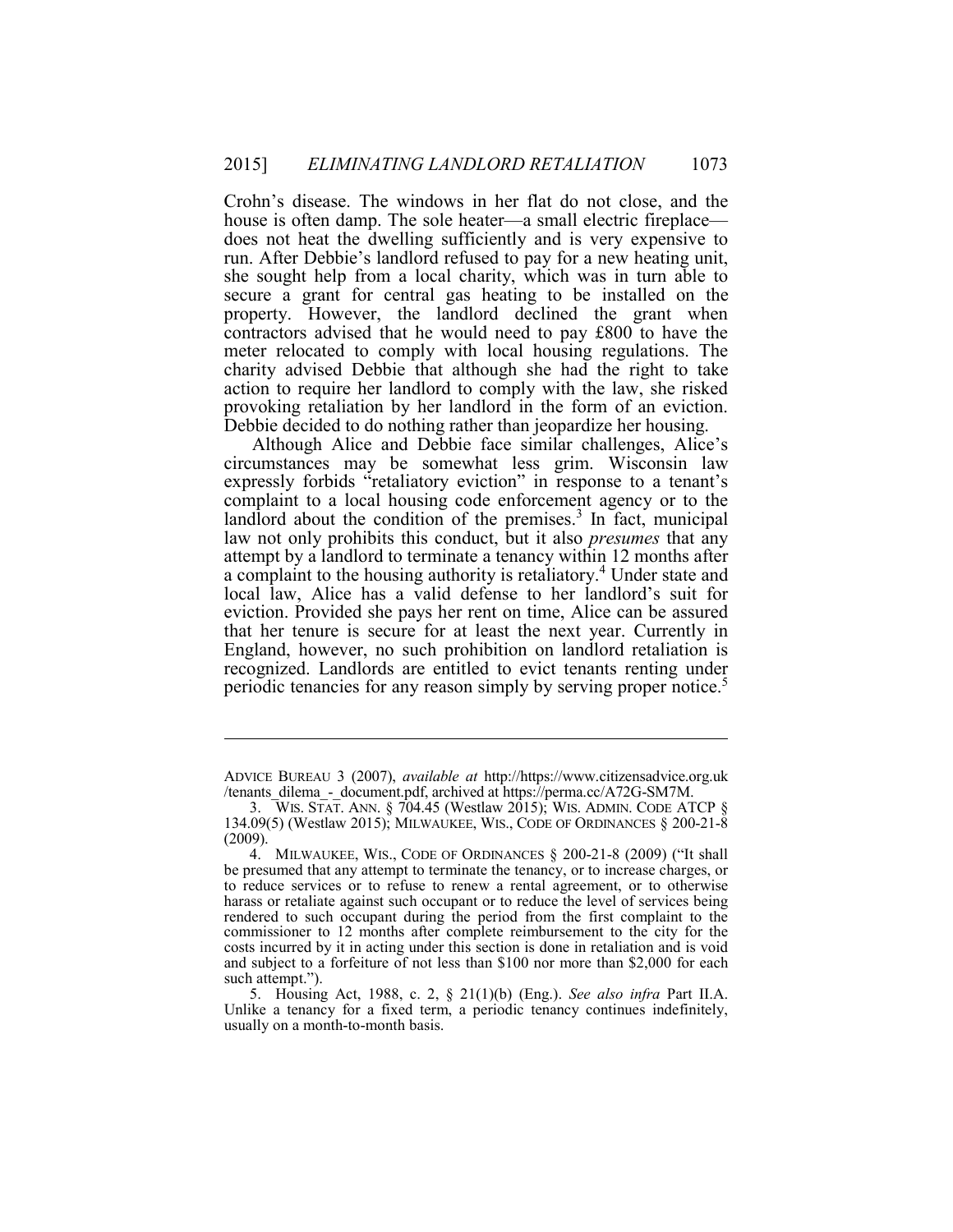Thus, Debbie risks losing her home if she makes a complaint to the local authority, no matter how legitimate it may be.

 Retaliatory eviction has been the subject of much recent public debate in the United Kingdom.<sup>6</sup> Tenant advocates in England and rampant—with over 300,000 tenants experiencing some form of leads to hazards and blight.<sup>8</sup> Over half of the private tenant and gas leaks, and as many as one in eight dare not speak up for Wales claim that landlord retaliation is widespread—even landlord retaliation each year.<sup>7</sup> Fear of landlord retribution, it is argued, stymies complaints about housing conditions and in turn population in England alone endures damp conditions, mold, leaking windows and roofs, electrical hazards, animal infestations, fear of a landlord's revenge.<sup>9</sup>

 a head when landmark legislation aimed at preventing retaliatory substance, the proposed law is simple—it would prevent a landlord from serving an otherwise valid notice to vacate on a tenant who floundered under the pressure of landlord advocates who maintain that this legislation is both unnecessary and rife with the potential for tenant abuse.<sup>12</sup> Although tenant advocates narrowly succeeded In July 2014, public concern about landlord retaliation came to eviction was introduced in England's House of Commons.10 In made legitimate complaints about the property's condition.<sup>11</sup> However, despite initial support from the Government, the bill in resuscitating the nearly failed bill by appending an amendment to a widely supported deregulation bill,<sup>13</sup> the anti-retaliation law

 Although neither Scotland nor Northern Ireland is addressed herein, the moniker 6. This paper focuses on landlord retaliation in England and Wales. "United Kingdom" is used throughout as a convenient shorthand reference.

 7. HANNAH GOUSY, SHELTER, SAFE AND DECENT HOMES: SOLUTIONS FOR A REPORT-\_USE\_FOR\_LAUNCH.pdf, archived at http://perma.cc/BYX6-QD SG. Shelter estimates that each year 3% of tenants are served with notice, or threatened with eviction because they complain to their local council or their landlord about a estimates of landlord retaliation and debates regarding their accuracy). BETTER PRIVATE RENTED SECTOR 7 (2014), *available at* http://England.shelter.org .uk/ data/assets/pdf\_file/0003/1039530/FINAL\_SAFE\_AND\_DECENT\_HOMES problem in their home. *Id. See also infra* Parts II.B, III.B (discussing Shelter's

 <sup>8.</sup> GOUSY, *supra* note 7, at 7. *See also infra* Part II.B.

 <sup>9.</sup> GOUSY, *supra* note 7, at 25. *See also infra* Part II.B.

<sup>10.</sup> *Tenancies (Reform) Bill 2014–15*, PARLIAMENT.UK, http://services.parlia ment.uk/bills/2014-15/tenanciesreform.html, archived at http://perma.cc/6PXX- 9X24 (last visited Feb. 5, 2015).

<sup>11.</sup> Tenancies (Reform) Bill, 2014-15, H.C. Bill [19] cl. 1 (Eng.), *available at*  www.publications.parliament.uk/pa/bills/cbill/2014-2015/0019/15019.pdf, archived at http://perma.cc/6NPC-UVB7.

<sup>12.</sup> *See infra* Parts III.B, III.C.

<sup>13.</sup> Deregulation Bill 2013-14 & 2014-15, H.L. Bill [95] (Eng.), *available at*  http://www.publications.parliament.uk/pa/bills/lbill/2014-2015/0095/15095.pdf,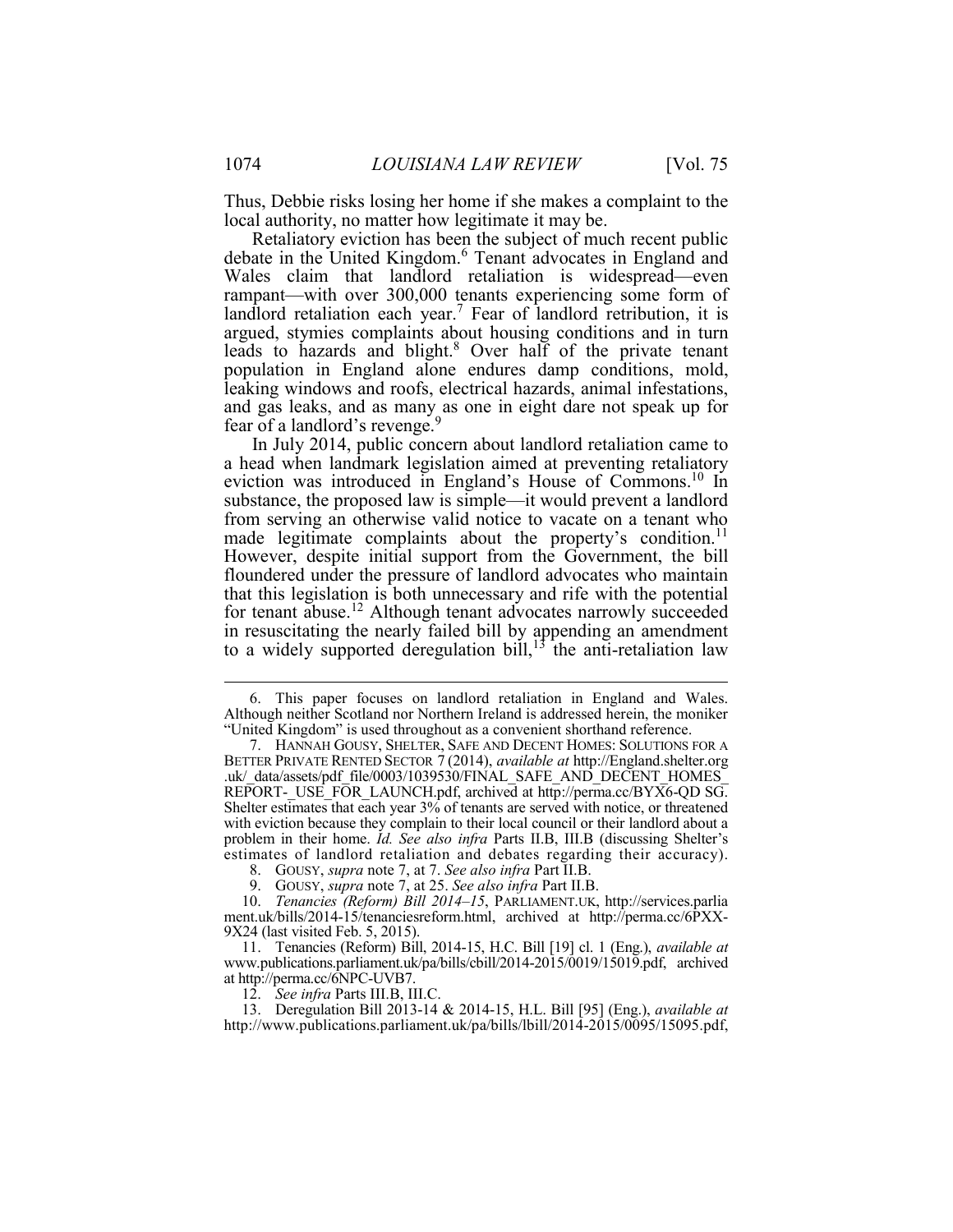still has staunch opponents, not only in England but also in Wales, where lawmakers have recently introduced anti-retaliation legislation in the National Assembly as part of a much-anticipated comprehensive housing bill.<sup>14</sup>

 In their efforts to keep anti-retaliation initiatives in the United conduct.15 New South Wales, Australia, New Zealand, and even the been limited and cursory, pointing only to the presence or absence contribute to the legal–political debate surrounding landlord retaliation in England and Wales by providing a detailed, contextual analysis of retaliatory eviction laws in the United States Kingdom afloat, tenant advocates point to common law jurisdictions around the world whose landlord–tenant law prohibits retaliatory United States provide for these protections—why then should not the United Kingdom?<sup>16</sup> Thus far, comparisons to foreign law have of anti-retaliation regimes in the law.17 More comprehensive examination of retaliatory eviction regimes abroad—both in their letter and their application—is lacking. This Article seeks to and their success at home.

 Parts II and III of this Article review the ongoing efforts aimed highlighting the arguments that have led to a stalemate in the regimes are generally robust, with consensus emerging around strong tenant protections. Part V goes on to examine statistical and toward prohibiting retaliatory eviction in England and Wales, progress of law reform in those countries. Part IV then describes in detail the legal regimes that govern landlord retaliation in the United States. As Part IV demonstrates, U.S. anti-retaliation anecdotal evidence of tenant evictions that points away from the success of U.S. retaliatory eviction laws. Although this evidence seems to weigh against legal reform in the United Kingdom, Part VI argues that this is not the case. Instead, Part VI provides context for comparisons between the United States and the United Kingdom and concludes that existing legal and non-legal institutions in the United Kingdom will support anti-retaliation regimes in ways not currently possible in this country.

 $\overline{a}$ 

16. *Id.* 17. *Id.* 

archived at http://perma.cc/G8L9-WFXK.

<sup>14.</sup> Renting Homes (Wales) Bill § 213 (2015), *available at* http://www .assembly.wales/laid%20documents/pri-ld10098%20-%20renting%20homes%20 (wales)%20bill/pri-ld10098-e.pdf, archived at http://perma.cc/W4W8-YJU2.

<sup>15.</sup> *See infra* Parts II–III.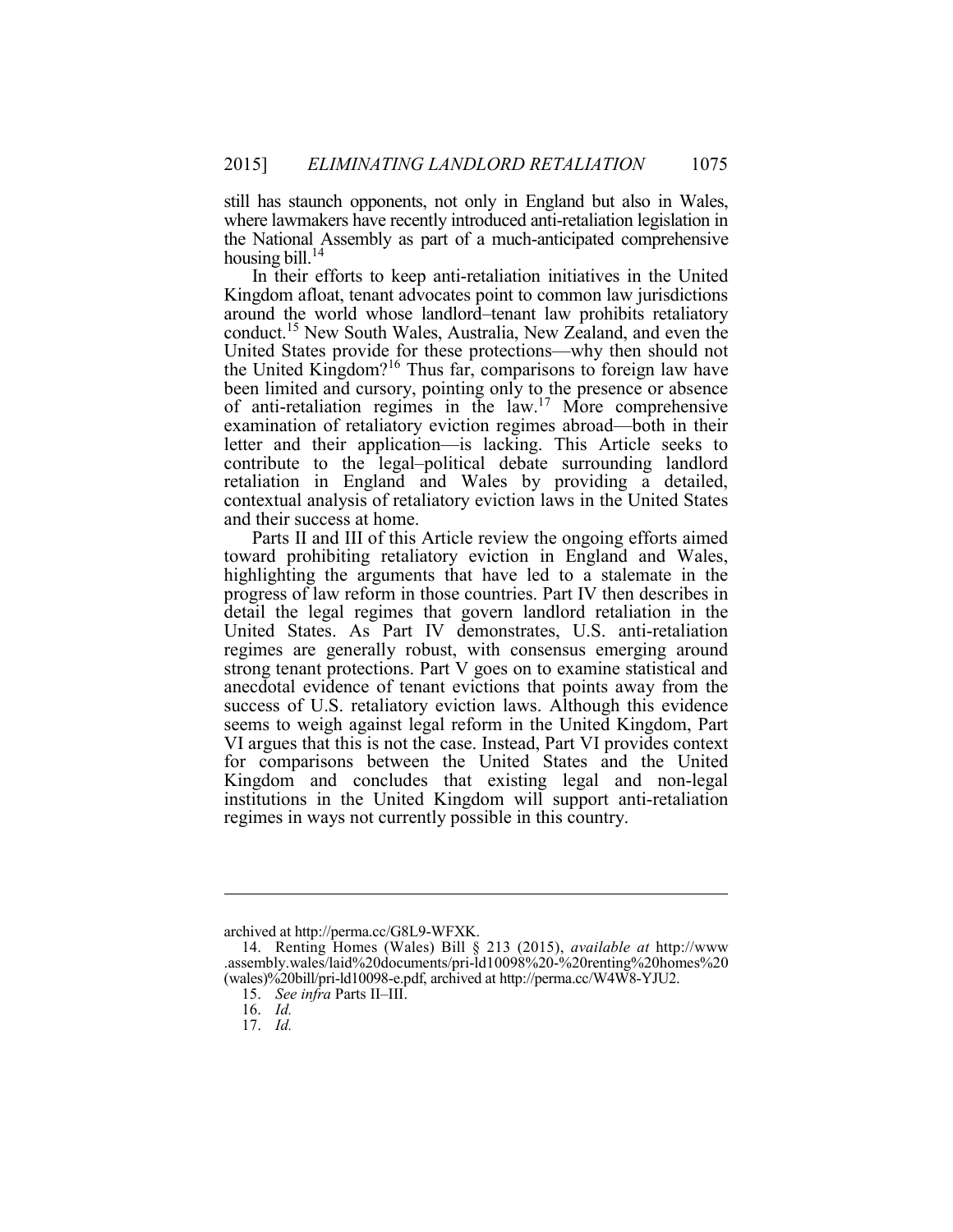## II. ANTI-RETALIATION LEGISLATION IN ENGLAND AND WALES

# *A. Legal Background*

 lawful in much of the United Kingdom, at least in the private tenancies," which provide tenants with very little security of property within the first six months of the lease unless the tenant landlord may regain possession at any time upon giving two shorthold tenancy need not establish any fault on the part of the landlord is entitled to evict for any reason, provided that the choosing to terminate a lease. Courts are not afforded any "Revenge" evictions have historically been regarded as entirely sector. The overwhelming majority of private tenants in England and Wales rent under contracts known as "assured shorthold tenure.<sup>18</sup> Although the landlord cannot regain possession of the breaches the agreement, after the six-month period has passed, the months' notice of termination.<sup>19</sup> The landlord of an assured tenant as a prerequisite to regaining possession. Instead, the statutory requirements for notice are met.<sup>20</sup> Because eviction is an absolute right for landlords of assured shorthold tenancies, no inquiry is required (or even permitted) into a landlord's motives for discretion in granting possession when notice is properly made.<sup>21</sup>

 private rental sector had fallen into serious decline, with less than perceived to discourage private investment in the rental housing The assured shorthold tenancy was introduced to English law in 1988 as part of a package of deregulatory reforms designed to increase the size of the private rental sector.<sup>22</sup> At that time, the 10% of households in England rented from private landlords.<sup>23</sup> In reaction, conservative policy-makers took aim at long-standing security of tenure and rent control requirements that were

<sup>18.</sup> *See* Melissa T. Lonegrass, *A Second Chance for Innovation—Foreign Inspiration for the Revised Uniform Residential Landlord and Tenant Act*, 35 U. ARK. LITTLE ROCK L. REV. 905, 921 (2013).

 19. Housing Act, 1988, c. 2, § 21(1)(b) (Eng.). *See also* ANDREW ARDEN & ANDREW DYMOND, MANUAL OF HOUSING LAW 113–14 (9th ed. 2012). If the tenancy is fixed, then notice may be given two months prior to the end of the fixed term. If notice is not provided, then at the end of the fixed term the lease becomes periodic. *See* Housing Act, 1988, c. 2, § 21(2) (Eng.). Periodic assured to the date of desired termination, which must be the last day of a period. *See id.*  shorthold tenancies may be terminated by giving notice at least two months prior § 21(4)(a) (Eng.).

 20. ARDEN & DYMOND, *supra* note 19, at 113–14.

 21. *Id.* 

 22. JAMES DRISCOLL, HOUSING: THE NEW LAW: A PRACTICAL GUIDE TO THE HOUSING ACT 2004, at 1–2 (2007).

<sup>23.</sup> *Id.*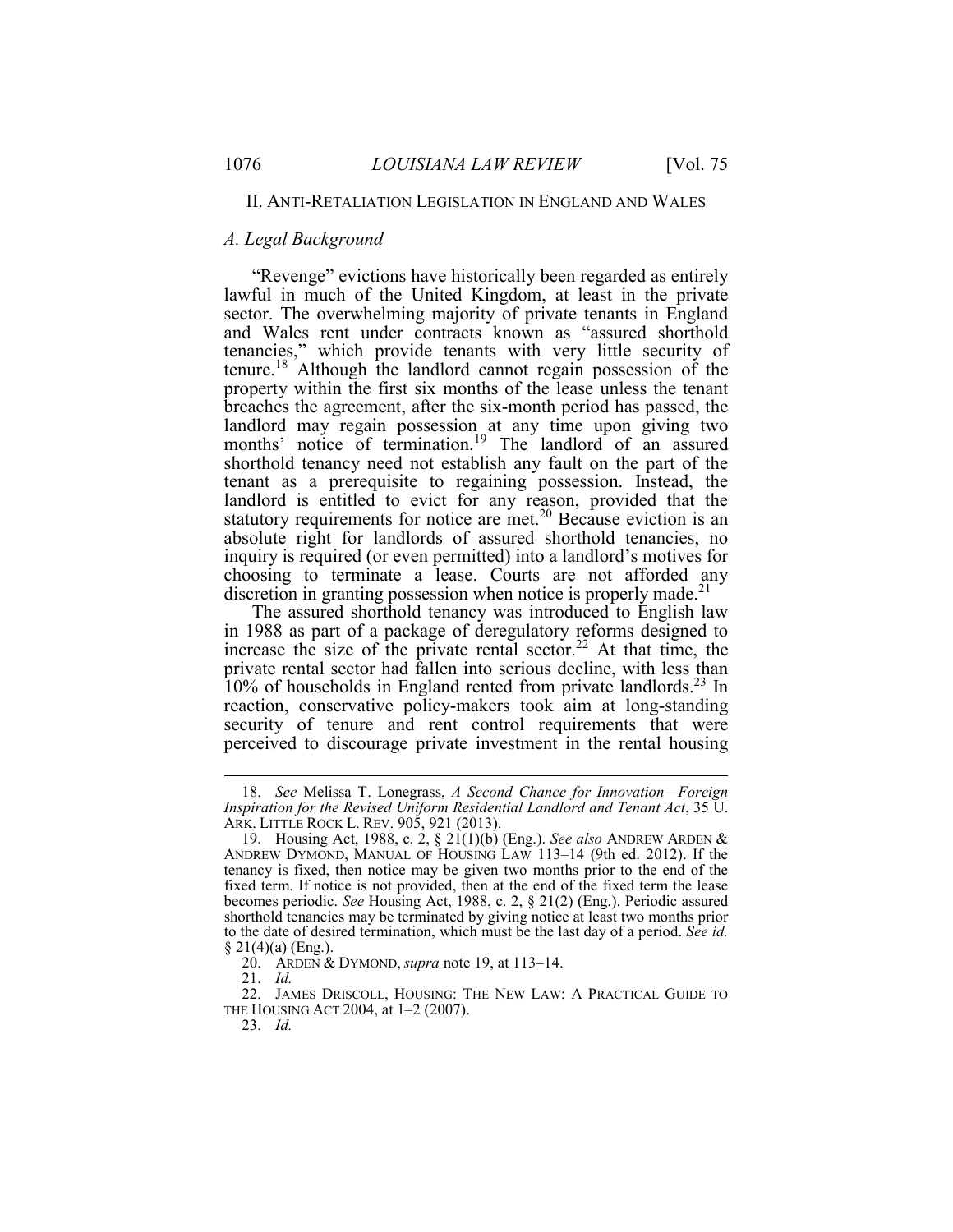market.<sup>24</sup> Recent evidence showing that the private market has risen consistently since the early 1990s demonstrates that efforts at deregulation have proven largely successful.<sup>25</sup> Thus, the freedom provided to landlords by the assured shorthold tenancy is viewed

 maintained in good repair is a basic requirement of all landlords, housing arises from two separate statutory regimes in England and places a statutory duty on most landlords to carry out repairs to the structure and exterior of the dwelling; to basins, sinks, baths, and other sanitary installations in the dwelling; and to heating and hot in a new Housing Health and Safety Rating System, which requires from specific "hazards," defined generally as any risk to health or safety to an occupier of a dwelling.<sup>27</sup> Tenants concerned about the condition of their homes can request an inspection by a local housing authority environmental health officer, who can then order that the landlord make required repairs to bring the dwelling into Ī However, laws permitting landlords to evict tenants with impunity are difficult to square with other basic obligations owed by residential landlords. The provision of a safe dwelling even under assured shortholds. The obligation to provide decent Wales. First, Section 11 of the 1985 Landlord and Tenant Act water installations.<sup>26</sup> Additionally, the 2004 Housing Act ushered landlords to take measures to ensure the safety of their tenants compliance with the law.<sup>28</sup>

 In particular, the 2004 introduction of the Health and Safety Rating System was designed to address a growing problem of decent housing supply in England. Today, 33% of the private rented stock in that country is classified as "non-decent," meaning

<sup>24.</sup> DAVID HUGHES AND STUART LOWE, THE PRIVATE RENTED SECTOR IN A NEW CENTURY 5 (2002).

 25. DEP'T FOR CMTY. & LOCAL GOV'T, ENGLISH HOUSING SURVEY HEADLINE REPORT 2012–13, at 8 (2013) [hereinafter ENGLISH HOUSING SURVEY survey-2012-to-2013-headline-report, archived at https://perma.cc/76JN-TNUD. The report shows that the proportion of households living in the private rented 2012–13], *available at* https://www.gov.uk/government/statistics/english-housingsector in 2013–2014 was 18%. *Id.* 

 26. Landlord & Tenant Act, 1985, c. 70, § 11–14 (Eng.). Leases of longer than seven years are exempted from these requirements. *Id.* 

 healthy environment for any potential occupier or visitor." THE OFFICE OF THE DEPUTY PRIME MINISTER, HOUSING HEALTH AND SAFETY RATING SYSTEM: OPERATING GUIDE 8 (2006), *available at* http://www.nchh.org/Portals/0/Contents /HH%20Standards.UKHHRSoperatingguidance.pdf, archived at http://perma.cc/5 27. Housing Act, 2004, c. 34,  $\S$  2(1) (Eng.). The stated purpose of the new legislation is to ensure that "[a]ny residential premises should provide a safe and TYU-PPGJ.

<sup>28.</sup> Housing Act, 2004, c. 34, §§ 5–7 (Eng.).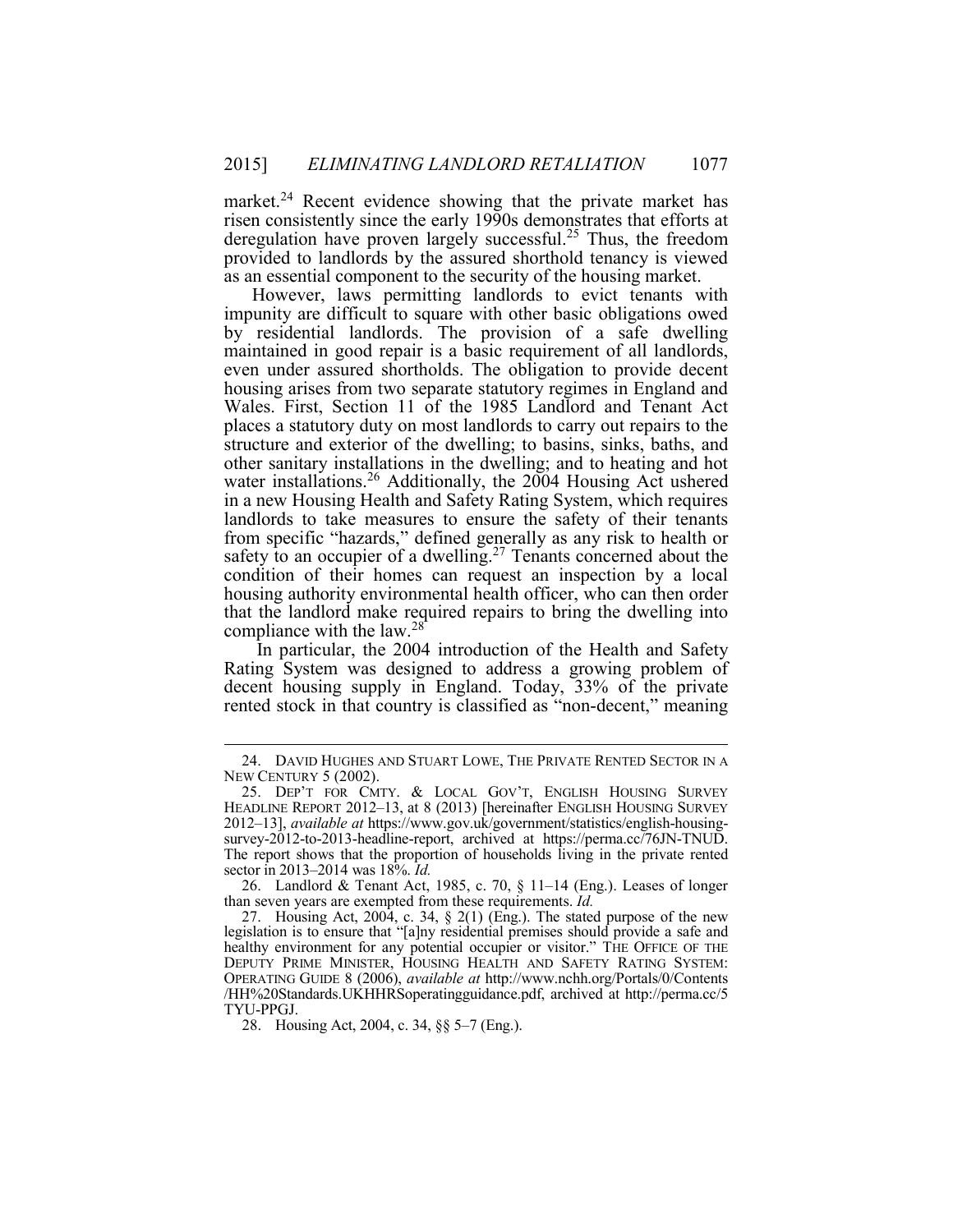modern facilities.<sup>29</sup> Although its proponents view the Housing Health and Safety Rating System as an important step toward improving the quality of housing stock, skeptics remain concerned assert that the ongoing legality of retaliatory eviction stifles tenant further erosion in the quality of housing.<sup>31</sup> that it fails to meet minimum statutory requirements for housing conditions, that it is in a state of disrepair, or that it lacks reasonably that it does not go far enough to incentivize landlords to maintain their properties in good condition.<sup>30</sup> Furthermore, tenant advocates complaints regarding the condition of rented dwellings, leading to

#### *B. The Impetus for Reform*

 great deal of public attention in the last decade. Although there are research conducted in part by Shelter UK, a housing charity with a evicted, served with notice, or threatened with eviction after asking for repairs to be carried out or complaining to a local authority's In addition, 1 in 12 of the tenants in Shelter's survey reported that tenants' fear of retaliation to the declining condition of housing in Indeed, the prevalence of retaliatory eviction has received a no official government statistics maintained on evictions,  $32$ strong presence in England and in Wales, $33$  concluded that during 2013–2014 roughly 324,000 private tenants in England were environmental health department about conditions in their homes.<sup>34</sup> they were too scared of losing their home to report a problem or to request improved conditions.<sup>35</sup> Shelter's research directly links

<sup>29.</sup> ENGLISH HOUSING SURVEY 2012–13, *supra* note 25.

 30. *See* THE LAW COMM'N, RENTING HOMES: THE FINAL REPORT §§ 1.61, 8.1–8.17 (2008), *available at* http://lawcommission.justice.gov.uk/docs/lc297 Renting Homes Final Report Vol1.pdf, archived at https://perma.cc/76JN-TNUD.

 31. *See* CREW, *supra* note 2; Jan Luba, *Repairs, Where Have All the Claims Gone?*, 14 LANDLORD & TENANT REV. 2010 1, 3–6 (2010); HANNAH GOUSY, Proof\_6\_opt.pdf, archived at https://perma.cc/T4YQ-5YYH. SHELTER, CAN'T COMPLAIN: WHY POOR CONDITIONS PREVAIL IN PRIVATE RENTED SECTOR HOMES 13 (2014), *available at* http://www.landlordlawblog .co.uk/wp-content/uploads/2014/02/6430\_04\_9\_Million\_Renters\_Policy\_Report\_

<sup>32.</sup> *Private Rented Housing: Evictions: Written Question-212213*, PARLIAMENT.UK, http://www.parliament.uk/written-questions-answers-statements/ written-question/commons/2014-10-28/212213, archived at http://perma.cc/ 9DRM-SWR7 (last updated Mar. 15, 2015).

 Y2-M9GK (last visited Mar. 10, 2015). 33. *See* SHELTER, http://www.shelter.org.uk/, archived at http://perma.cc/DS

<sup>34.</sup> *See* GOUSY, *supra* note 7, at 25.

<sup>35.</sup> *Id.*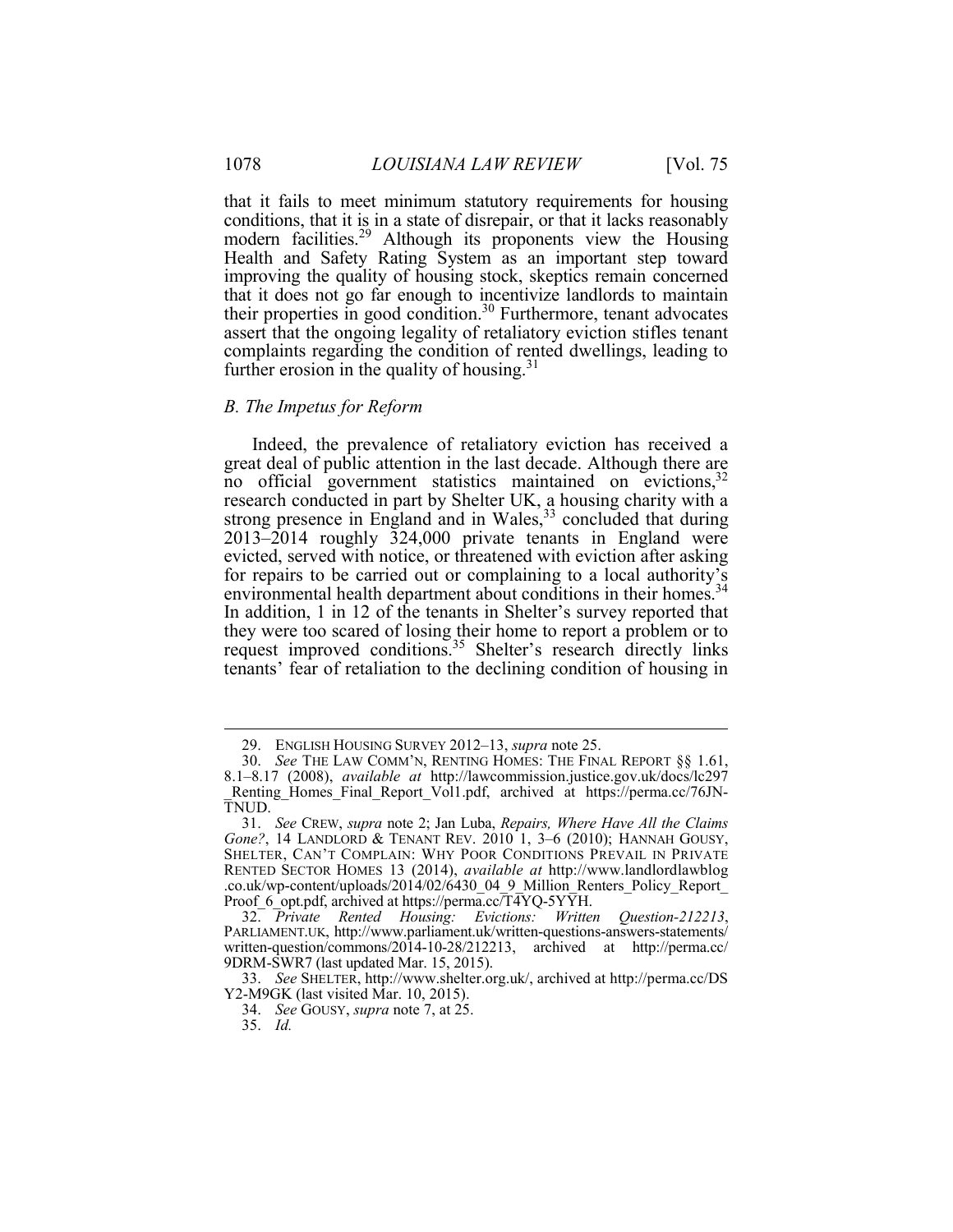the private rented sector.<sup>36</sup> According to the organization, 61% of English tenants surveyed experienced at least one of the following to address needed repairs or poor conditions on the property, and problems in the prior 12 months: mold or damp conditions, leaking roofs or windows, electrical hazards, animal infestations, or gas leaks.37 In addition, 10% of tenants reported that their health had been affected during the last year because their landlord had failed 9% reported that their children's health had been affected.<sup>38</sup>

 Welsh division, conducted a survey in 2013 of 29 Environmental Health and Tenancy Support Officers, who work closely with tenants and landlords to resolve disputes, especially involving disrepair.<sup>39</sup> Of survey respondents, 100% opined that tenants had been dissuaded from using help offered by environmental health and Ī Shelter has also studied the occurrence of retaliatory eviction in Wales, though less systematically. Shelter Cymru, the organization's tenancy support officers because of fears of jeopardizing their tenancy.<sup>40</sup> Over half (55%) stated that there is "definitely" a need for more security for tenants wishing to exercise their statutory rights to repairs.<sup>41</sup> Additionally, over one-third (41%) indicated

 36. SHELTER, SHELTER'S RESPONSE TO THE REVIEW OF PROPERTY CONDITIONS IN THE PRIVATE RENTED SECTOR 3 (2014), *available at* http://england .shelter.org.uk/professional\_resources/policy\_and\_research/policy\_library/policy\_ library folder/response review of property conditions in the private rented sector, archived at http://perma.cc/8NEE-LMGW.

<sup>37.</sup> *Id.* 

 38. *Id.* These findings have been widely publicized in both online and print archived at http://perma.cc/XJ2G-ZB5N (last visited Mar. 10, 2015); Seb Klier, CITYMETRIC (Oct. 23, 2014), http://www.citymetric.com/horizons/revenge-evic archived at http: //perma.cc/5DHK-F6HF; Tweet by Residential Landlord Ass'n /status/52239948700505 2930, archived at https://perma.cc/EFV5-NDY6 (directing followers to Residential Landlord Ass'n webpage and discussion of Shelter's 2012– 13 English Housing Survey). media. *See, e.g.*, *True Scale of 'Revenge Evictions' Exposed by Shelter Investigation*, SHELTER MEDIA CTR., http://media.shelter.org.uk/home/press releases/true scale of revenge evictions exposed by shelter investigation, *Revenge Evictions are a Threat Hanging Over UK Renters that Needs to End*, tions-are-threat-hanging-over-uk-renters-needs-end-411, archived at http://perma.cc /S35V-7EBV; Tracy McVeigh, *Outlaw Revenge Evictions by Landlords, Says Housing Charity*, THE GUARDIAN (Oct. 25, 2014), http://www.theguardian .com/society/2014/oct/25/shelter-ban-revenge-evictions-rogue-landlords-tenants, News, TWITTER (Oct. 15, 2014, 7:51 AM), https://twitter.com/RLA\_News

 content/uploads/2013/07/Making-rights-real.pdf, archived at http://perma.cc/FF2W-39. SHELTER CYMRU, MAKING RIGHTS REAL: PREVENTING RETALIATORY EVICTIONS IN WALES 21 (2013), *available at* http://www.sheltercymru.org.uk/wp-MJTG.

 40. *Id.* at 21–22.

<sup>41</sup>*. Id.* at 22.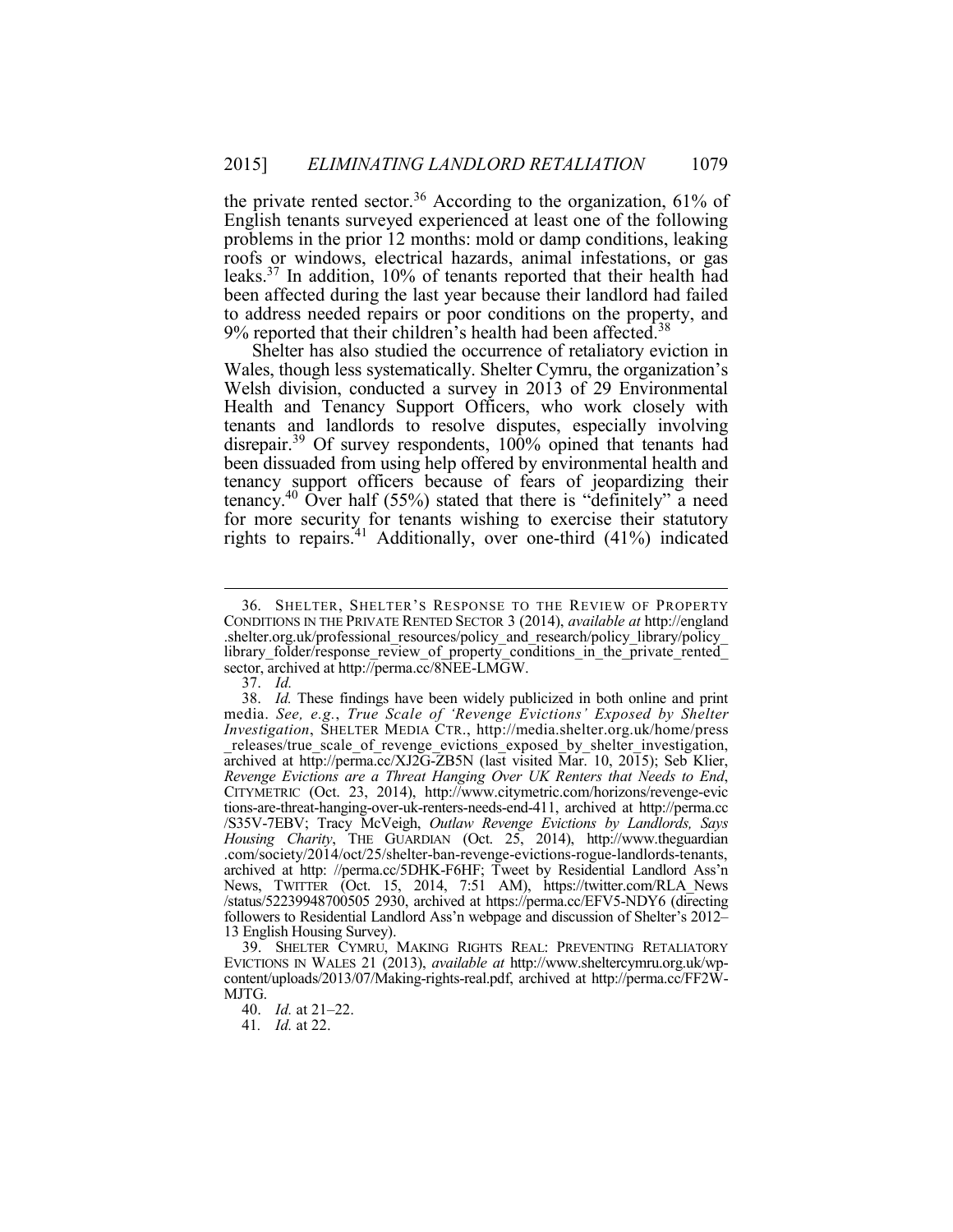Ī that they would support a campaign to protect tenants from retaliatory eviction.<sup>42</sup>

 Advice Bureau, a public assistance charity with offices throughout the United Kingdom,<sup>44</sup> produced a report in 2007 urging that violations.45 Citizens Advice cited government statistics included in the 2000 Survey of English Housing showing that although 21% landlord<sup>3</sup> (21%), that they "felt their tenancy would be ended" (5%), or that they "didn't think it was worth the effort" (one Shelter is not the only organization to report on the prevalence of landlord retaliation in the United Kingdom.<sup>43</sup> The Citizens restrictions should be placed on private landlords' rights to evict tenants who complain about disrepair or health and safety of private tenants in England were dissatisfied with the way their landlords carried out repairs and maintenance on their property, only one quarter of those said that they had "tried to enforce their right."<sup>46</sup> When asked to provide reasons, those who had not taken action reported that they did not want to "cause trouble with their third).47 Citizens Advice also relied on anecdotal evidence supplied by the organization's employees, noting that "[Citizens Advice Bureau employees] from around the country regularly report" cases of retaliatory conduct by landlords.<sup>48</sup> The report further revealed that "[i]n some cases landlords have even used their power to evict as a bargaining tool to try to get the tenant to pay for

<sup>42.</sup> *Id.* at 24.

 43. Other tenants' rights organizations have done similar research. For example, the Tenants' Voice, an online "tenants community," found in a survey had been evicted or threatened with eviction were put in that position after the survey found that 71% of tenants had paid for repairs themselves rather than asking their landlord to make them, and 61% were wary of complaining to their landlords about poor conditions. Of note, 86% of respondents had never heard of the term "retaliatory eviction," suggesting that the practice is underreported. *See A Third Their Landlords*, THE TENANTS' VOICE (Oct. 14, 2003), www.thetenantsvoice after-complaining-to-their-landlords/, archived at http://perma.cc /V5XA-2HUG. Additionally, in a 2012 report on the private rented sector in Wales, the organization Consumer Focus Wales identified isolated occurrences of retaliation and fear of retaliation reported by private tenants. CONSUMER FOCUS WALES, THEIR HOUSE, YOUR HOME: THE PRIVATE RENTED SECTOR IN WALES 39–40 of over 2,000 tenants from their Facebook community that 32% of tenants who complaining to their landlord about the condition of their property. Additionally, *of Tenants Have Been Evicted or Threatened with Eviction After Complaining to* .co.uk/your\_home/a-third-of-tenants-have-been-evicted-or-threatened-with-eviction-(2012).

 .org.uk, archived at http://perma.cc/LBX8-7L5A (last visited Mar. 10, 2015). 44. *See Citizens Advice*, CITIZENS ADVICE BUREAU, www.citizensadvice

<sup>45.</sup> CREW, *supra* note 2, at 4.

<sup>46.</sup> *Id.* at 4–5.

<sup>47.</sup> *Id.* 

<sup>48.</sup> *Id.* at 6.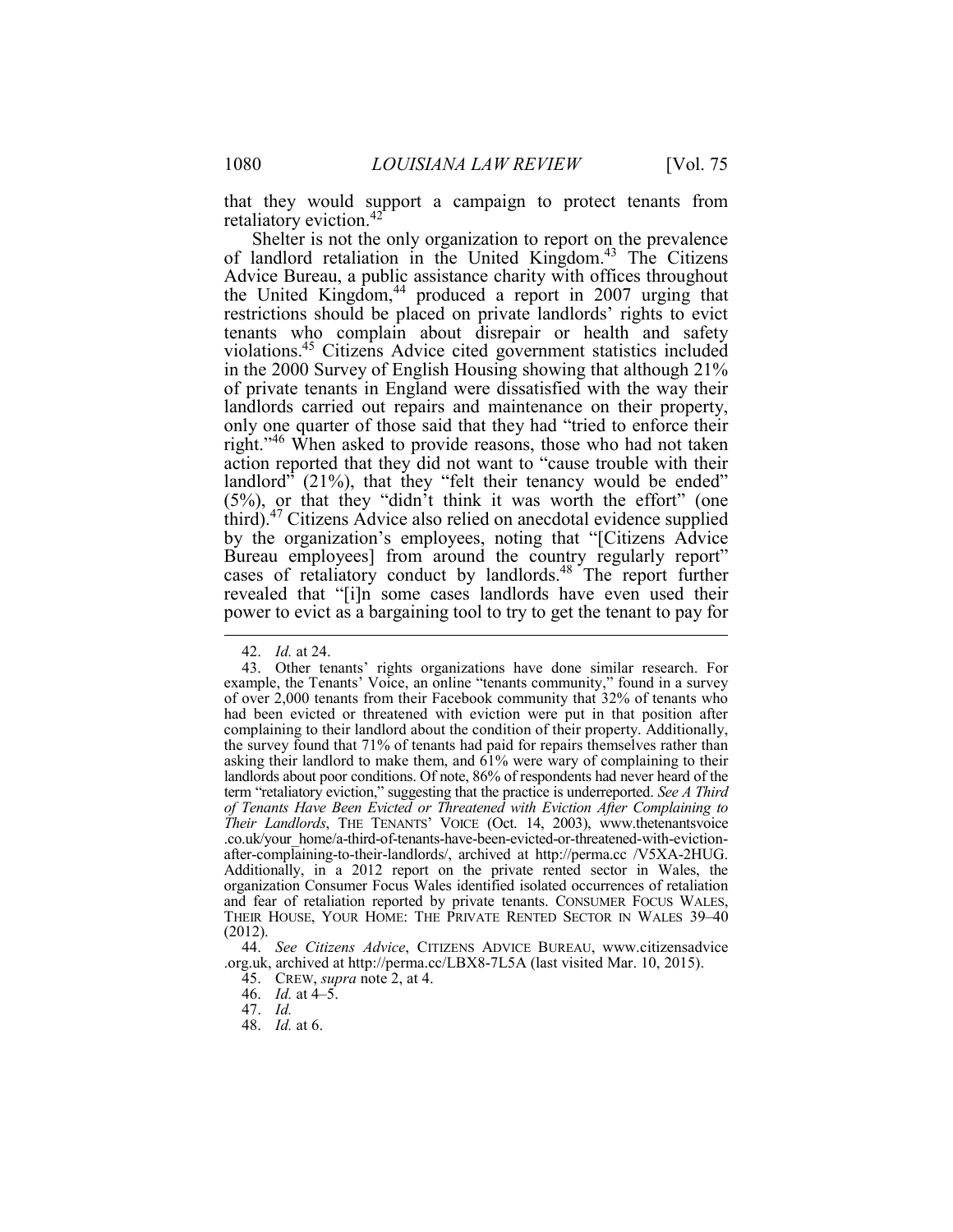the work needed."<sup>49</sup> Perhaps the most compelling data produced in the report was a survey of local authority officers tasked with health standards. In a survey of these officers, 48% reported that tenants were "often" or "always" deterred from accepting help because they were afraid of jeopardizing their tenancy.<sup>50</sup> addressing tenant complaints regarding violations of environmental

 Both Shelter and Citizens Advice have called for an end to the problem of landlord retaliation. However, until very recently, for the type of legislation proposed by Shelter, Citizens Advice, retaliatory eviction through legislative reforms.<sup>51</sup> In turn, legal officials in both England and Wales have also begun to investigate most governmental inquiries have not resulted in recommendations and other tenant support organizations.

at the University of York.<sup>52</sup> The authors of the resultant report critiqued the findings of Shelter and Citizens Advice, noting that both organizations maintain policies of advising tenants that exercising Thus, the authors concluded, it is "unsurprising" that local authority accuracy of conclusions drawn from the "opinions" of local For example, in 2008, the Labour Government commissioned a review of the private rental sector by the Centre for Housing Policy their rights might result in the landlord issuing a termination notice.<sup>53</sup> officers found that tenants showed reluctance to pursue complaints against their landlords.<sup>54</sup> The authors went on to question the authority officers, noting that the task of calculating the incidence of retaliatory eviction is "complex":

 time, it has to be admitted that there are tenants who will chance of getting a social housing tenancy.<sup>55</sup> It cannot be denied that there will be landlords who evict tenants who complain about property condition; at the same claim unfair eviction in the hope that this will improve their

<sup>49.</sup> *Id.* at 7.

 50. *Id.* at 8. Fifty-four percent of officers reported that this "sometimes" occurs, while no respondents stated that this "never" occurs. *Id.* 

 51. *Id.* at 13 ("Specifically, where a tenant has recently taken steps to enforce their statutory rights on disrepair or health and safety issues, landlords should not be able to use Section 21 to evict a tenant inappropriately."). *See generally* GOUSY, *supra* note 7.

 52. *See generally* JULIE RUGG & DAVID RHODES, CTR. FOR HOUS. POLICY, THE UNIV. OF YORK, THE PRIVATE RENTED SECTOR: IN ITS CONTRIBUTION AND POTENTIAL (2008), *available at* www.york.ac.uk/media/chp/documents/2008/prs reviewweb.pdf, archived at http://perma.cc/EYV3-9FTU.

<sup>53.</sup> *Id.* at 80.

<sup>54.</sup> *Id.* 

<sup>55.</sup> *Id.*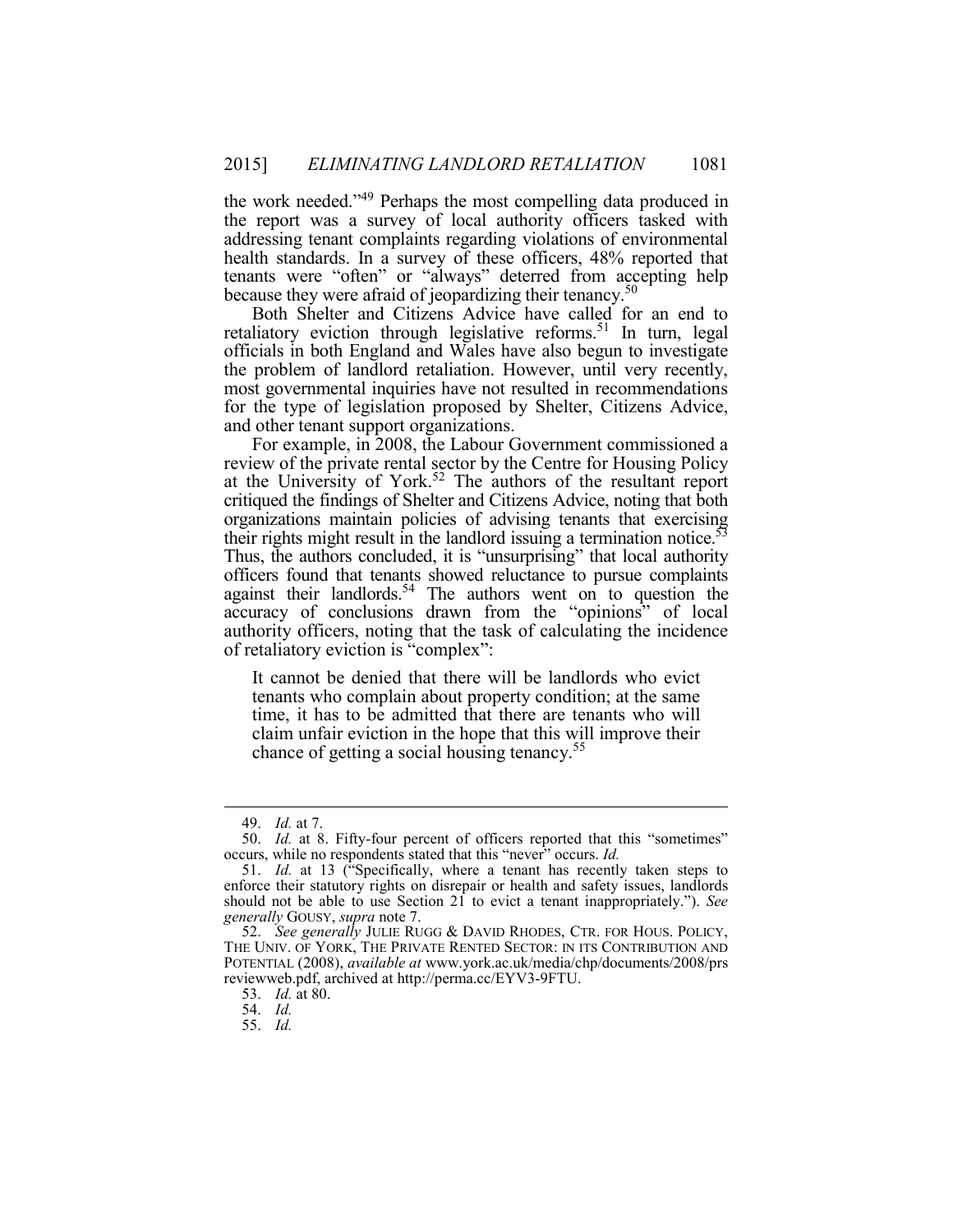The authors ultimately concluded that retaliatory eviction would be best addressed not by limiting the landlord's right to evict but by "ensuring that landlords who would take this action are removed from the sector."56

year."<sup>57</sup> In its report, the Law Commission concluded that proposals to limit a landlord's right to evict following a tenant making a complaint about housing conditions suffered from "significant difficulties," most notably the challenge of proving the landlord's retaliatory motive.<sup>58</sup> The Law Commission report also concluded proceedings, prohibitions on retaliatory eviction "may be of symbolic importance but be of little practical effect."<sup>59</sup> The same "considerable disturbance to the private rented sector by introducing Also in 2008, the Law Commission considered the possibility of prohibiting retaliatory eviction, noting that the issue had "attracted a considerable amount of public attention over the last that because most tenants do not seriously consider pursuing legal report expressed concern that anti-retaliation laws could cause a measure whose impact would be unpredictable and uncertain."60

 Even after receiving evidence from multiple tenant advocacy legislative approach to retaliatory eviction would be an effective solution to the problem. In the opinion of the Committee, "[c]hanging the law to limit the issuing of [eviction] notices might be counter-<br>productive and stunt the market."<sup>62</sup> The Committee surmised instead that moving toward a "culture" where longer tenancies are the norm More recently, in 2013, the Communities and Local Government Select Committee of Parliament initiated an inquiry into the private rented sector that included consideration of retaliatory eviction.<sup>61</sup> organizations, the Committee stated it was "not convinced" that a would give tenants greater security and more confidence to ask for improvements.<sup>63</sup> The Committee also suggested that proactive enforcement of environmental regulations by local authorities

<u>.</u>

63. *Id.* 

<sup>56.</sup> *Id.* at 113.

 57. THE LAW COMM'N, HOUSING: ENCOURAGING RESPONSIBLE LETTING FINAL REPORT ¶ 6.98 (2008), *available at* http://lawcommission.justice.gov.uk /docs/lc312\_Housing\_Encouraging\_Responsible\_Letting.pdf, archived at http:  $\ell$ //perma.cc/ $2$ KVJ-KYG9.

<sup>58.</sup> *Id.* at ¶ 6.99.

<sup>59.</sup> *Id.* 

<sup>60.</sup> *Id.* 

<sup>61.</sup> *See* BRITISH PARLIAMENT, www.parliament.uk/business/committees/com mittees-a-z/commons-select/communities-and-local-government-committee/role, archived at http://perma.cc/S9B6-QXUK (last visited Mar. 10, 2015).

 62. CMTYS. & LOCAL GOV'T COMM., THE PRIVATE RENTED SECTOR, 2013-14, H.C. 50, ¶ 105 (U.K.), *available at* www.publications.parliament.uk/pa/cm201314 /cmselect/cmcomloc/50/50.pdf, archived at http://perma.cc/YN57-2XV3.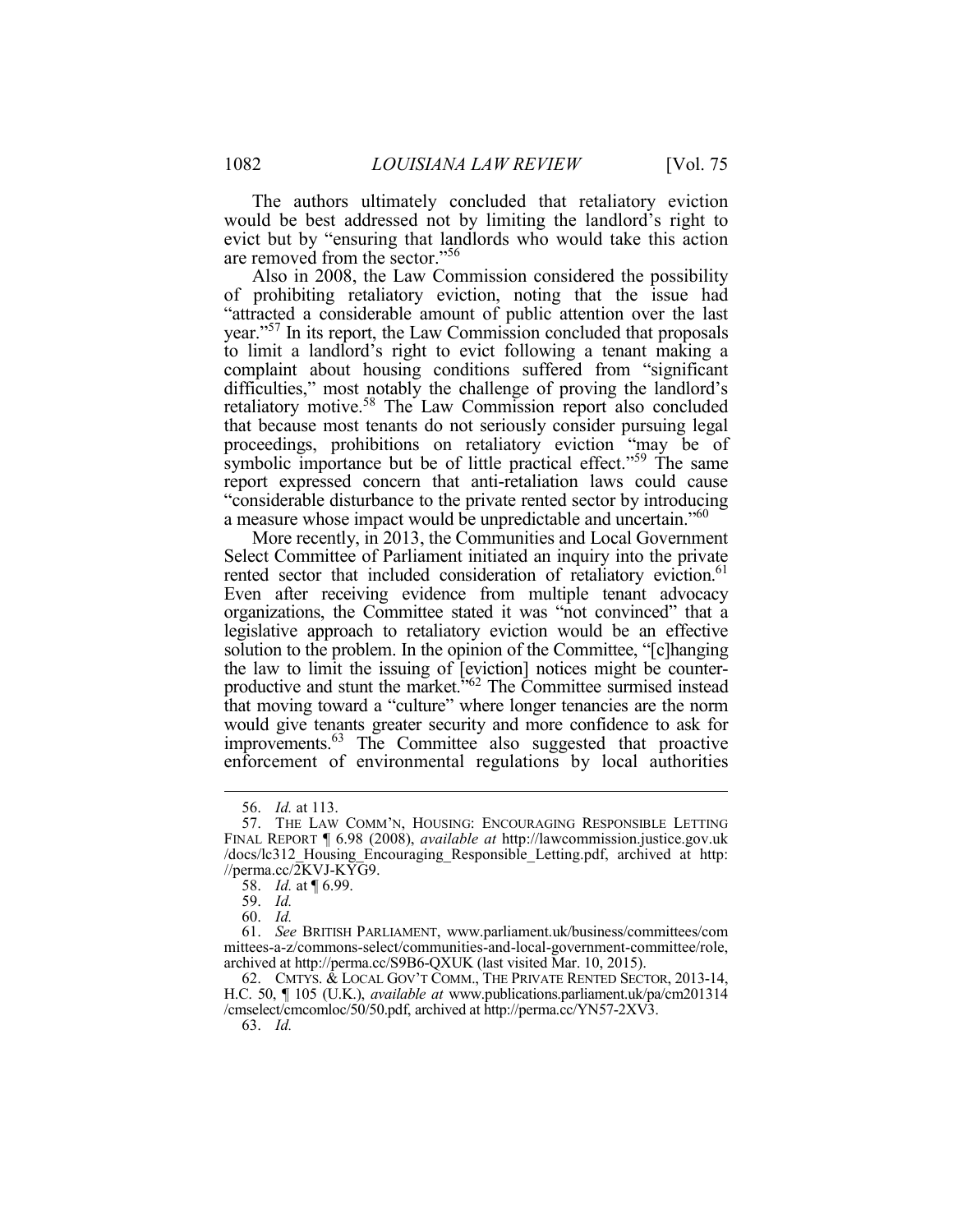would also obviate the need for tenants to take the responsibility of reporting.<sup>64</sup>

 Finally, in February 2014, the Government launched its own inquiry into housing conditions in the private rented sector. The main how to best tackle bad landlords without negatively impacting on the need of major improvements or repairs, what the appropriate "trigger point" for introducing such restrictions should be, and how to prevent spurious or vexatious complaints.<sup>66</sup> Responses to the review were publish its final report sometime in 2015.<sup>67</sup> impetus for this project was "to consider what more can be done and good ones.<sup>"65</sup> On the topic of retaliatory eviction, the Government called for input on whether restrictions on landlords' rights to evict without cause should be introduced in cases where the property is in accepted up to March 28, 2014, and the Government intends to

# *C. Proposed Legislation in England—The Tenancies (Reform) Bill of 2014–15*

 Despite the uncertainty of Parliamentary and Governmental Tenancies (Reform) Bill of 2014–15, aimed primarily at tackling landlord retaliation.<sup>68</sup> support for legislative prohibitions on retaliatory eviction, in July 2014, Member of Parliament Sarah Teather introduced the

 $\overline{a}$ 

 68. *Tenancies (Reform) Bill 2014–15*, *supra* note 10. The stated policy rationale of the bill is "to prevent tenants from feeling unable to complain about poor property conditions because they fear eviction." *See* Explanatory Notes to the Tenancies (Reform) Bill, 2014-15, H.C. Bill [19] cl. 1 (Eng.), *available at*  .pdf, archived at http://perma.cc/V5DG-SFT4. In addition to addressing the issue http://www.publications.parliament.uk/pa/bills/cbill/2014-2015/0019/en/15019en of retaliatory eviction, the Bill seeks to make changes to the eviction notice

<sup>64.</sup> *Id.* 

<sup>65.</sup> DEP'T FOR CMTY. & LOCAL GOV'T, REVIEW OF PROPERTY CONDITIONS IN THE PRIVATE SECTOR, 2014, at 5 (U.K.), *available at* https://www.gov.uk/govern ment/uploads/system/uploads/attachment\_data/file/283979/Review\_of\_Property\_ Conditions\_in\_the\_Private\_Rented\_Sector\_\_2\_ .pdf, archived at https://perma.cc /3QQV-J6UJ.

<sup>66.</sup> *Id.* at 10.

<sup>/5</sup>X73-6DQE (last visited Mar. 10, 2015). See also WENDY WILSON, /5X73-6DQE (last visited Mar. 10, 2015). *See also* WENDY WILSON, SOCIAL POLICY SECTION, RETALIATORY EVICTION IN THE PRIVATE RENTED SECTOR, 2015, at 9 (U.K.) [hereinafter RETALIATORY EVICTION IN THE (Reform) Bill "provided to Members of Parliament in support of their 67. *Id.* at 5; *Private Rented Housing: Written Question-218368*, PARLIAMENT.UK, www.parliament.uk/written-questions-answers-statements /written-question/commons/2014-12-11/218368, archived at http://perma.cc PRIVATE SECTOR], *available at* www.parliament.uk/Templates/Briefing Papers/Pages/BPPdfDownload.aspx?bp-id=SN 07015, archived at https: //perma.cc/VYY9-URXP (containing information on the Tenancies parliamentary duties").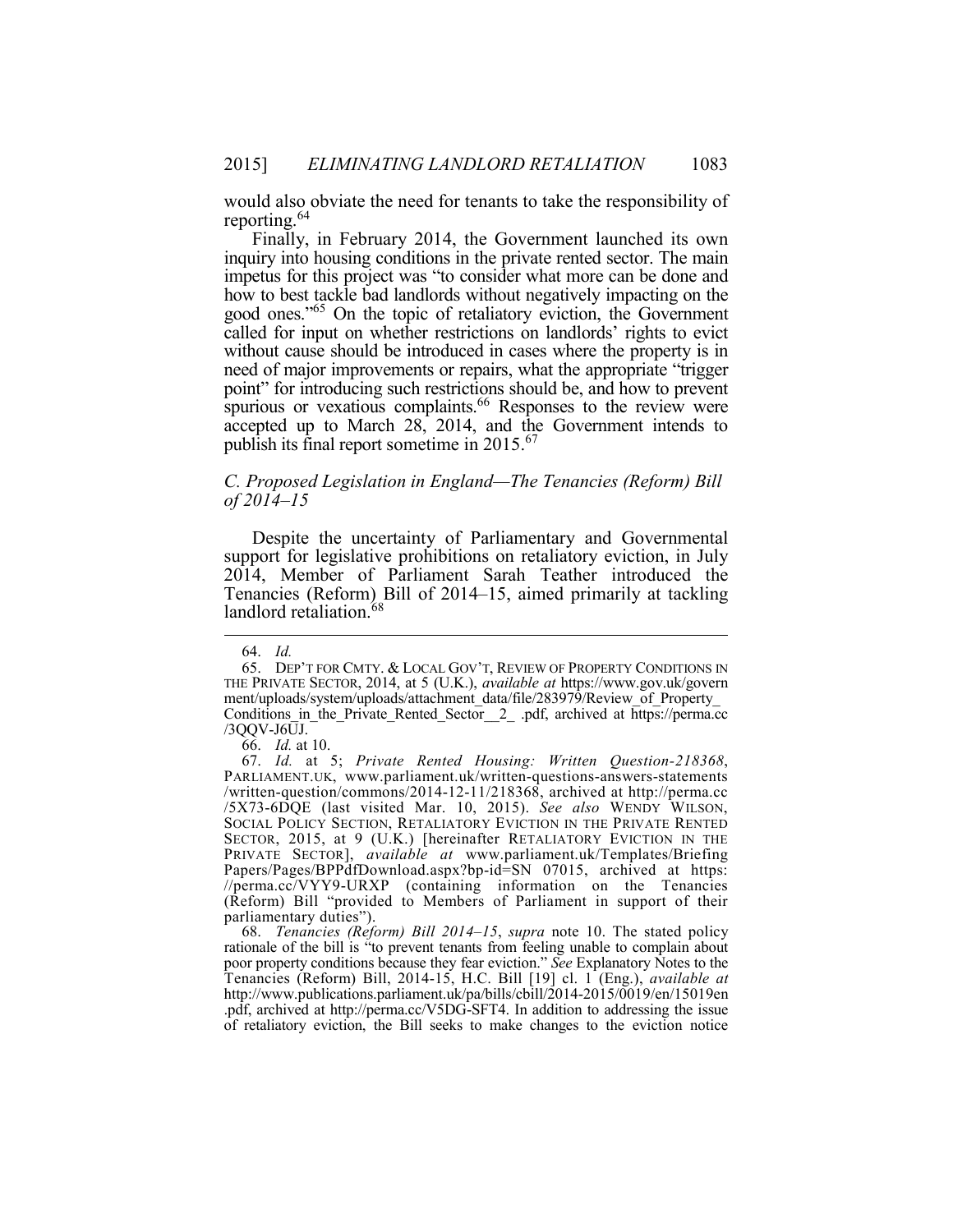The primary thrust of the bill was to prevent a landlord from rendering "invalid" a notice of eviction made within six months after a local housing authority served a "relevant notice" of needed contained a number of exceptions under which the prohibitions on evictions would not apply. For example, the law would not apply where the complained-of condition was caused by the tenant's failure "to use the dwelling-house in a tenant-like manner," or by Additionally, the law would not apply if a court determined that "totally without merit."<sup>71</sup> A landlord would also be permitted to evict following a tenant's complaint so long as he placed the dwelling house "genuinely on the market for sale."<sup>72</sup> Finally, the proposed law would not apply where the dwelling was subject to a mortgagee required possession of the dwelling for the purpose of disposing of it with vacant possession.<sup>73</sup> No exception was made for complaints made by tenants who are in arrears in the payment serving an otherwise valid notice of eviction in response to tenant complaints about the condition of the dwelling. The bill sought to prevent unlawful eviction in assured shorthold tenancies by improvements or repairs on the landlord.<sup>69</sup> Notably, the bill the tenant's breach of an express term in the tenancy agreement.<sup>70</sup> the tenant's complaint regarding the condition of the housing was mortgage granted before the beginning of the tenancy, and the of rent. $74$ 

 procedure "to make the eviction process more straightforward for both landlords and tenants." *Id.* 

 archived at http://perma.cc/8VPL-ZLK9. The term "relevant notice" includes notices made in connection with hazard notices and improvement notices made in connection with category 1 and category 2 hazards, as well as notices for emergency 69. Tenancies (Reform) Bill, 2014-15, H.C. Bill [19] cl. 1(2) (Eng.), *available at* http://www.publications.parliament.uk/pa/bills/cbill/2014-2015/0019/15019.pdf, remedial action. *Id.* § 1(9).

<sup>70.</sup> *Id.* § 2(1).

<sup>71.</sup> *Id.* § 2(2).

 72. *Id.* § 2(3). The bill makes clear that a dwelling-house is not "genuinely house to a person associated with the landlord or a business partner. *Id.* § 2(4)– on the market for sale" if the landlord intends to sell his interest in the dwelling- $(6)$ .

<sup>73.</sup> *Id.* § 2(8)–(9).

<sup>74.</sup> For a comparison of this point to American law, see *infra* Part VI.A.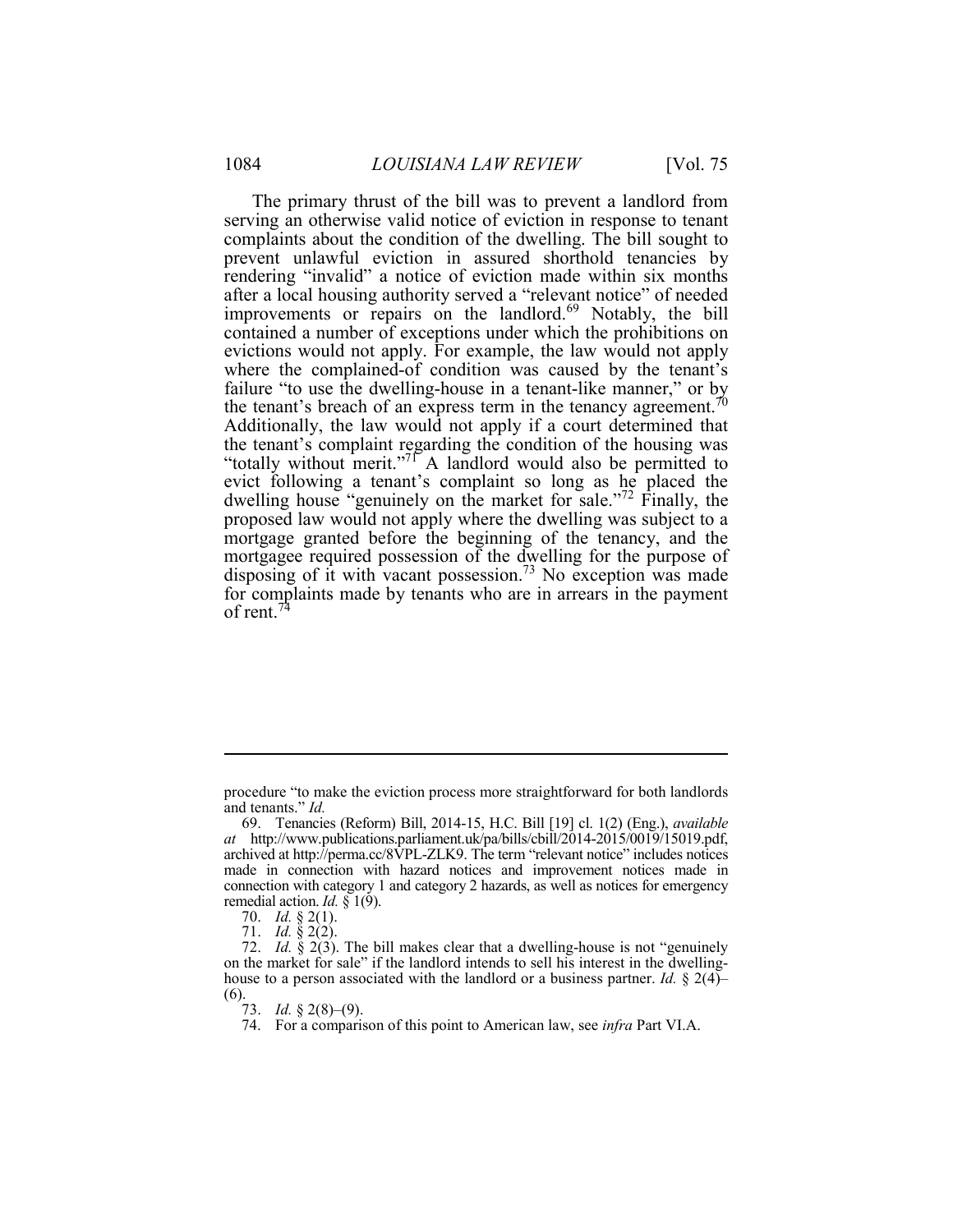## III. REACTION AND DEBATE

#### *A. Wavering Support for Reform*

 $\overline{a}$ 

 stating that the bill would "root out a minority of spiteful landlords standards in their homes."76 Once introduced, the Tenancies (Reform) Bill attracted broad support from local government and tenant representative bodies.<sup>75</sup> Additionally, the Government came out in support of the bill, and ensure that hardworking tenants are not afraid to ask for better

 which took place on November 28, 2014, the bill did not gain enough The Government's support of the bill was gratifying for tenant advocates, given its past stance that legislation prohibiting retaliatory eviction might prove deleterious for the housing market.<sup>77</sup> However, the Government's support did not provide enough momentum for the bill to advance as its proponents had hoped. At its Second Reading, votes to move forward.78 Commentators initially declared that the bill would have "no chance of proceeding" after its failure in November.

 In light of the conflicting views on the extent of retaliatory "bewildering" and concluded that obtaining objective data on the eviction and the appropriate means to address it, the All Party Parliamentary Group (APPG) for the Private Rented Sector<sup>7</sup> conducted a short inquiry into retaliatory eviction in late 2014.<sup>80</sup> Written submissions were invited up to November 5, 2014, and the APPG's report, *Tackling Retaliatory Eviction*, was quickly published on December 15. The APPG stated that the volume of conflicting statistics submitted in connection with the inquiry was

78. *Tenancies (Reform) Bill 2014–15*, *supra* note 10.

 80. RETALIATORY EVICTION IN THE PRIVATE SECTOR, *supra* note 67, at 7–8 (citing ALL PARTY PARLIAMENTARY GROUP FOR THE PRIVATE RENTED SECTOR, *supra* note 79).

<sup>75.</sup> *See* RETALIATORY EVICTION IN THE PRIVATE SECTOR, *supra* note 67, at 15.

<sup>76.</sup> *Stephen Williams Vows to Outlaw Revenge Evictions*, GOV.UK (Sept. 11, 2014), http://www.gov.uk/government/news/stephen-williams-vows-tooutlaw-revenge-evictions, archived at http://perma.cc/C7PB-VCPV.

 THE SPECTATOR (Nov. 28, 2014, 5:51 PM), http://blogs.spectator.co.uk/coffeehouse 77. *See* Isabel Hardman, *Tory Backbenchers Talk Out 'Revenge Evictions' Bill*, /2014/11/tory-backbenchers-talk-out-revenge-evictions-bill/, archived at http://per ma.cc/UF88-4CN2.

 Houses with a common interest in particular issues. APPG reports are therefore or of any of its committees. *See* ALL PARTY PARLIAMENTARY GROUP FOR THE PRIVATE RENTED SECTOR, TACKLING RETALIATORY EVICTIONS—REPORT AND 79. All Party Parliamentary Groups are informal groups of Members of both not official publications of either the House of Commons or the House of Lords, ORAL EVIDENCE (2014), *available at* http://www.rla.org.uk/documents/down load.shtml?pid=2735, archived at http://perma.cc/S65R-WWNM.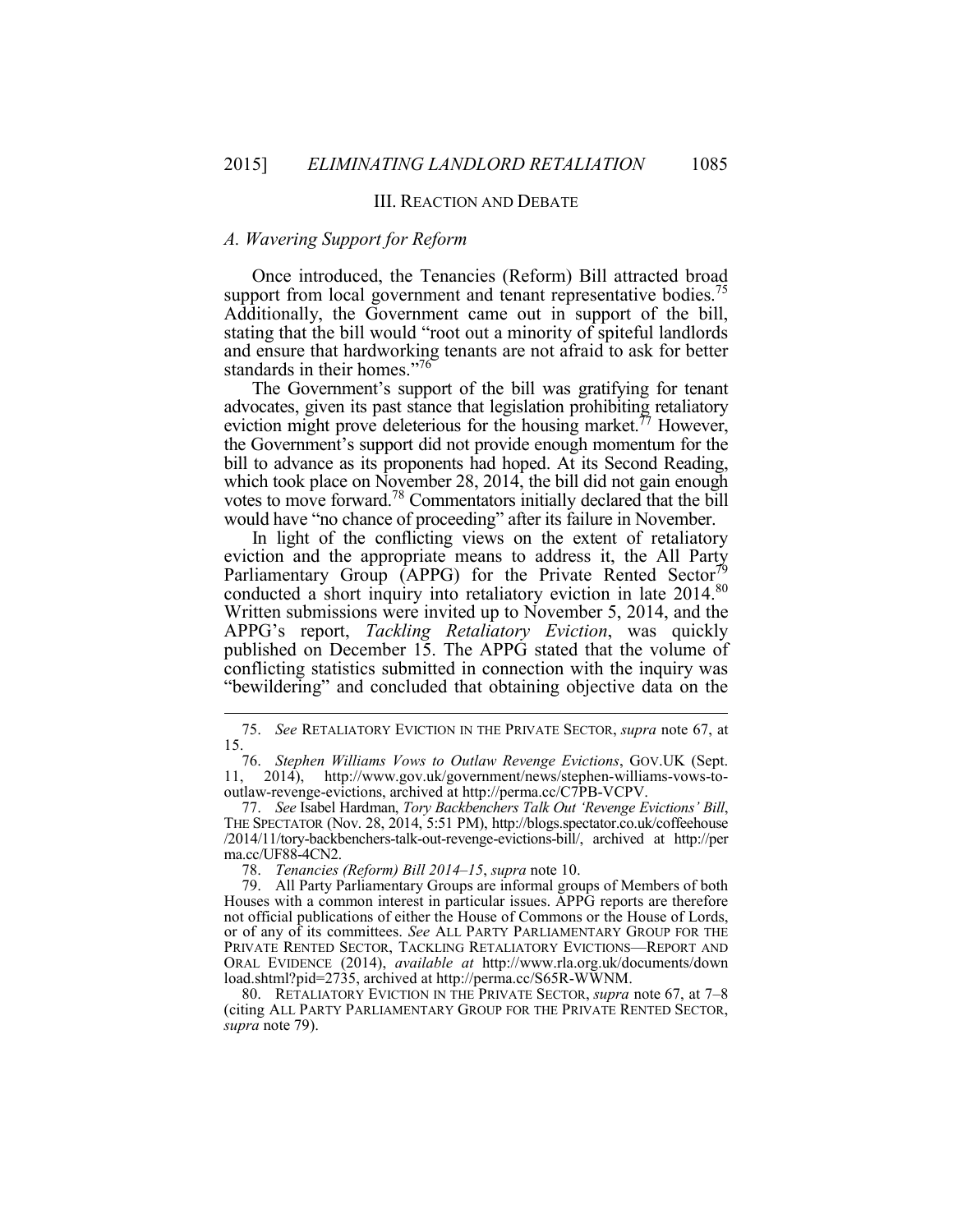APPG cautioned against legislating in the absence of more robust collect this data in the English Housing Survey.<sup>82</sup> The group also issue proved to be "impossible."81 In light of this conclusion, the evidence of retaliatory eviction and called upon the Government to requested the Council of Mortgage Lenders to provide data regarding the potential impact of the bill on the buy-to-let market. $83$ 

 The APPG additionally recommended other measures that might obviate the need for legislation expressly prohibiting retaliatory eviction.<sup>84</sup> The group recommended that a review of the ability of new statutory requirement that tenants be given details about their bill or any version of it was provided. Environmental Health Officers to carry out their enforcement responsibilities may be warranted.<sup>85</sup> The APPG also recommended a rights and responsibilities, especially regarding evictions, prior to moving into a property.<sup>86</sup> However, no endorsement for the proposed

## *B. Opponents Speak Out*

 the evidence proffered by tenant advocates that landlord retaliation (RLA), which suggested that the problem of retaliatory eviction is Shelter and Citizens Advice. The RLA also stubbornly maintained that existing law contains sufficient protections for the small After its introduction, the Tenancies (Reform) Bill was the recipient of staunch criticism—not only of the proposed law, but of is a serious problem deserving of legislative attention. The bill's primary opponent was the Residential Landlords Association much more limited than has been suggested by organizations like number of tenants who experience retaliation at the hands of a "rogue" landlord. The RLA campaigned heavily against the Tenancies (Reform) Bill on both of these grounds during the weeks leading up to its Second Reading in November 2014.<sup>87</sup>

<u>.</u>

 ASS'N (Nov. 14, 2014), http://news.rla.org.uk/parliament-week-campaign-with-the- ASS'N (Nov. 25, 2014), http://news.rla.org.uk/retaliatory-eviction-bill-publishedrla-on-retaliatory-eviction, archived at http://perma.cc/UVR6-9LFC; *Retaliatory Eviction Bill Published—Time for Landlords to Act*, RESIDENTIAL LANDLORDS time-for-landlords-to-act/, archived at http://perma.cc/8EJD-HUVW.

<sup>81.</sup> *Id.* 

<sup>82.</sup> *Id.* 

<sup>83.</sup> *Id.* 

<sup>84.</sup> *Id.*  85. *Id.* 

<sup>86.</sup> *Id.* 

 LANDLORDS ASS'N (Nov. 12, 2014), http://news.rla.org.uk/retaliatory-eviction-make -sure-your-voice-is-heard/, archived at http://perma.cc/MYN8-9E5V; *Parliament Week—Campaign with the RLA on Retaliatory Eviction!*, RESIDENTIAL LANDLORDS 87. *See Retaliatory Eviction—Make Sure Your Voice is Heard*, RESIDENTIAL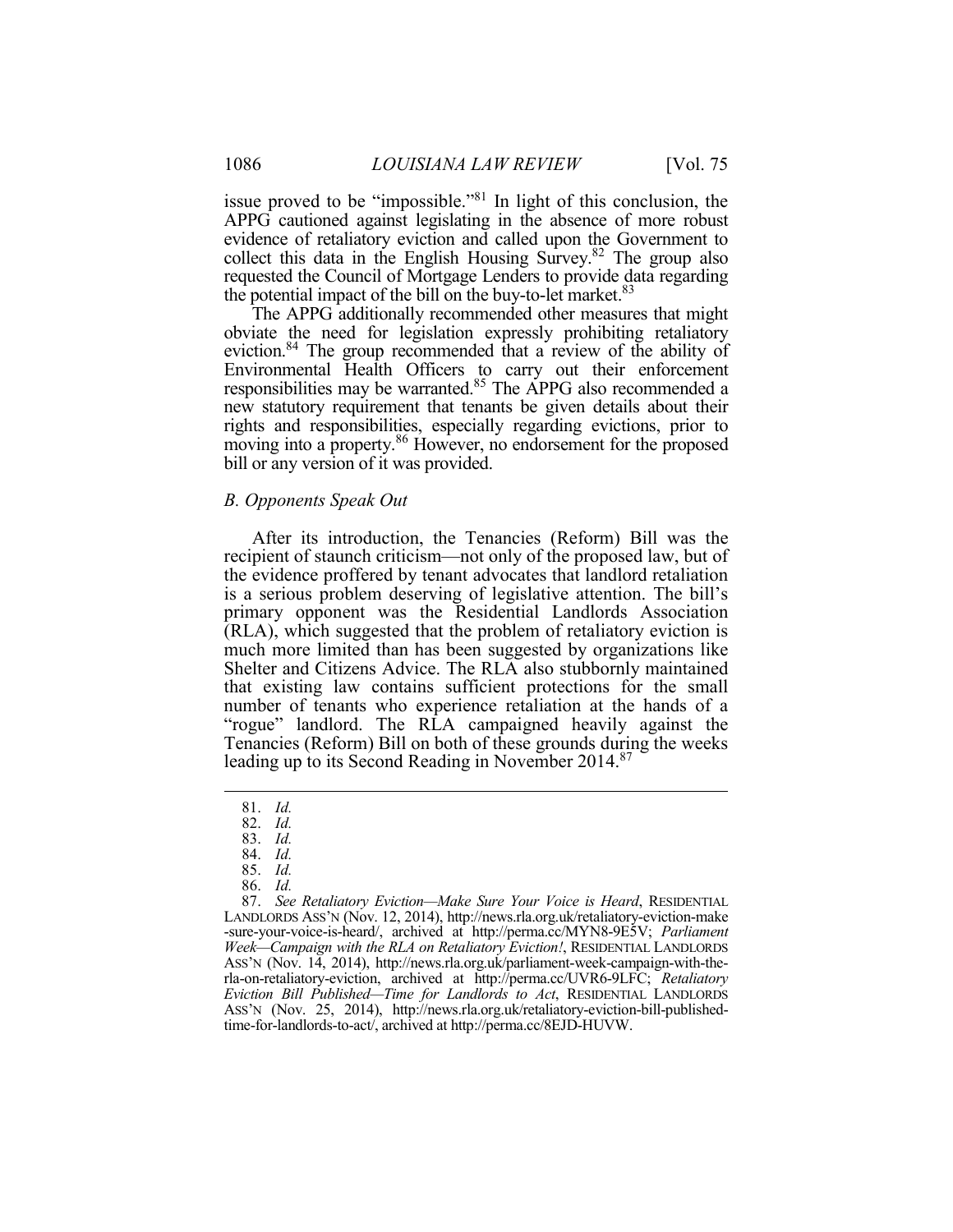First, the RLA disputed Shelter's estimates of the extent and collects no official statistics on eviction—retaliatory or otherwise anecdotal.<sup>88</sup> According to the RLA, "the case [against retaliatory eviction] is being based on anecdotal evidence from Environmental Health Officers . . . on behalf of local authorities and deductions from other statistical evidence, with all the attendant dangers which go with such an approach.<sup>589</sup> prevalence of retaliatory conduct, emphasizing that the Government and that the data proffered by tenant advocates is largely

 The RLA has produced its own evidence that it says counters In a survey of more than 1760 landlords, 56% reported evicting i. social behavior, damage to property, and drug-related activity.<sup>93</sup> The RLA argues that its survey "demonstrates that the vast majority of landlords only seek to evict when they really need to.<sup>394</sup> The RLA also cites findings from the 2012–2013 English Housing Survey suggesting that 84% of private sector tenants were claims that retaliatory eviction is prevalent in the United Kingdom.<sup>90</sup> tenants.91 Of those, almost 90% cited rent arrears as the reason for the eviction.<sup>92</sup> Other commonly cited reasons for eviction were anti-<br>social behavior, damage to property, and drug-related activity.<sup>93</sup> "satisfied" with their accommodations.<sup>95</sup>

 Additionally, the RLA argues that retaliatory eviction is already illegal and that there is therefore no need to legislate further in this area.<sup>96</sup> The RLA relies in part on the 2008 Unfair Trading Regulations, promulgated under the Consumer Protection Act, which prohibit conduct that "intimidates or exploits"

 LANDLORDS ASS'N (June 21, 2013), http://news.rla.org.uk/retaliatory-evictions-case- against-regulatory-intervention/, archived at http://perma.cc/FL7B-MPZC ("We there is no evidence (properly so called) in support of the campaigners' claims.")). 88. *See* RETALIATORY EVICTION IN THE PRIVATE SECTOR, *supra* note 67, at 4–5 (citing *Retaliatory Eviction—Case Against Regulatory Intervention*, RESIDENTIAL strongly refute the suggestion that retaliatory eviction is a wide spread practice and

<sup>89.</sup> *Id.* 

<sup>90.</sup> Landlords Do Not Evict Tenants Without Reason Shows New Research, 90. *Landlords Do Not Evict Tenants Without Reason Shows New Research*, RESIDENTIAL LANDLORDS ASS'N (Aug. 15, 2014), http://news.rla.org.uk /landlordsdo-not-evict-tenants-without-reason-shows-new-research/, archived at http://perma .cc/4CW3-TN28.

<sup>91.</sup> *Id.* 

<sup>92.</sup> *Id.* 

<sup>93.</sup> *Id.* 

<sup>94.</sup> *Id.* 

 95. *See* ENGLISH HOUSING SURVEY 2012–13, *supra* note 25.

 96. *See* RETALIATORY EVICTION IN THE PRIVATE SECTOR, *supra* note 67, at 15; RESIDENTIAL LANDLORDS ASS'N, RETALIATORY EVICTIONS ALREADY ILLEGAL IN PRIVATE RENTED HOUSING 2–3 (2014), *available at* http://www .rla.org.uk/documents/download.shtml?pid=2348, archived at http://perma.cc/4 YRU-WT3M.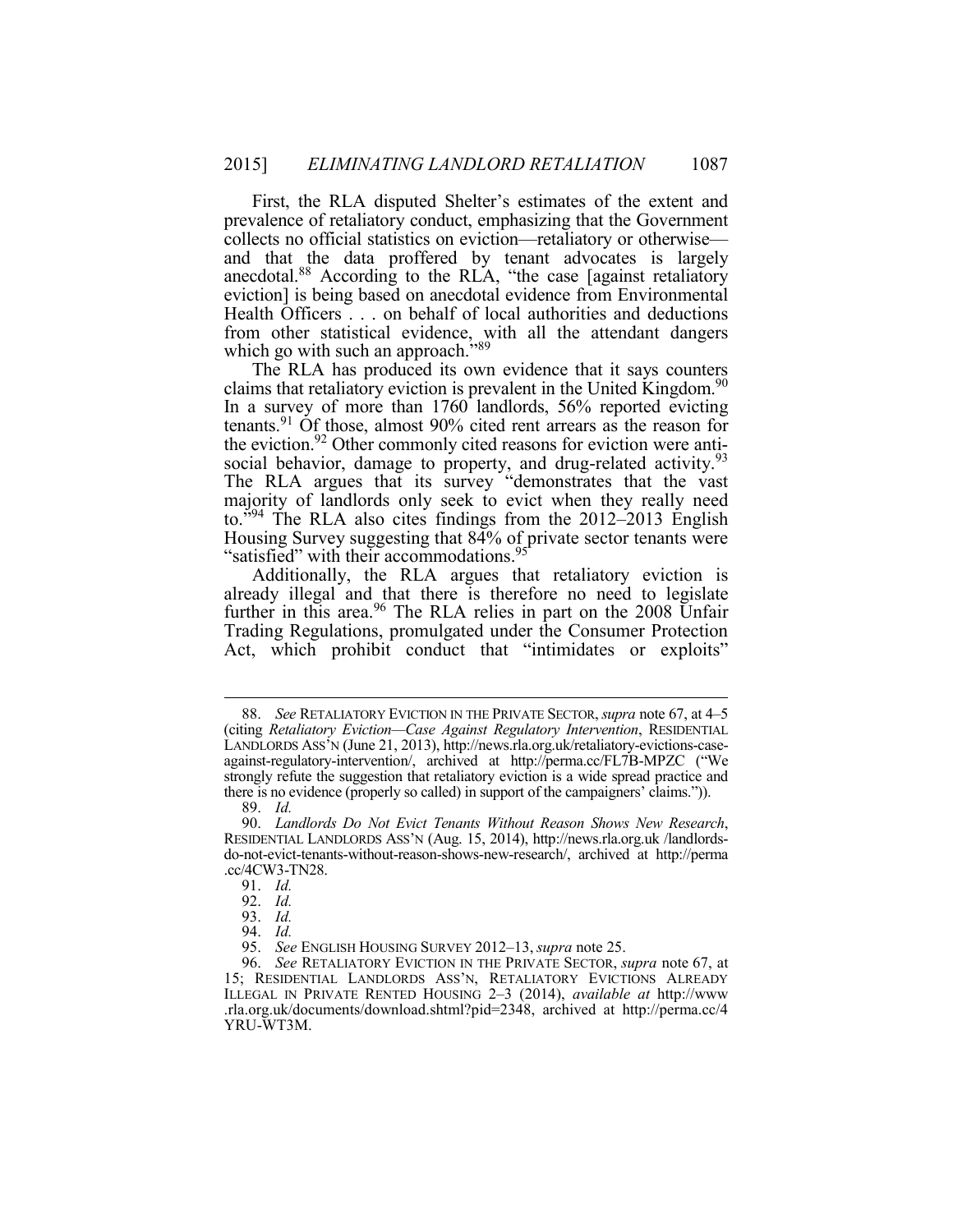"[t]hreatening the tenant with eviction to dissuade them from exercising rights they have under the tenancy agreement or in law, for example where they wish to make a complaint to a local authority about the condition of the property, or seek damages for disrepair" gives rise to breach of the Unfair Trading Regulations.<sup>98</sup> enforce the Unfair Trading Regulations but advocates that existing consumers.97 The RLA notes that the Official Guidance to the Unfair Trading Regulations makes clear that the Regulations apply to landlord–tenant relations. According to the Guidance document: The RLA acknowledges that tenants cannot bring private actions to law be expanded to allow tenants to do so.<sup>99</sup>

 by existing criminal law. To be sure, the Protection from Eviction common law defense of illegality, a court cannot assist a landlord criminal offense, making it unlikely that the service of a notice of retaliatory conduct of the landlord, whereas proof of retaliatory The RLA further claims that landlord retribution is prohibited Act 1977, the Criminal Law Act 1977, and the Protection from Harassment Act 1997 all make harassment and illegal eviction criminal offences.<sup>100</sup> The RLA explains further that under the in evicting a tenant in retaliation for a complaint about the property because the landlord would be committing a criminal offense by pursuing such a claim.<sup>101</sup> The RLA does not, however, acknowledge that the 1997 Harassment Act requires a "course of conduct" in order for landlord behavior to rise to the level of a eviction in reaction to a tenant complaint would qualify as such.<sup>102</sup> The RLA also does not acknowledge that under existing criminal law, the tenant would be required to affirmatively prove the motive is not required under the proposed legislation.<sup>103</sup>

 marketplace generally. The RLA argues strongly that any Finally, the RLA cautions that the proposed legislation will have unintended consequences for landlords and the private rented limitation on the landlord's unfettered right to terminate an assured shorthold tenancy will erode market confidence "at a time when

 (citing *Retaliatory Evictions Already Illegal in Private Rented Housing*, RESIDENTIAL LANDLORDS ASS'N (Nov. 10 2014), http://www.rla.org.uk/documents 97. RETALIATORY EVICTION IN THE PRIVATE SECTOR, *supra* note 67, at 15 /download.shtml?pid=2348, archived at http://perma.cc/4YRU-WT3M).

<sup>98.</sup> *Id.* 

<sup>99.</sup> *Id.* at 3.

 100. *Id.* at 2–3.

<sup>101.</sup> *Id.* at 3.

 102. RETALIATORY EVICTION IN THE PRIVATE SECTOR, *supra* note 67, at 15.

 statutes are fairly rare, as neither police nor prosecutors are sufficiently Lonegrass, *supra* note 18, at 955. 103. The RLA also fails to address the fact that criminal cases under these incentivized or resourced to carry out prosecutions against landlords. *See*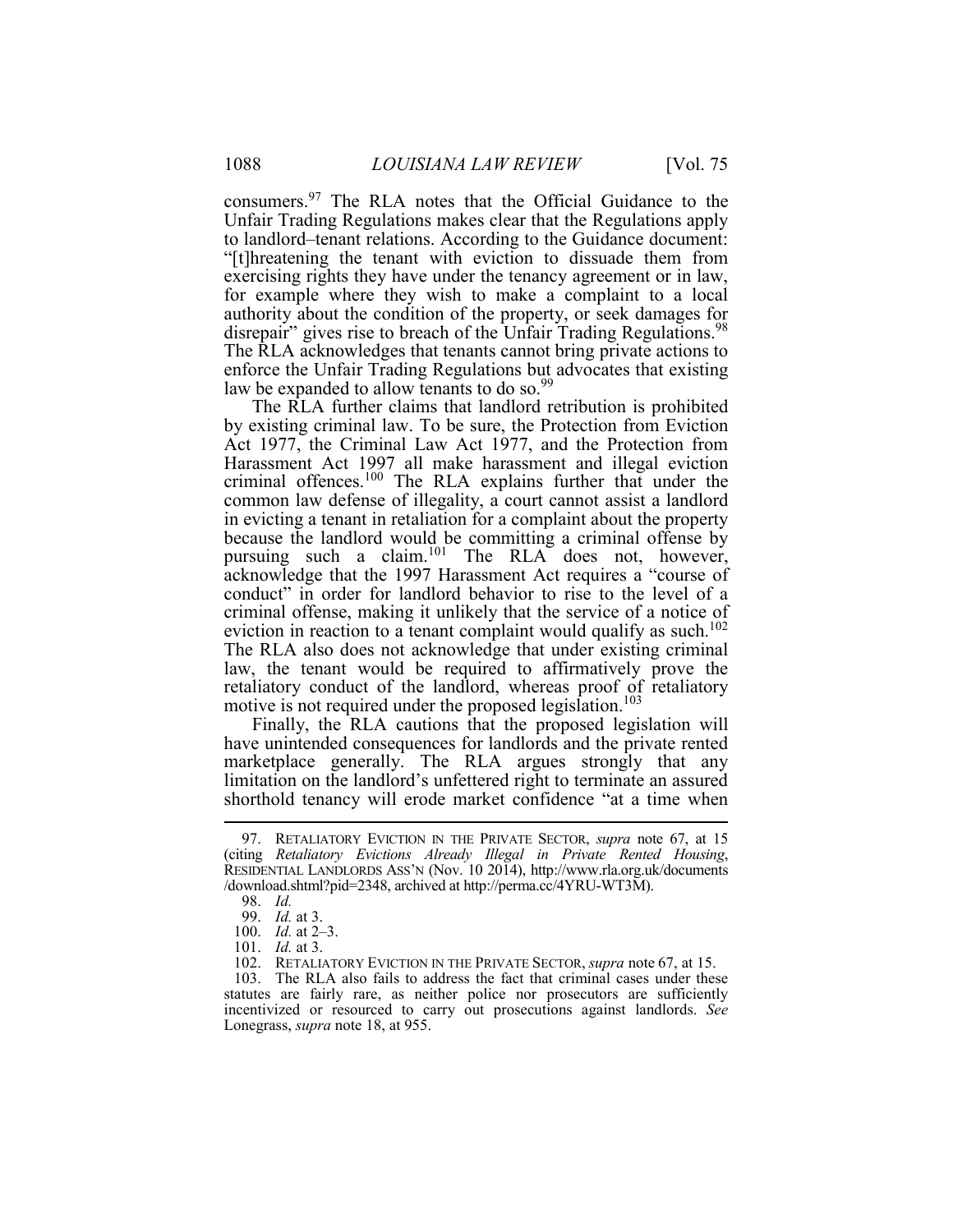the private rented sector is the only area of growth in rented homes."<sup>104</sup> Legislation invalidating eviction notices following requests for repairs will, they say, encourage tenants to request repairs or governed inspections in response to any action by landlords to tackle rent arrears or other breaches of the tenancy.<sup>105</sup> to the bill, concurs: "It is probable that retaliatory eviction is likely to cost landlords more money than merely remedying any Thus, the legislation will merely embolden tenants to file false claims in an effort to avoid otherwise lawful evictions. The Association of Residential Letting Agents, also staunchly opposed problem."<sup>106</sup>

#### *C. Covert Legislative Response—The Deregulation Bill*

 In February, an amendment was proposed with little fanfare to a Although outward support for anti-retaliation law has waned, tenant advocates have identified another potential route to success. general deregulation bill. The amendment is substantially similar to the stalled Tenancies  $(Act)$ .<sup>107</sup> As both houses of Parliament have agreed on the text of the Deregulation Bill 2013–14 to 2014– 15, the prohibition of retaliation in England is all but certain.

 As under the prior bill, under the pending law a notice of service of a "relevant notice" of needed repairs or improvements on eviction following a relevant notice does *not* apply, however, where the relevant notice has been revoked as a result of having eviction may not be served on a tenant within six months after the on the landlord by the local housing authority.<sup>108</sup> The prohibition

 RESIDENTIAL LANDLORDS ASS'N (June 21, 2013), http://news.rla.org.uk/re 104. RETALIATORY EVICTION IN THE PRIVATE SECTOR, *supra* note 67, at 16 (citing *Retaliatory Evictions—Case Against Regulatory Intervention*, taliatory-evictions-case-against-regulatory-intervention/, archived at http://per ma.cc/9GU7-U99A).

<sup>105.</sup> *Id.* 

 106. ASS'N OF RESIDENTIAL LETTING AGENTS, RESPONSE TO THE PRIVATE RENTED SECTOR ALL-PARTY PARLIAMENTARY GROUP'S INQUIRY ON THE /611318/tenancies-reform-bill-prs-appg-inquiry-response-arla.pdf, archived at http: TENANCIES (REFORM) BILL 2 (2014), *available at* http://www.arla.co.uk/media //perma.cc/NUF5-ZK2K.

 107. *See* Deregulation Bill, 2013-14 & 2014-15, H.L. Bill [95] § 33 (Eng.); *see also* DEP'T FOR CMTYS. & LOCAL GOV'T, POLICY STATEMENT ON AMENDMENT TO DEREGULATION BILL (2015), *available at* https://www.gov .uk/government/uploads /system/uploads/attachment\_data/file/401602/Policy\_statement\_on\_amendment\_to\_ Deregulation\_Bill.pdf, archived at http://perma.cc/CF4G-5YY2

 108. Deregulation Bill, 2013-14 & 2014-15, H.L. Bill [95] § 33 (Eng.).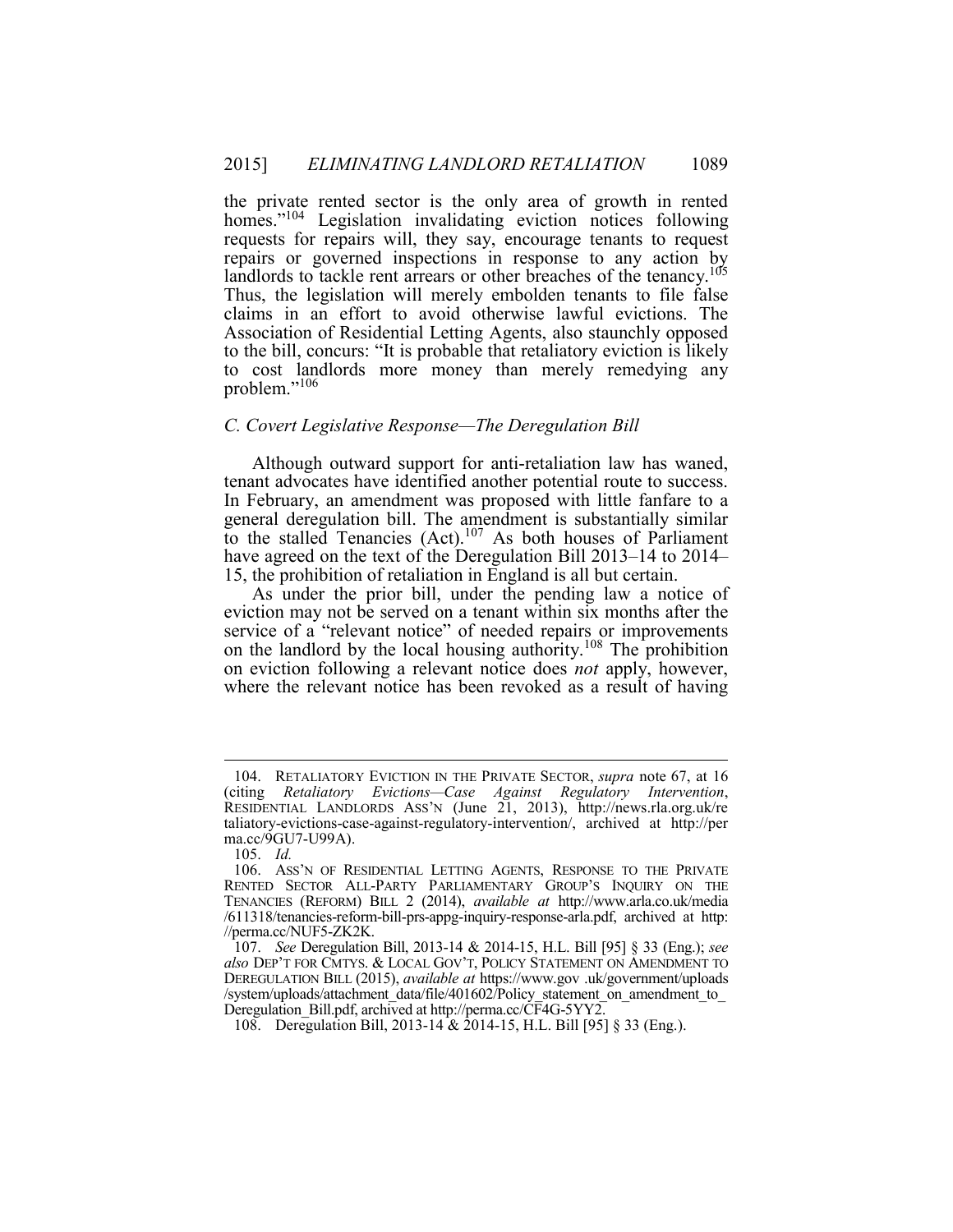been served in error, quashed, reversed, or suspended as provided by other substantive law.<sup>109</sup>

 Also as under the prior bill, the pending law contains a number of additional exceptions. The law does not apply when the complained- of condition was caused by the tenant's failure "to use the dwelling- $\ddot{\phantom{0}}$ dwelling house "genuinely on the market for sale."<sup>111</sup> Finally, the proposed law would not apply where the dwelling was subject to a mortgage granted before the beginning of the tenancy and the mortgagee required possession of the dwelling for the purpose of disposing of it with vacant possession.<sup>112</sup> house in a tenant-like manner," or by the tenant's breach of an express term in the tenancy agreement.<sup>110</sup> Additionally, a landlord may evict following a tenant's complaint so long as he placed the

 prior law for cases in which a court determines that the tenant's complaint regarding the condition of the dwelling was "totally without merit."<sup>113</sup> Also absent from the pending law is any exception for complaints made by tenants who are in arrears in the payment Notably, the pending law did not incorporate the exception from of rent.

#### *D. A Proposal in Wales—The Renting Homes (Wales) Bill*

 Tenant advocates have also gained a foothold in the General Committee during the summer contains a simple, but potentially formidable, retaliatory eviction provision.<sup>114</sup> Assembly of Wales. A long-awaited comprehensive housing law bill introduced there in February 2015 and set to be reviewed in

 Unlike the complex and detailed anti-retaliation regime introduced in England, the Welsh legislation aims only to provide courts with discretion to refuse to award possession to a landlord who has acted in a retaliatory manner.<sup>115</sup> According to the proposed

<sup>109.</sup> *Id.* 

<sup>110.</sup> *Id.* § 34(1).

 111. *Id.* § 34(2). The bill makes clear that a dwelling-house is not "genuinely on the market for sale" if the landlord intends to sell his interest in the dwellinghouse to a person associated with the landlord or a business partner. *Id.* § 34(3).

<sup>112.</sup> *Id.* § 2(8)–(9).

<sup>113.</sup> *Id.* § 2(2).

 114. *See* Renting Homes (Wales) Bill § 213 (2015), *available at* http://www  *Landmark Bill to Make it Easier and Simpler to Rent a Home in Wales*, LLYWODREATH CYMRU WELSH GOVERNMENT (Feb. 9, 2015), .assembly.wales/laid%20documents/pri-ld10098%20-%20renting%20homes% 20(wales)%20bill/pri-ld10098-e.pdf, archived at http://perma.cc/V84K-557G; http://gov.wales/newsroom/housing-and-regeneration/2015/renting-homeslandmark-bill/?lang=en, archived at http://perma.cc/QK7E-UYLG.

<sup>115.</sup> Renting Homes (Wales) Bill § 213(2) (2015).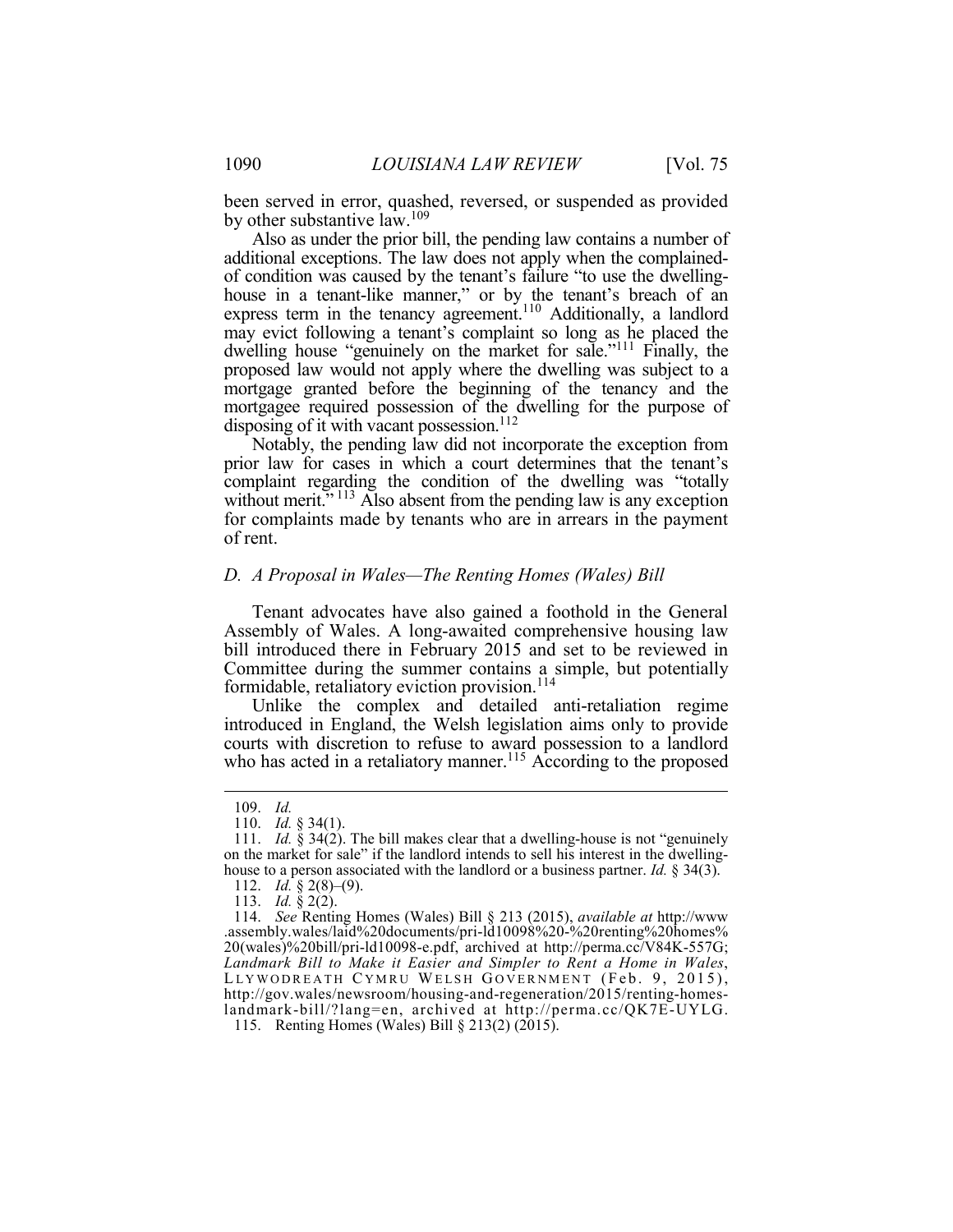statute, a possession claim is retaliatory if the tenant has relied on or habitable condition and to make required repairs and the court is been assigned to the Communities, Equality, and Local Government Committee, which has issued a call for evidence on the bill's impact.<sup>117</sup> Once this inquiry closes, the bill will be discussed in Committee for several months before it will be from certain, the legislation is promising, particularly in light of the imminent adoption of anti-retaliation law in England. invoked the landlord's obligations to maintain the premises in a "satisfied that the landlord has made the possession claim to avoid complying with these obligations."<sup>116</sup> As of this writing, the bill has debated by the Assembly.<sup>118</sup> Although the success of the bill is far

# *E. Examination of Foreign Experience*

 The political discussions surrounding retaliatory eviction, its are the norm. However, before the debate entered the legislative incidence, and the most appropriate means of controlling its occurrence have been largely devoid of comparisons to foreign common law jurisdictions, where robust anti-retaliation regimes arena, pro-tenant organizations such as Shelter and Citizens Advice looked to foreign law for inspiration as to how to effectively combat landlord retribution.

 not an issue, as private tenants enjoy strong security of tenure less security of tenure, such as Australia, New Zealand, and the In its 2007 report on retaliatory conduct, Citizens Advice observed that in most European jurisdictions, retaliatory eviction is regimes that permit landlords to evict only in narrowly prescribed circumstances, such as rent arrears, damage to property, or, in some countries, if the landlord needs the property for use as his own dwelling.<sup>119</sup> Thus, the best inspiration for a robust antiretaliation regime is drawn not from European jurisdictions, but from non-European common law jurisdictions where tenants have

 MEMORANDUM 33–34 (Feb. 2015), *available at* http://www.assembly.wales/laid 116. *Id.* § 213(3). *See also* RENTING HOMES (WALES) BILL EXPLANATORY %20documents/pri-ld10098-em%20-%20renting%20homes%20(wales)%20bill %20-%20explanatory%20memorandum/pri-ld10098-em-e.pdf, archived at http: //perma.cc/3BXX-J2DA.

 117. *Consultation*, NAT'L ASSEMBLY FOR WALES, http://senedd.assembly .wales/mgConsultationDisplay.aspx?ID=168, archived at http://perma.cc/9EQH-NDFJ (last visited Mar. 27, 2015).

 118. *Renting Homes (Wales) Bill*, NAT'L ASSEMBLY FOR WALES, http://senedd .cc/H7ZE-9KGZ (last visited Mar. 27, 2015). .assembly.wales/mgIssueHistoryHome.aspx?IId=12055, archived at http://perma

 119. CREW, *supra* note 2, at 12 & app. 2.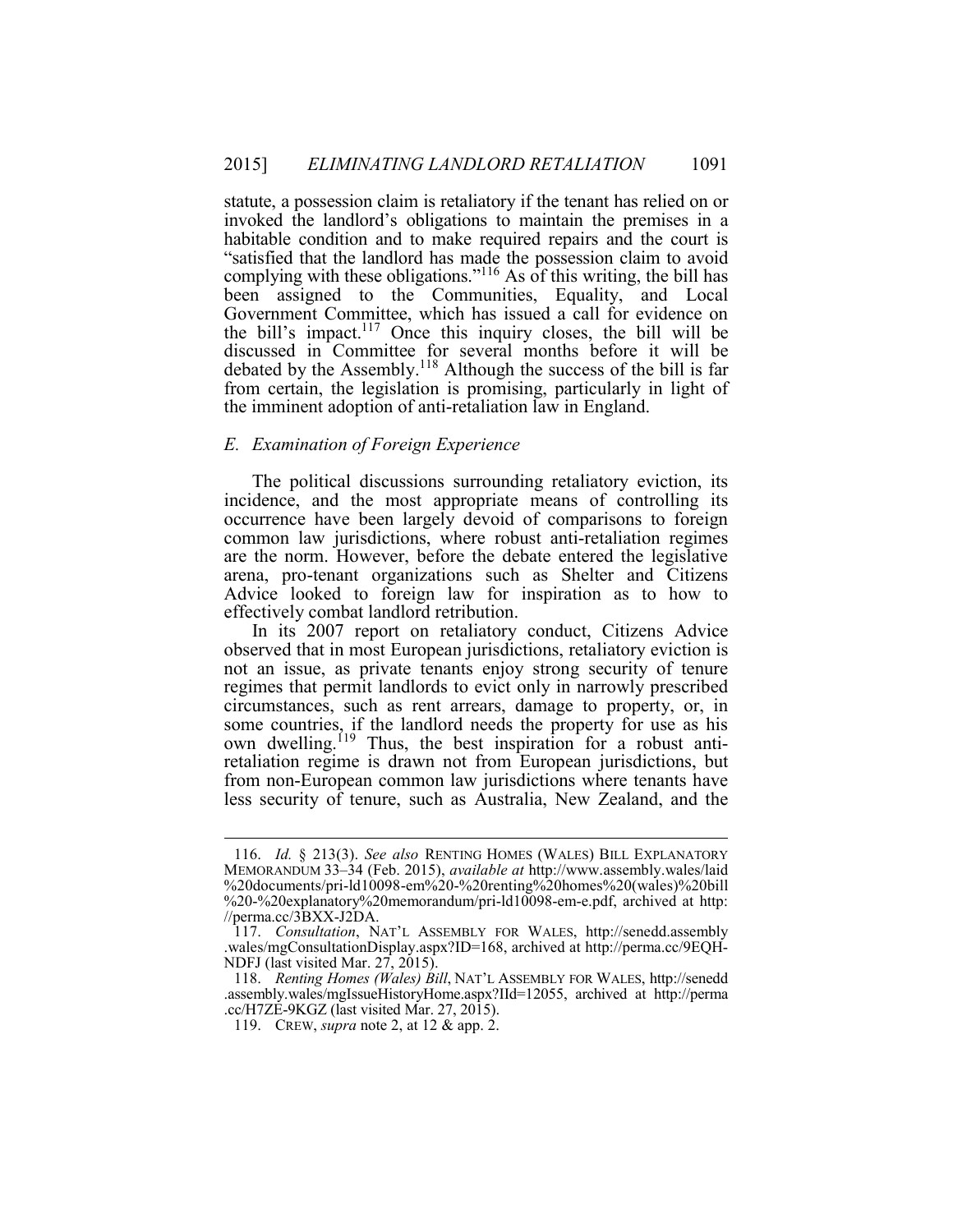extensive research into the anti-retaliation regimes of common law jurisdictions with low security of tenure, including New South United States.120 In all of these countries, landlords can generally terminate tenancies without cause, but are prohibited—either by legislation or case law—from evicting tenants who have taken some action to enforce their rights.<sup>121</sup> Shelter has also conducted Wales, Queensland, South Australia, Victoria, Western Australia, Tasmania, New Zealand, and the United States.<sup>122</sup>

 follow the experience of foreign jurisdictions, thus far foreign law has been studied only in its letter, and only facially so. No detailed strengths and weaknesses—among state and local laws prohibiting landlord retaliation. Moreover, these laws have been studied in their review of how well anti-retaliation laws interact with existing legal and non-legal institutions for tenant relief must be undertaken and remainder of this Article seeks to fill this gap and contribute to the ongoing legislative debate by providing a detailed review of U.S. retaliatory eviction laws and their implementation. Although Shelter and Citizens Advice urge that a legislative solution to landlord retaliation in the United Kingdom ought to analysis has been undertaken of the great variation—and attendant appearance only and not in their application. A comprehensive should serve as a lens through which to consider how similar antiretaliation regimes would function in the United Kingdom. The

# IV. AMERICAN PROHIBITIONS ON LANDLORD RETALIATION

 landlords from taking revenge against tenants who exercise their varying degrees of protection from retaliatory conduct.<sup>124</sup> Another The vast majority of jurisdictions in the United States prohibit rights under housing codes or other laws governing tenant rights.<sup>123</sup> Forty states and the District of Columbia have statutes that provide four states have recognized the doctrine jurisprudentially.125 Many individual municipalities have also enacted anti-retaliation

<u>.</u>

124. *Id.* 

125. *Id.* 

<sup>120.</sup> *Id.* at 12 app. 1.

<sup>121.</sup> *Id.* 

 EVICTIONS IN WALES 15–20 & app. (2013), *available at* http://www.shelter cymru.org.uk/wp-content/uploads/2013/07/Making-rights-real.pdf, archived at 122. SHELTER CYMRU, MAKING RIGHTS REAL: PREVENTING RETALIATORY http://perma.cc/FF2W-MJTG.

 123. *See generally* Memorandum from Shelly Kurtz & Alice Noble-Allgire to Members of the URLTA Drafting Comm. (Oct. 2, 2012) [hereinafter Noble-Allgire .pdf, archived at http://perma.cc/4J5A-62EQ. Memorandum], *available at* http://www.uniformlaws.org/shared/docs/Residential% 20Landlord%20and%20Tenant/2012oct2\_URLTA\_Memo\_Retaliatory%20Eviction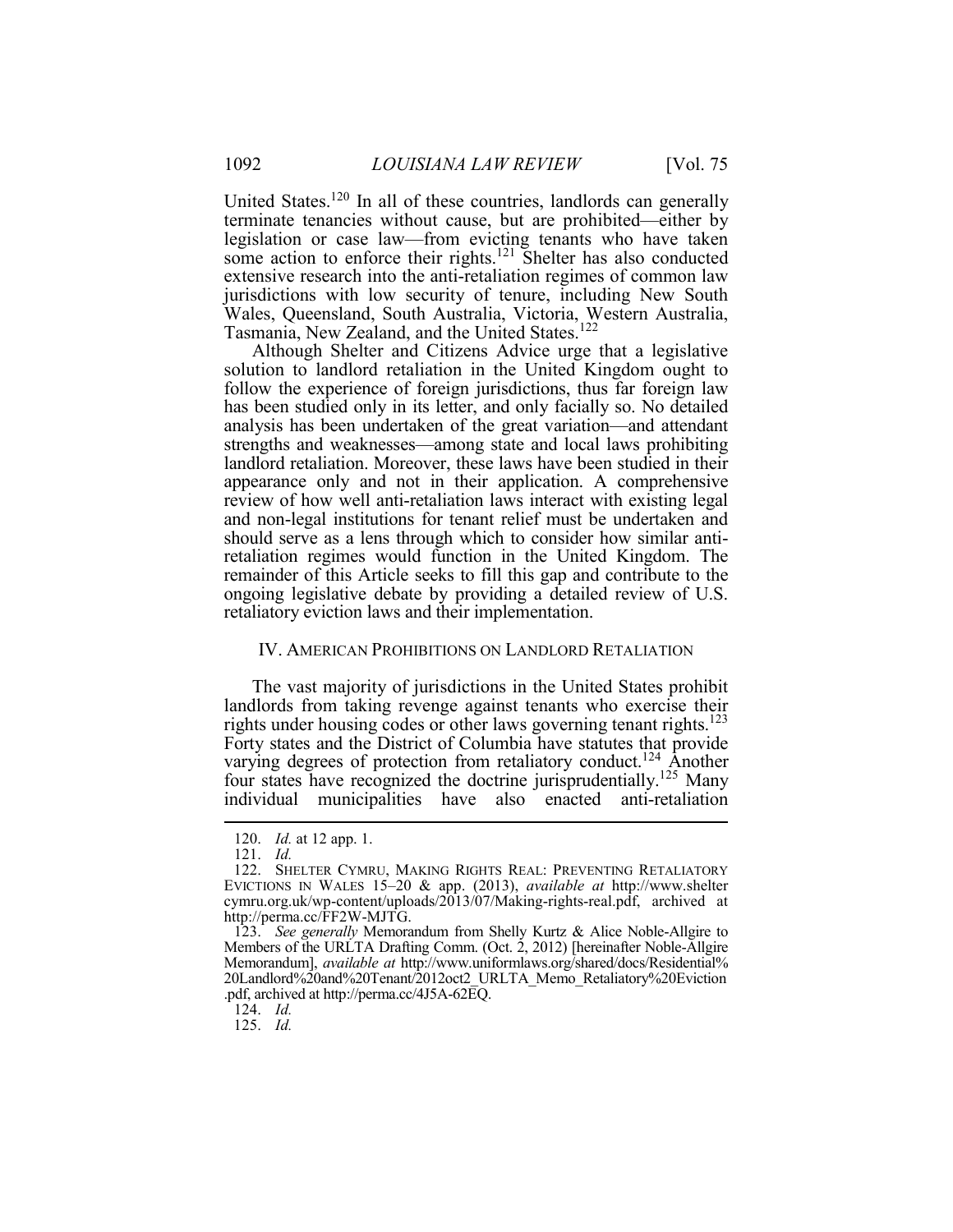However, the proliferation of anti-retaliation laws is a relatively new ordinances that offer additional protection to local tenants.<sup>126</sup> phenomenon in American landlord–tenant law. Before exploring their variety, some examination of their introduction is warranted.

#### *A. Early Prohibitions on Retaliation*

 As is the case today in the United Kingdom, the American the right to terminate a periodic tenancy or refuse to renew a fixed term lease for any reason, simply through timely service upon the tenant of a notice to quit.<sup>128</sup> Indeed, it was well established that the landlord could evict "for any legal reason or no reason at all."<sup>129</sup> courts and legislatures began limiting landlords' freedom to common law was entirely unconcerned with an evicting landlord's motive or purpose in terminating the tenancy.<sup>127</sup> Landlords enjoyed During the second half of the last century, however, American terminate a lease, particularly when eviction served as retribution against a tenant for complaining about the condition of a residential dwelling.<sup>130</sup>

 State laws prohibiting retaliatory conduct by landlords were policy shifted dramatically, resulting in new laws that sought to tenants.<sup>132</sup> A consequence of this trend was the development by tenants for exercising their newly secured rights.<sup>133</sup> The doctrine of retaliatory eviction was first developed as a defense to the landlord's action for unlawful detainer, on the reasoning that housing and would be rendered ineffective if tenants feared retribution by first fashioned by the judiciary during the landlord–tenant "revolution" of the 1960s and 1970s.<sup>131</sup> During that time, housing ensure safe and habitable housing conditions for residential courts of rules prohibiting landlords from retaliating against sanitary codes and the emerging implied warranty of habitability landlords against whom complaints were levied.<sup>134</sup>

 Lindsey, Comment, *Protecting the Good-Faith Tenant: Enforcing Retaliatory Eviction Courts*, 63 OKLA. L. REV. 101, 110 (2010) (listing examples). 126. *See, e.g.*, CHICAGO, ILL., MUN. CODE § 5-12-150; *see also* Lauren A. *Eviction Laws by Broadening the Residential Tenant's Options in Summary*

 127. Mary Ann Glendon, *The Transformation of American Landlord-Tenant Law*, 23 B.C. L. REV. 503, 540 (1982).

 128. *Id.* at 539–40.

 129. ROBERT S. SCHOSHINSKI, AMERICAN LAW OF LANDLORD AND TENANT 718 (1980).

 130. Glendon, *supra* note 127, at 540.

<sup>131. 5</sup> THOMPSON ON REAL PROPERTY § 43.06(a) (2d ed. 2007).

<sup>132.</sup> Glendon, *supra* note 127, at 521.

<sup>133.</sup> *Id.* 

<sup>134.</sup> *Id.* at 540.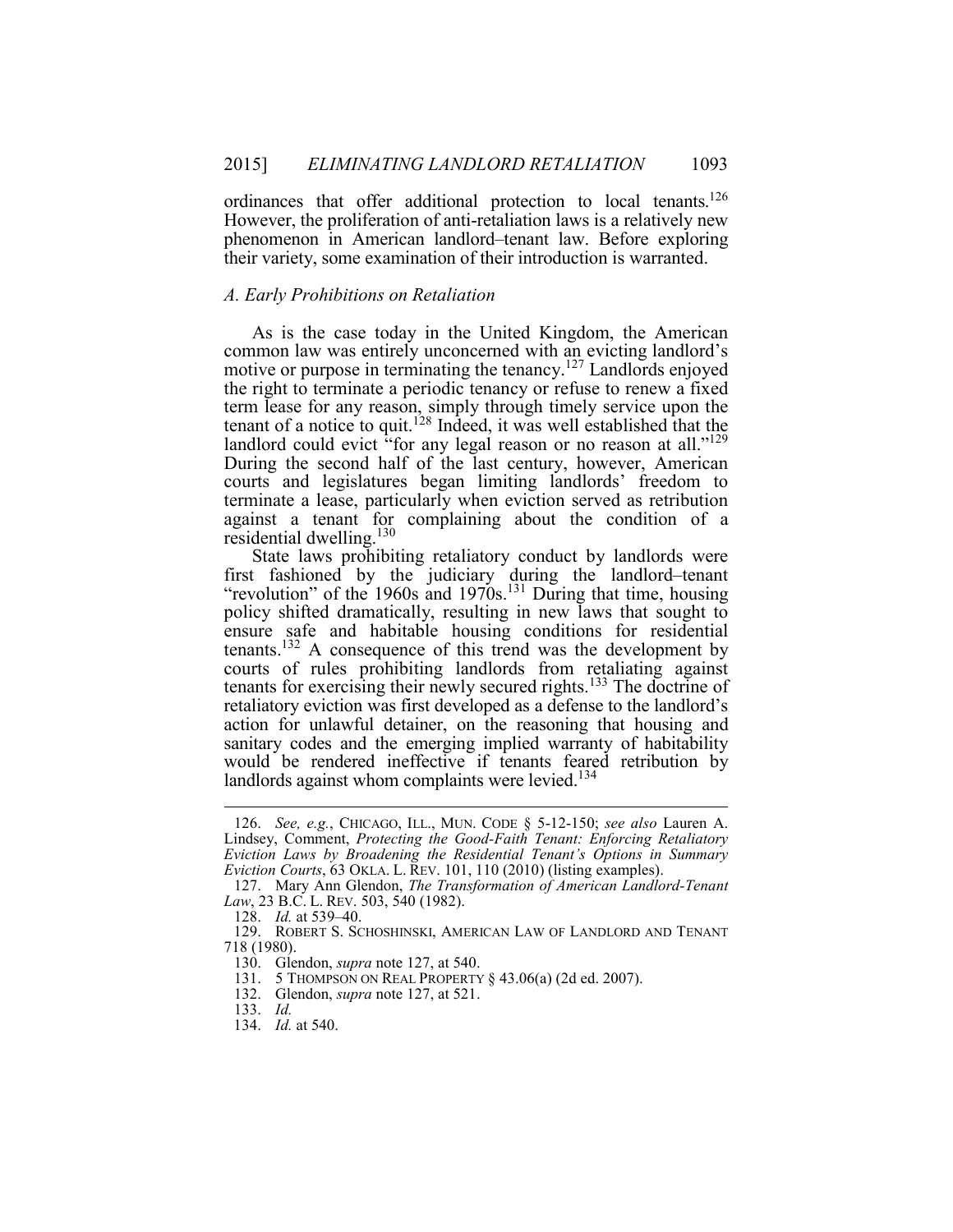became the first court to articulate the need for such a doctrine.<sup>135</sup> As famously articulated by the opinion's author, Judge Skelly In the seminal case of *Edwards v. Habib*, the D.C. Circuit Wright:

 home be marred by housing violations, will pause long before Hence an eviction under the circumstances of this case would not only punish appellant for making a complaint which she a warning to others that they dare not be so bold.<sup>136</sup> There can be no doubt that the slum dweller, even though this he complains of them if he fears eviction as a consequence. had a constitutional right to make . . . but also would stand as

 renew a lease in retaliation for a tenant's complaint to a housing code authority.<sup>137</sup> Instead, the tenant was entitled to remain in the premises for as long as the landlord's motive for refusing to renew remained retaliatory.<sup>138</sup> Following the decision in *Edwards*, numerous other courts employed similar reasoning to recognize the numerous other courts employed similar reasoning to recognize the Thus, in *Edwards*, the court held that a landlord could not refuse to anti-retaliation defense.<sup>139</sup>

 State legislatures followed the lead of the courts by enacting decisions applying them, further strengthened tenant protections. of eviction.<sup>141</sup> Whereas in periodic leases, retaliation tended to take for tenant complaints might instead increase the rent or suspend retaliatory eviction regimes designed to protect and promote tenants' rights to decent housing.<sup>140</sup> These enactments, and the judicial First, many state statutes expanded protection beyond the prevention the form of termination of the tenancy, other forms of retaliation prevailed in fixed term agreements.<sup>142</sup>  $\vec{A}$  landlord seeking retribution

<sup>135.</sup> *See* Edwards v. Habib, 397 F.2d 687, 701 (D.C. Cir. 1968).

<sup>136.</sup> *Id.* at 701. *See also* 5 THOMPSON ON REAL PROPERTY § 43.06(a) (2d ed. 2007) ("Landlord-tenant reforms are of little utility if a landlord can evict or otherwise punish tenants for asserting their rights.").

 137. *Edwards*, 397 F.2d at 701.

<sup>138.</sup> *Id.* 

 v. Brady, 889 P.2d 105, 107–08 (Idaho Ct. App. 1995); Clore v. Fredman, 319 139. *See, e.g.*, Alteri v. Layton, 408 A.2d 18, 20 (Conn. Super. Ct. 1979); Wilkins v. Tebbetts, 216 So. 2d 477, 478–79 (Fla. Dist. Ct. App. 1968); Windward Partners v. Delos Santos, 577 P.2d 326, 331–32 (Haw. 1978); Wright N.E.2d 18, 22 (Ill. 1974); Bldg. Monitoring Sys., Inc. v. Paxton, 905 P.2d 1215, 1216–17 (Utah 1995); Dickhut v. Norton, 173 N.W.2d 297, 301 (Wis. 1970).

 140. *See* Glendon, *supra* note 127, at 542 ("Legislation, rather than judicial decisions, predominates in this area.").

 *Tenant Law: Causes and Consequences*, 69 CORNELL L. REV. 517 (1984). 141. *See generally* Edward H. Rabin, *The Revolution in Residential Landlord-*

 *Seattle: In Search of Public Policy*, 57 WASH. L. REV. 293, 296 (1982).142. Brian T. McManus, Comment, *Retaliatory Evictions in Washington and*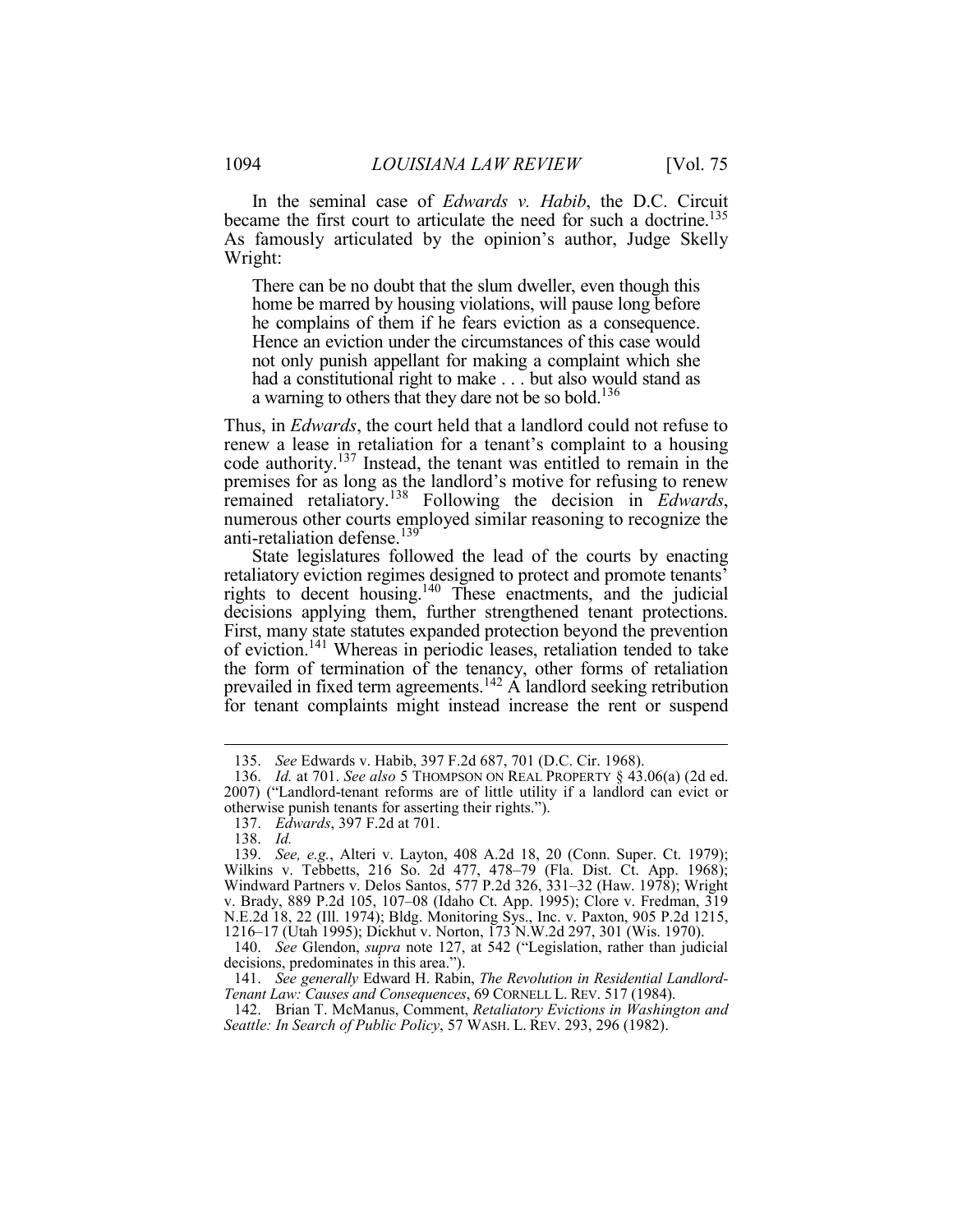utility services.<sup>143</sup> State legislatures responded by addressing the gamut of potentially retaliatory conduct by landlords. Additionally, many states sought to prevent landlords from retaliating against response to tenants' complaints about a landlord's criminal conduct or opposition to a landlord's development plans for the property.<sup>144</sup> Over time, some jurisdictions further extended anti-retaliation laws to also protect tenants' First Amendment rights to free speech and tenants for reasons other than merely complaining about housing conditions. For example, landlords were prohibited from evicting in assembly.<sup>145</sup>

#### *B. Uniform Law and the Restatement*

 Today, most retaliatory eviction laws in the United States are based, at least loosely, on the Uniform Residential Landlord and protects three types of tenant behavior: (1) reporting housing code violations affecting the tenant's health or safety; (2) complaining to (3) joining or forming a tenant's union or other tenant's rights advocacy group.<sup>146</sup> Tenants who engage in protected behavior are afforded a defense in eviction proceedings and may also affirmatively claim damages and attorney's fees in response to a landlord's retaliatory conduct.<sup>147</sup> Notably, "retaliatory conduct" by landlords may include not only eviction or the threat of eviction but tenant.<sup>148</sup> Tenant Act (URLTA), which was published in 1972. The URLTA the landlord about the condition or maintenance of the premises; and also the increasing of rent or the decreasing of services to the

 Significantly, proscriptions on retaliatory eviction are designed solely to avoid wrongful termination of a lease, and not merely capricious termination.<sup>149</sup> In the absence of a forbidden motive,

<sup>143.</sup> *Id.* 

 144. Rabin, *supra* note 141, at 534.

 Ct. App. Div. 1971); Hosey v. Club Van Cortlandt, 299 F. Supp. 501 (S.D.N.Y.  $\overline{a}$ 145. *See, e.g.*, E. & E. Newman, Inc. v. Hallock, 281 A.2d 544 (N.J. Super. 1969); McQueen v. Druker, 438 F.2d 781 (1st Cir. 1971); *see also*  RESTATEMENT (SECOND) OF PROP.: LANDLORD & TENANT § 14.9 (1977) (discussing views on constitutional violations stemming from retaliation eviction).

 146. UNIF. RESIDENTIAL LANDLORD & TENANT ACT § 5.101(a)(1)–(3) (1972).

<sup>147.</sup> *Id.* § 5.101(b).

<sup>148.</sup> *Id.* § 5.101(a).

 of retaliatory conduct statutes is to prohibit retaliatory actions by landlords. Accordingly, the statutes do not prohibit particular conduct of the landlord in all 149. 5 THOMPSON ON REAL PROPERTY § 43.06(a) (2d ed. 2007) ("The purpose instances, but only if the conduct has a retaliatory motive behind it.").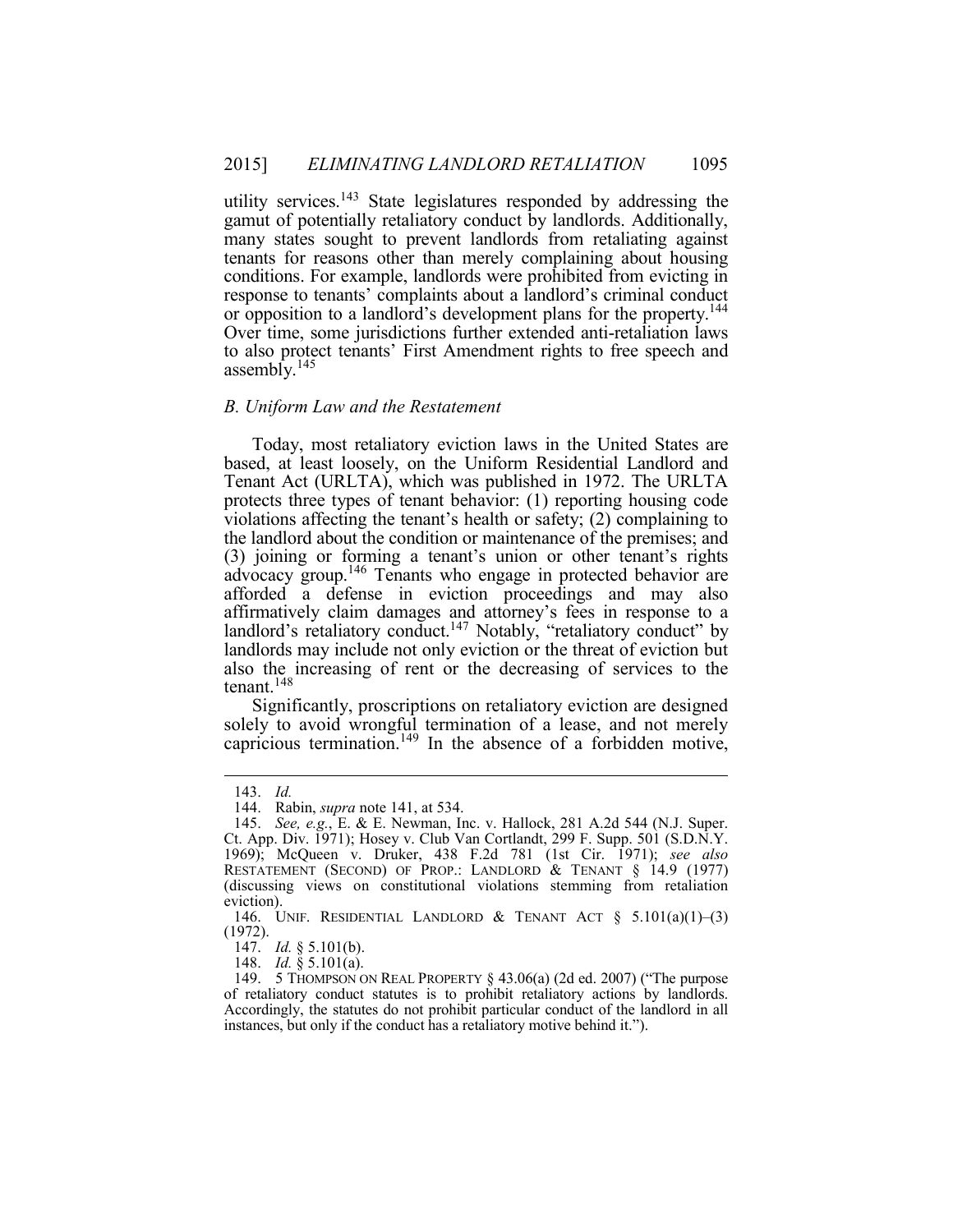landlords remain free to evict a tenant or refuse to renew a lease for any reason. Thus, the key component of any retaliatory eviction claim is proof of the landlord's retaliatory motive. Significantly, the URLTA provides that if the alleged retaliation occurs within increase or diminution of services.<sup>151</sup> one year of the tenant's protected behavior, a presumption exists in the tenant's favor that the landlord's conduct was in fact retaliatory.<sup>150</sup> However, this presumption does not arise if the tenant made the complaint after a notice of a proposed rent

 Finally, the URLTA provides that landlords may regain possession of the property even after a tenant has taken protected action under certain circumstances, described as "safe harbors" for retaliatory if the tenant caused the damage or code violation of compliance with the applicable housing code would require some effectively deprive the tenant of his use of the dwelling.<sup>152</sup> the landlord. Thus, the landlord's conduct will not be deemed which he complains, if the tenant is in default in rent, or if alteration, remodeling, or demolition of the dwelling which would

 landlord's termination of a tenancy by notice or failure to renew a These are: (1) there is a protective housing statute in place; (2) the tenant is not materially in default in the performance of his obligations under the lease at the time the landlord acts; (4) the landlord is primarily motivated in acting because the tenant has and with reasonable cause.154 The *Restatement*'s iteration of the anti-The *Restatement (Second) of Property* also recognizes the defense of retaliatory eviction, albeit one more limited than that of the URLTA. The relevant provision deems "retaliatory" a tenancy for a specified term, provided that five criteria are met.<sup>153</sup> landlord is in the business of renting residential property; (3) the complained about a violation by the landlord of a protective housing statute; and (5) the tenant's complaint was made in good faith retaliation doctrine is far more restrictive than that of the URLTA, in no small part because it applies only to landlords "in the business" of renting and requires affirmative proof of the landlord's retaliatory

154. *Id.* 

 act goes on to say that the term "'[p]resumption' means that the trier of fact must find the existence of the fact presumed unless and until evidence is introduced which would support a finding of its nonexistence." *Id.*  150. UNIF. RESIDENTIAL LANDLORD & TENANT ACT § 5.101(b) (1972). The

<sup>151.</sup> *Id.* § 5.101(b).

<sup>152.</sup> *Id.* § 5.101(c).

<sup>153.</sup> RESTATEMENT (SECOND) OF PROP.: LANDLORD & TENANT § 14.8 (1977).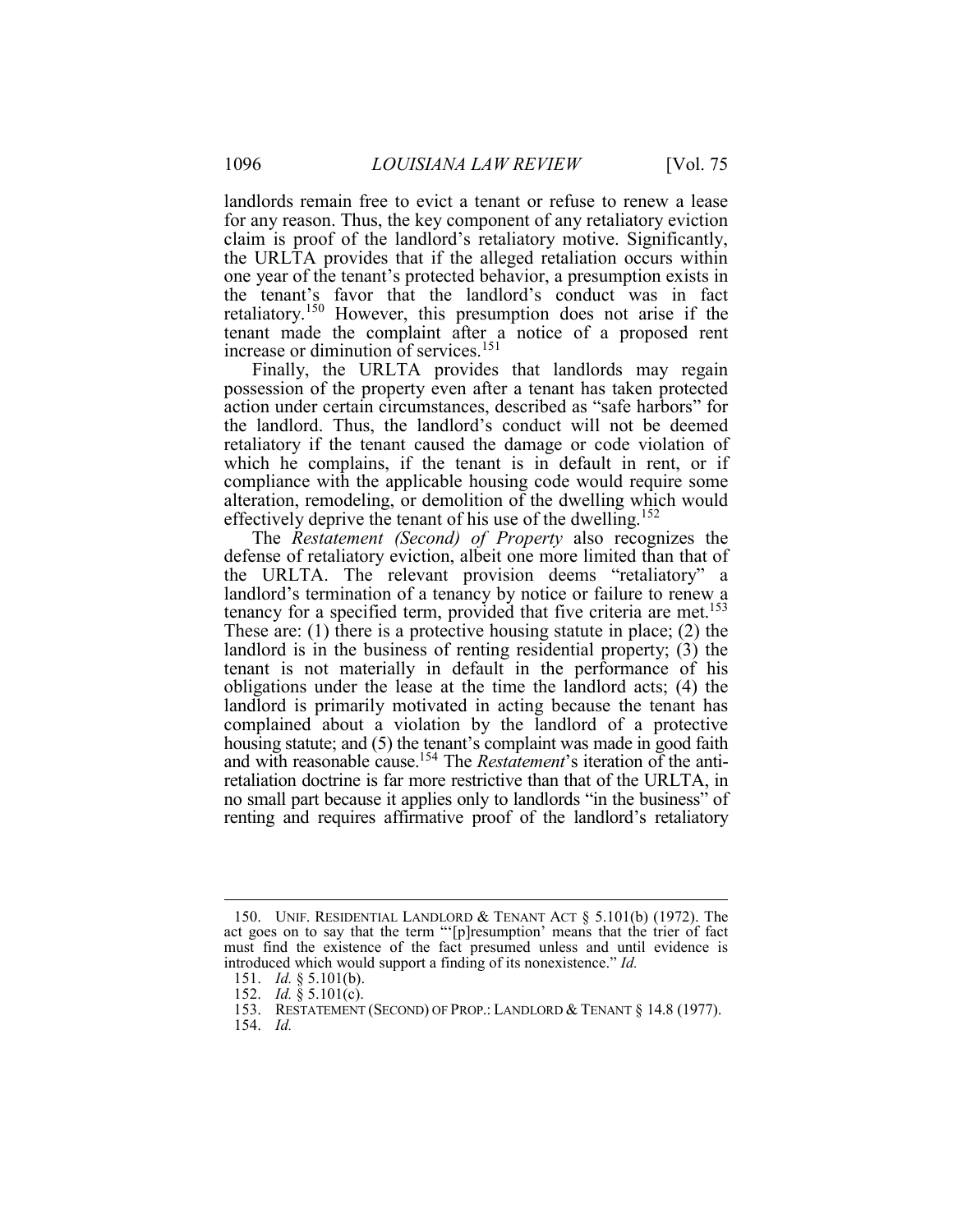some state courts have favored its less expansive reach.<sup>156</sup> motive.155 Although the *Restatement* approach is not mainstream,

#### *C. Proliferation—States and Municipalities*

 Wide variation exists among state anti-retaliation laws, with some states and municipalities offering far less protection to tenants than others. The largest disparities exist with respect to five components of retaliatory eviction doctrine: (1) its utility as an affirmative claim for relief in addition to a defense in a suit for retaliation and that may be deemed retaliatory;  $(3)$  the existence the landlord; (4) the scope of relief available to a tenant who eviction; (2) the range of behaviors that are both protected from and strength of a presumption of retaliatory motive on the part of successfully proves retaliation; and (5) exceptions.

#### *1. Affirmative and Defensive Claims*

 In many jurisdictions where anti-retaliation laws exist, tenants may bring an affirmative claim for damages or injunctive relief of states, however, a tenant may rely on anti-retaliation law only as severely limits the protective effect of an anti-retaliation regime in that it deprives the tenant of any modicum of control over his own increase in rent, a decrease in services, or even a threat of eviction, the tenant has neither access to relief nor leverage in his until the landlord initiates a legal proceeding before he can when a landlord has acted in a retaliatory fashion.<sup>157</sup> In a minority a defense to a landlord's action for eviction.<sup>158</sup> The latter approach claim. If a landlord takes steps short of eviction, such as an negotiations with the landlord. Rather, the tenant is forced to wait complain.<sup>159</sup>

 landlord's rental activities are only an aspect of providing himself with housing, or primarily involve providing others with housing," concluding that "in the for example, the owner of a large multi-unit apartment building is "in the business" of renting, even if he occupies one of the units in the building. *Id.*  155. *Id.* According to the *Restatement* comments, the determination of whether a landlord is "in the business" of renting depends upon "whether the latter case, the landlord is in the business of renting property." *Id.* cmt. d. Thus,

<sup>156.</sup> *See, e.g.*, Bldg. Monitoring Sys., Inc. v. Paxton, 905 P.2d 1215 (Utah 1995).

<sup>157.</sup> Id.

<sup>158.</sup> Id.

 can discern no rational basis for allowing such a substantive defense while denying an affirmative cause of action. It would be unfair and unreasonable to require a tenant, subjected to a retaliatory rent increase by the landlord, to wait157. *Id.* 158. *Id.* 159. *See* Aweeka v. Bonds, 97 Cal. Rptr. 650, 652 (Cal. Ct. App. 1971) ("We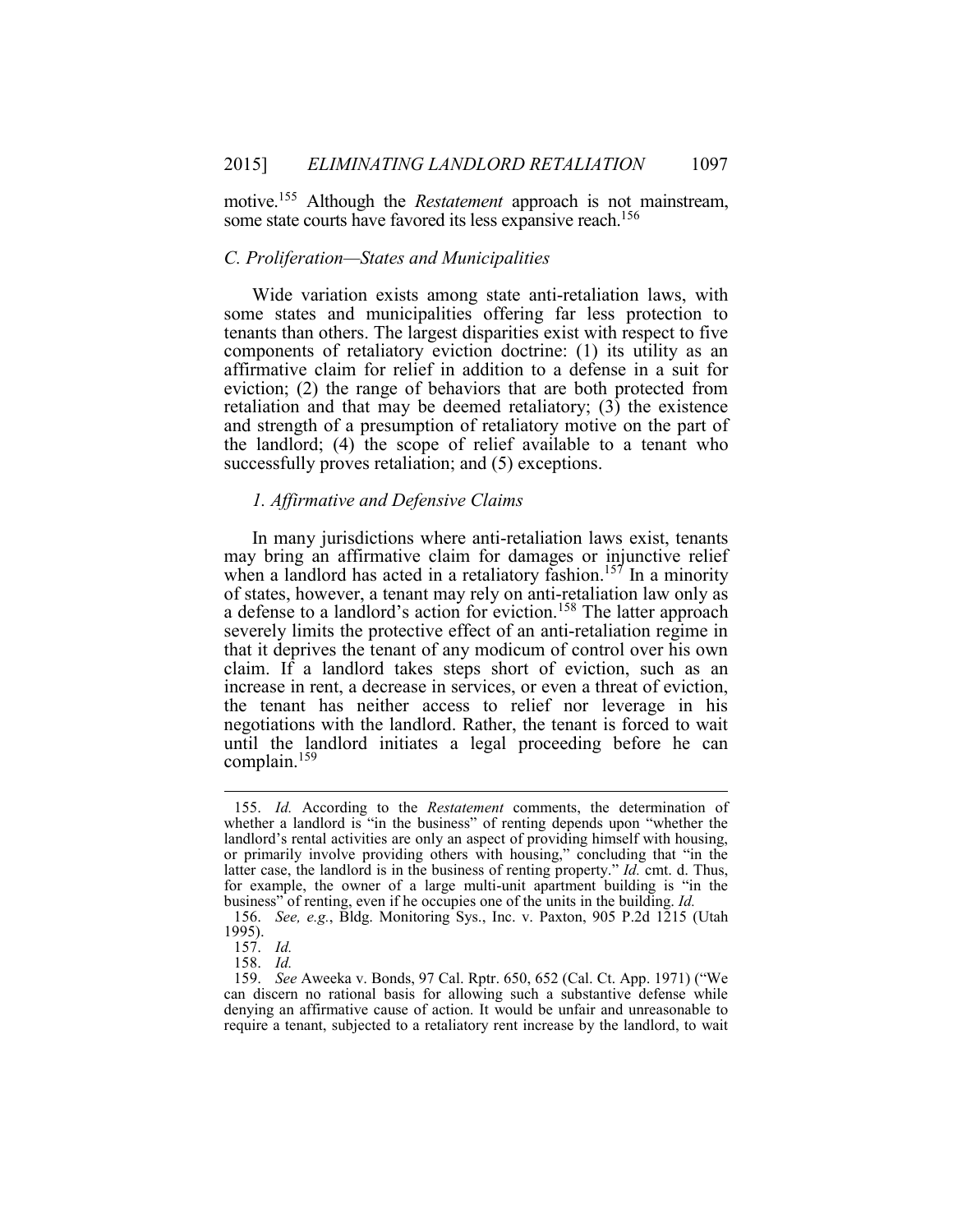#### *2. Coverage of Tenant Activities and Landlord Behaviors*

deemed to be retaliatory.<sup>160</sup> Tenant advocates argue that in order to best protect and promote policies implicit within laws requiring acts that are within the tenants' rights and intended to promote the habitability of rentals."<sup>161</sup> Similarly, supporters of tenant rights argue that anti-retaliation regimes must cover the full gamut of landlord retaliation in order to be fully effective.<sup>162</sup> And yet, state Another area of wide variation among jurisdictions is the scope of anti-retaliation doctrine, both with respect to the tenant activities that are protected and the types of landlord behaviors that are safe and habitable housing for tenants, "courts should protect *all*  laws vary significantly in terms of their scope.

 With respect to tenant activities, a majority of states have who have either (1) reported housing code violations affecting restrict protection to the tenant by requiring that the tenant's complaints to the landlord or to a governmental agency be made in adopted the approach of the URLTA, which is to protect tenants health or safety; (2) complained to the landlord about the condition of the premises; or (3) joined or formed a tenants' union or other tenants' rights advocacy group.<sup>163</sup> However, some legislatures have specifically declined to cover the tenant's affiliation with a union or other advocacy organization.<sup>164</sup> Also, some jurisdictions "good faith"<sup>165</sup> or that the landlord have notice or knowledge of the protected activity of the tenant.<sup>166</sup> In contrast, many states have added additional types of activities for which a tenant is protected,

 and raise the matter as a defense only, after he is confronted with an unlawful detainer action and a possible lien on his personal property.").

 160. *See* Richard E. Blumberg & Brian Quinn Robins, *Beyond URLTA: A Program for Achieving Real Tenant Goals*, 11 HARV. C.R.-C.L. L. REV. 1, 16 (1976).

 161. Brian D. Casserly, Note, *Insuring the Effectiveness of Indiana's Landlord- Indiana*, 46 IND. L. REV. 1317, 1342–43 (2013) (emphasis added). *Tenant Laws: The Necessity of Recognizing the Doctrine of Retaliatory Eviction in*

 162. *Id.* at 1343. Even at its broadest, the doctrine has limits. At its core, merely capricious, eviction. *See* Paul Sullivan, Note, *Security of Tenure for the Residential Tenant: An Analysis and Recommendations*, 21 VT. L. REV. 1015, 1049 (1997) (citing Blumberg & Robins, *supra* note 160, at 44). retaliatory eviction is much more limited than "good cause" eviction regimes and therefore may prohibit only vindictive or presumptively vindictive, and not

<sup>163.</sup> *See* Noble-Allgire Memorandum, *supra* note 123, at 4.

<sup>164.</sup> *Id.* at 4–5.

 165. "Good faith" is required by 17 states. Some states have gone further by allowing a landlord to recover damages from a tenant for claims made in bad faith. *Id.* at 4.

<sup>166.</sup> A knowledge requirement has been adopted by nine states. *Id.*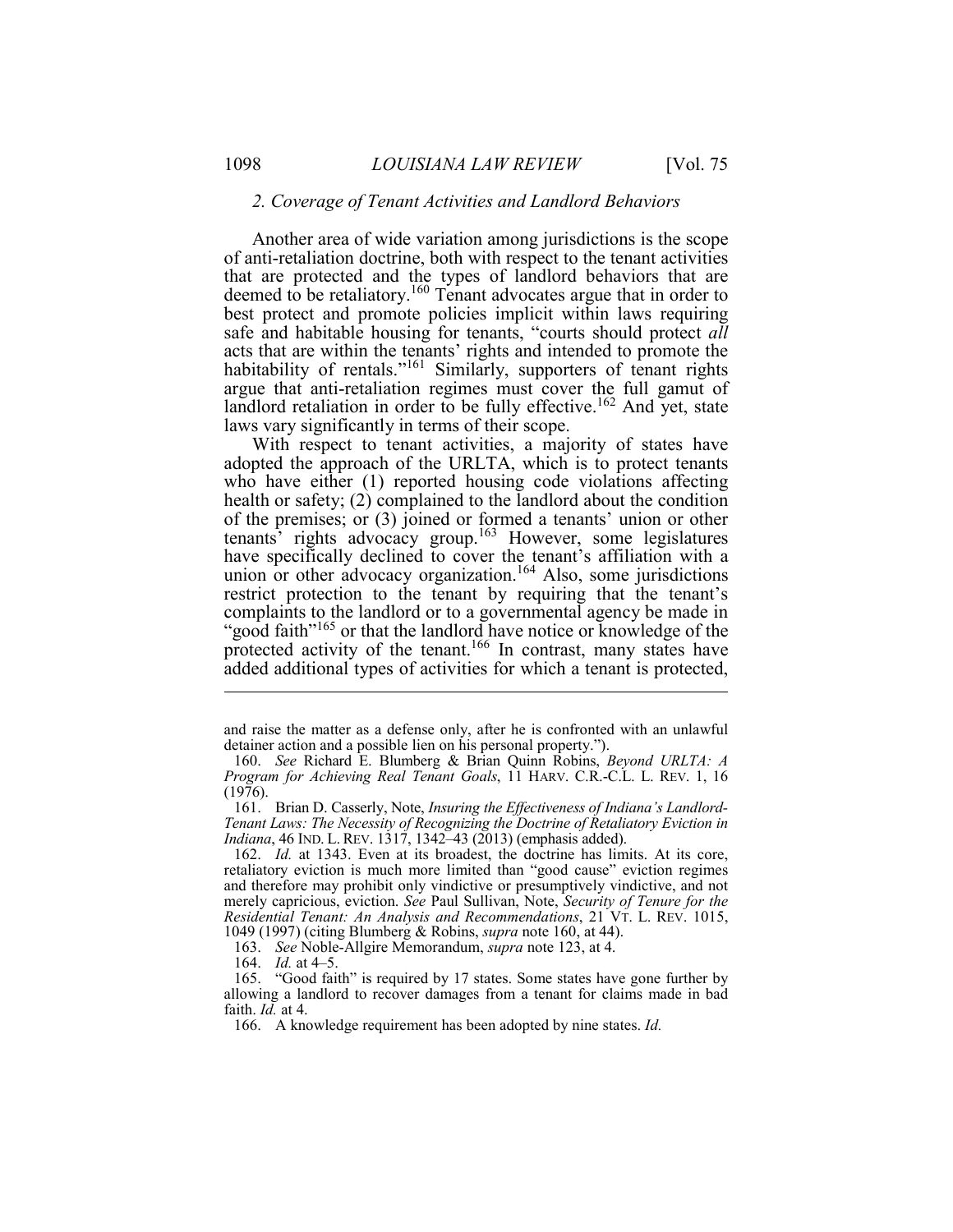including the exercise of a right under the lease, a failure to agree to a new rule or regulation after the tenancy begins, or the exercise of a statutory right to terminate a lease.<sup>167</sup>

 in coverage, judicial interpretation of these statutes can significantly limit their scope. Take, for example, the approach of a Connecticut court in interpreting a statute forbidding a landlord to requested the landlord to make repairs."<sup>168</sup> The court limited the term "repairs" to major repairs aimed at preventing urban decay and blight, holding that "repairs required to conform a dwelling unit to basic structural, mechanical[,] and housing code regulations are the type of repairs which were contemplated by the legislature and which raise the presumption of a retaliatory defense."<sup>169</sup> Thus, the court declined to recognize a request to unclog bathroom plumbing as a request for "repair" under the retaliatory eviction Notably, although many states' statutory protections are broad evict within six months after the tenant "has in good faith regime.<sup>170</sup> The court cited a floodgate argument as its primary reason for interpreting the statute so narrowly.<sup>171</sup>

 State law also varies with respect to the range of landlord conduct that is regulated by anti-retaliation regimes. The URLTA activities, some states have expanded the list, either by adding other types of specific conduct or by adopting a generalized standard that would encompass a broader range of actions.<sup>173</sup> Some terms enumerated by these more protective statutes include refusing to under the lease, depriving the tenant of use of the premises, materially prohibits retaliation in the form of eviction, increases in rent, or decreases in services provided to the tenant.<sup>172</sup> Although most states' retaliatory conduct laws adhere to this narrow range of renew a lease, termination of a periodic tenancy, increased obligations

 related to the lease, including the pursuit of *any* legal action against the landlord, 167. *Id.* at 5. Some states even protect activities that are not necessarily testifying against the landlord in court, or exercising rights and remedies under *any* state law. *See id.* at 6.

 (citing CONN. GEN. STAT. ANN. § 47a-20 (Westlaw 2015)). 168. *See* Alteri v. Layton, 408 A.2d 18, 19 n.1 (Conn. Super. Ct. 1979)

<sup>169.</sup> *Id.* at 22.

<sup>170.</sup> *Id.* 

<sup>171.</sup> *Id.* ("To allow the presumption to be raised by a request that a bathtub repairs. In Hartford alone there exist in excess of 12,000 substandard dwelling dwelling unit in this jurisdiction beyond the pale of requiring repair. The drain be unclogged would open the floodgates for a multitude of requests for units requiring repairs of both a major and minor nature. There is scarcely a necessity for repairs is applicable to nearly all existing dwelling units.").

<sup>172.</sup> UNIF. RESIDENTIAL LANDLORD & TENANT ACT § 5.101 (1972).

<sup>173.</sup> Noble-Allgire Memorandum, *supra* note 123, at 3.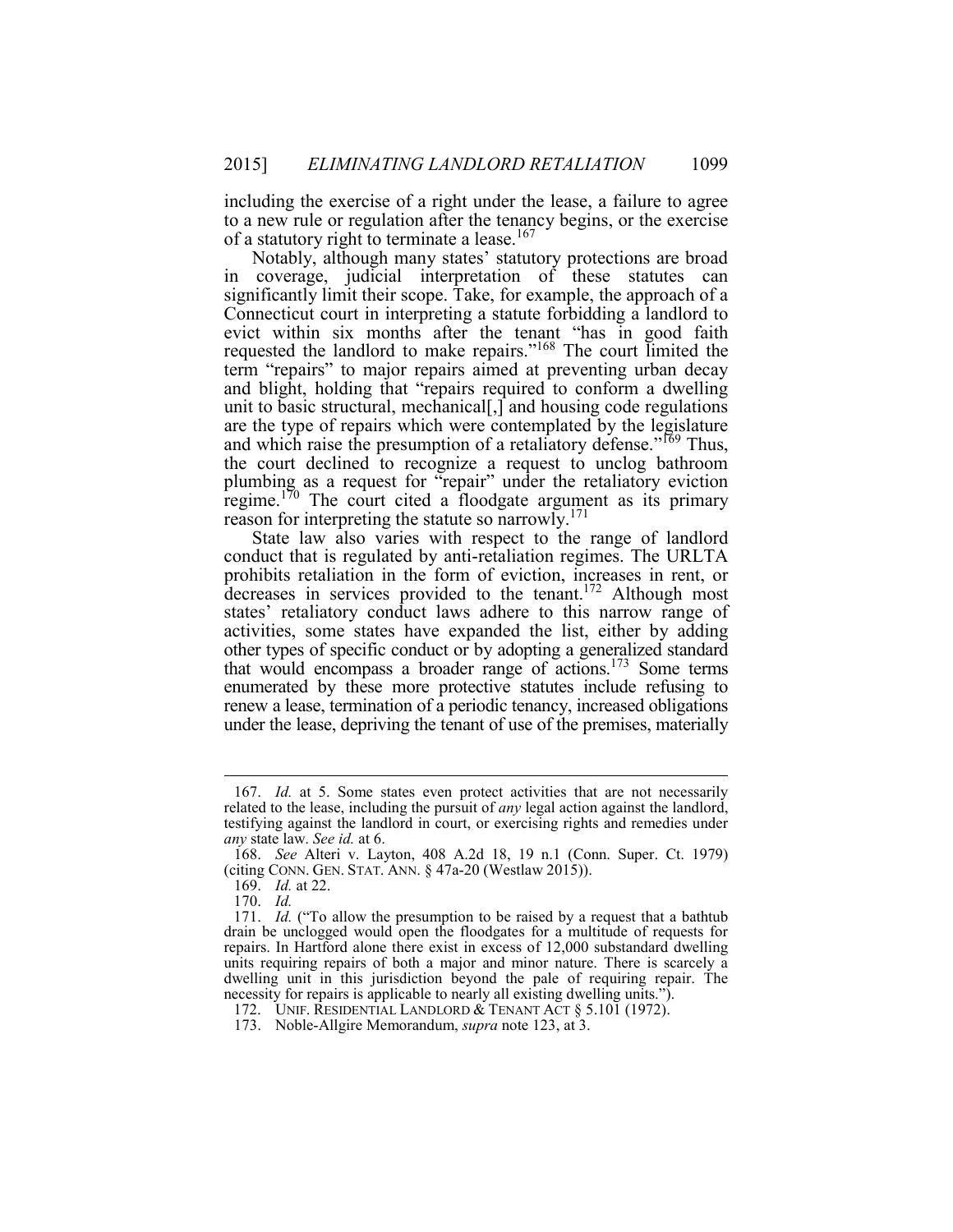interfering in bad faith with the tenant's rights under the lease, or substantial alteration of the terms of the tenancy.<sup>174</sup>

#### *3. Proof of Retaliatory Motive*

 tenant's proof of the landlord's retaliatory motive. It is well accepted that a landlord's motive is exceptionally difficult to prove, and many courts and commentators have posited that requiring a tenant to affirmatively prove a landlord's retaliatory motive renders retaliatory eviction laws nearly useless.<sup>175</sup> A majority of states address the difficulty of proof through presumptions of retaliatory intent that favor tenants.<sup>176</sup> According to this approach, when a landlord attempts to evict a tenant or performs other prohibited acts within a certain time period following protected tenant activity, a presumption of retaliation all jurisdictions recognize a presumption of retaliation in favor of the tenant.<sup>178</sup> Indeed, other states have gone so far as to adopt a A third area of variation in retaliatory eviction law concerns the arises and the burden rests on the landlord to present a valid (nonretaliatory) reason for his actions.<sup>177</sup> Unfortunately, however, not presumption *against* the tenant and in favor of the landlord.<sup>179</sup>

 Even in states where the presumption is recognized, it is not approach of the URLTA, under which the presumption of retaliatory motive does not apply when a notice of a rent increase or diminution in services predated the tenant's complaint.<sup>180</sup> These complaint following an unfavorable (though lawful) change in the without exceptions. For example, several states have adopted the exceptions are reasonably premised on the likelihood that a lease terms may itself be unfairly motivated.<sup>181</sup>

<sup>174.</sup> *Id.* at 3–4.

 175. *See, e.g.*, CHESTER W. HARTMAN, HOUSING AND SOCIAL POLICY 77 (1975) ("Motivation . . . is difficult to prove, and . . . at the end of the statutory eviction, which vitiations most of the value of the protections."); Casserly, *supra* note 161, at 1343 (citing Gokey v. Bessette, 580 A.2d 488, 491 (Vt. 1990) ("A subjective test would effectively establish such a high burden of proof for tenants that the benefit the Legislature intended to confer would be an period—usually three to six months—the tenant is again exposed to retaliatory illusion.")).

<sup>176.</sup> Noble-Allgire Memorandum, *supra* note 123, at 6. *See also* Blumberg & Robins, *supra* note 160, at 16.

 177. Noble-Allgire Memorandum, *supra* note 123, at 6.

<sup>178.</sup> Eleven states have omitted this presumption. *Id.* 

 179. *See, e.g.*, COLO. REV. STAT. § 38-12-509(3) (Westlaw 2015).

<sup>180.</sup> UNIF. RESIDENTIAL LANDLORD & TENANT ACT § 5.101(b) (1972).

<sup>181.</sup> Reasonable though these exceptions may be, they have been adopted in only six states. *See* Noble-Allgire Memorandum, *supra* note 123, at 7.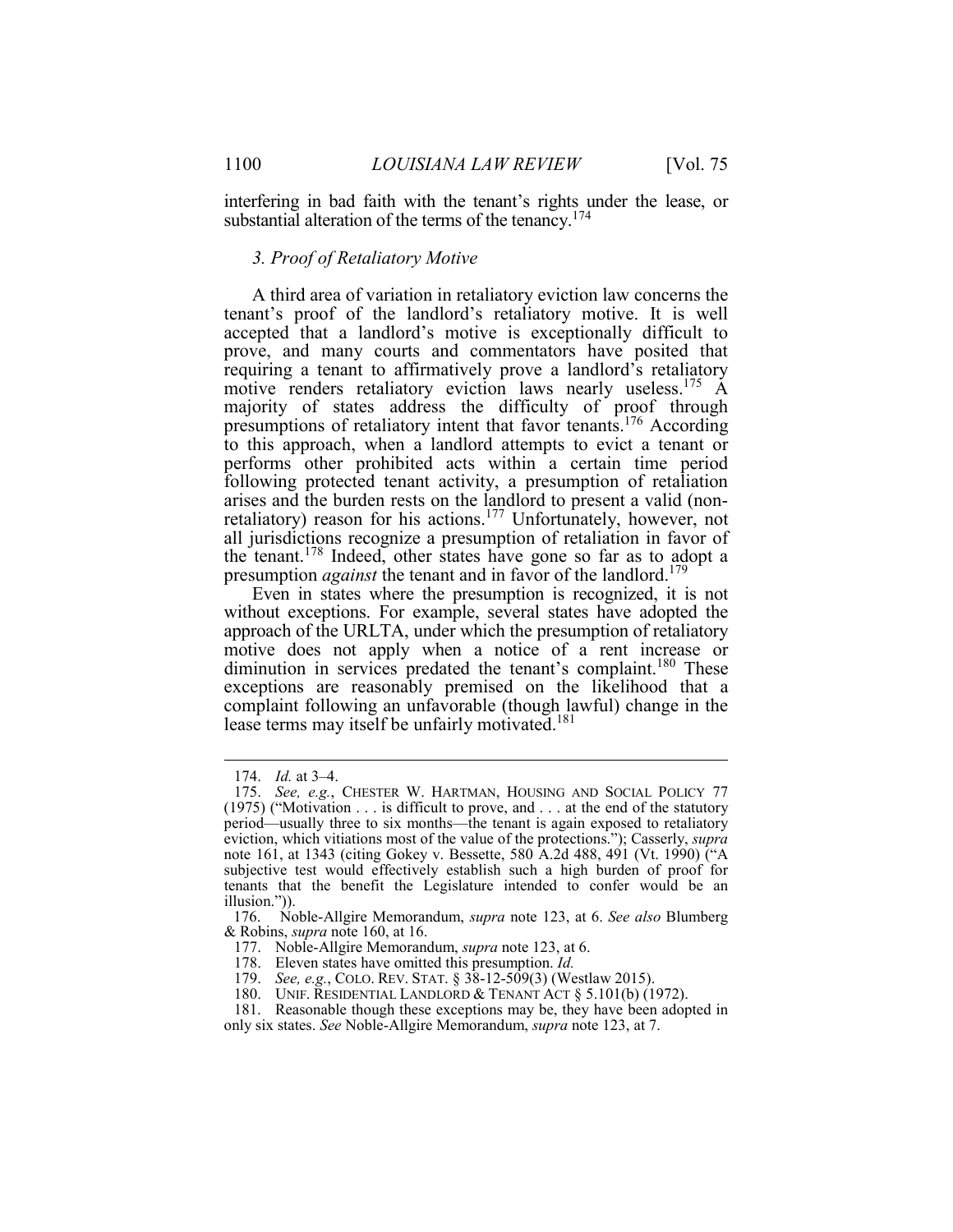The pro-tenant position favored by many states has itself been criticized on the basis of the time limitations that are placed on uniform law limit the presumption to one year after the tenant's protected conduct.<sup>182</sup> Thus, any eviction or other regulated behavior by the landlord during the year following a tenant's improper motive.<sup>184</sup> presumptions of retaliation. States adopting the approach of the protected conduct will be presumed retaliatory, and the burden rests on the landlord to establish a non-retaliatory motive. However, most states have enacted much shorter periods, some as short as  $90$  days.<sup>183</sup> Once the period runs out, the tenant is again left with the nearly insurmountable task of proving the landlord's

by proving that the eviction was initiated for "good cause."<sup>185</sup> In requiring the landlord to prove by clear and convincing evidence that the motive for eviction was not retaliatory.<sup>186</sup> Finally, in other states, landlords can rely only on a predefined list of defenses to the tenant's claim that retaliation has occurred.<sup>187</sup> The strength of the presumption is also relevant. In some jurisdictions, the landlord can rebut the presumption of retaliation contrast, other jurisdictions provide much stronger protections by

 Finally, there is some variation in approaches to the problem of "sole motivation" test that requires the tenant to prove that the essentially insulates landlords with multiple motives from liability was legitimate.<sup>190</sup> Other states apply an "independent motivation" a landlord's "mixed motives"—eviction for motives that are both retaliatory and legitimate.<sup>188</sup> The few jurisdictions to address this issue do so with one of three approaches. Some jurisdictions use a retaliatory purpose was the sole reason for the eviction.<sup>189</sup> This test provided that at least one of the motives for the landlord's conduct test, which is far more favorable to tenants.<sup>191</sup> Here, once the tenant

<sup>182.</sup> UNIF. RESIDENTIAL LANDLORD & TENANT ACT § 5.101(b) (1972).

 Jersey, omits any time period from its presumption. N.J. STAT. ANN. § 2A:42- 10.12 (Westlaw 2015). 183. Noble-Allgire Memorandum, *supra* note 123, at 7. One state, New

 184. Even the longest presumptions of retaliation may have the effect of merely postponing retaliatory conduct on the part of landlords. *See* Blumberg & Robins, *supra* note 160, at 16. And yet, the provision of *time*—to plan for the future, garner resources, and secure alternative housing—is often benefit enough to a tenant faced with the possibility of immediate eviction.

 185. *See, e.g.*, FLA. STAT. ANN. § 83.64 (Westlaw 2015).

 186. *See, e.g.*, MASS. GEN. LAWS ch. 186, § 18 (Westlaw 2015).

 187. *See infra* Part IV.C.5 (addressing exceptions to anti-retaliation laws).

 188. Noble-Allgire Memorandum, *supra* note 123, at 10.

 189. Iowa and Connecticut rely on this approach. *Id.* 

<sup>190.</sup> *Id.* 

<sup>191.</sup> *Id.*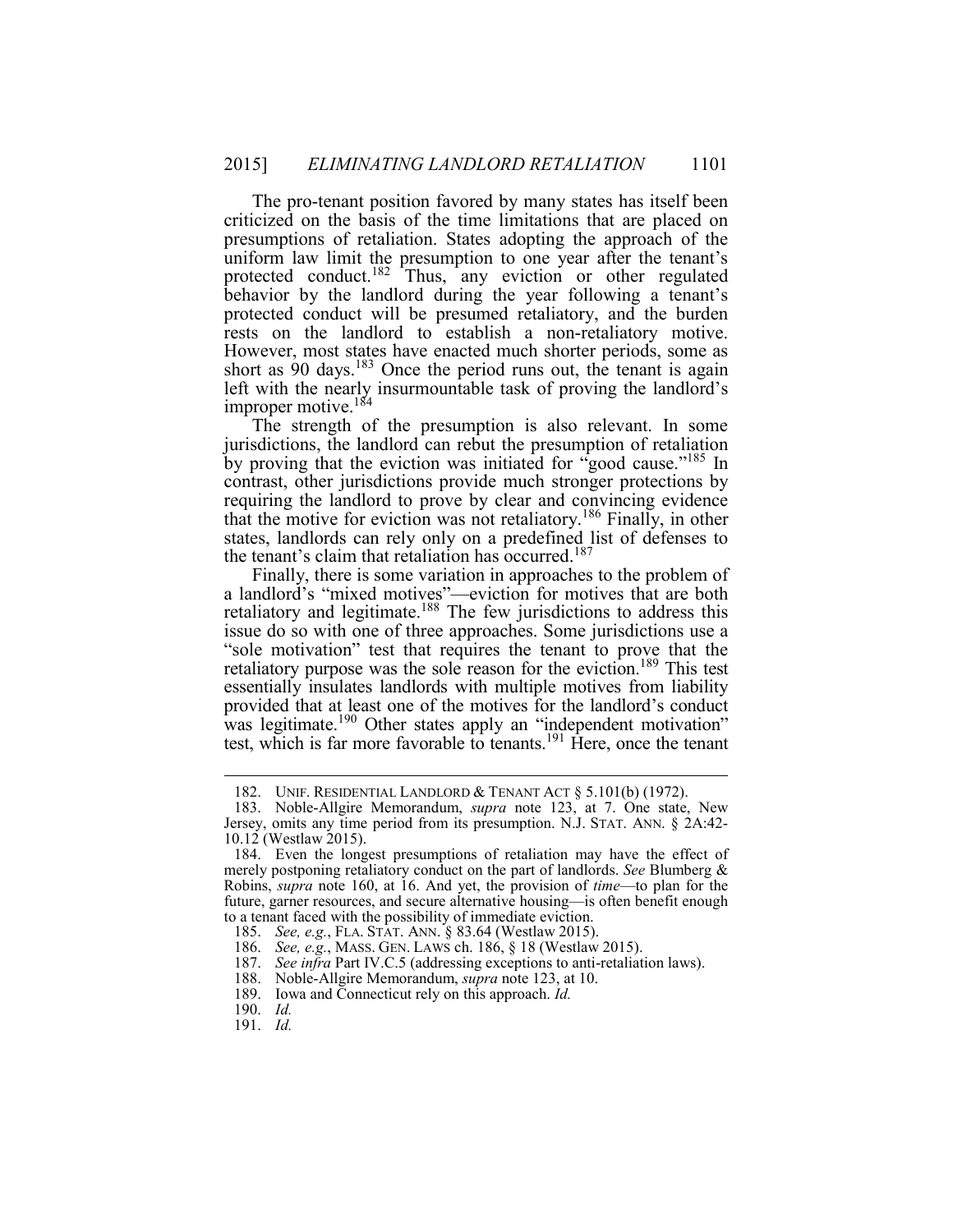the landlord must rebut the presumption by showing that "the decision to evict was reached independent of any consideration of the activities of the tenants protected by the statute."<sup>192</sup> An intermediate approach is the "primary motive test," which considers whether a retaliatory motive was the primary or predominant reason for the eviction.<sup>193</sup> has produced sufficient proof to raise a presumption of retaliation,

# *4. Remedies*

 Next, anti-retaliation regimes vary in the forms of relief offered lesser relief, allowing recovery of actual damages and attorney's fees but not the treble damages allowed under the uniform act.<sup>195</sup> In retaliation regimes that afford tenants a complete range of coverage, including actual, consequential, and punitive damages; attorney's to tenants who successfully prove that their landlords have engaged in prohibited retaliatory conduct. The URLTA again is the touchstone for most states. The uniform law allows the tenant to recover "an amount not more than [three] months' periodic rent or [threefold] the actual damages sustained by him, whichever is greater, and reasonable attorney's fees."<sup>194</sup> A small number of states provide contrast, two states impose penalties on landlords in addition to actual damages suffered.<sup>196</sup> Understandably, tenant advocates promote antifees and court costs; and injunctive relief.<sup>197</sup>

## *5. Exceptions*

 $\overline{a}$ 

 Finally, a number of states recognize exceptions to retaliatory conduct prohibitions, under which a landlord may evict a tenant notwithstanding a presumed or established retaliatory motive. Most

<sup>192.</sup> Silberg v. Lipscomb, 285 A.2d 86, 88 (N.J. Dist. Ct. 1971).

 Memorandum, *supra* note 123, at 10. This is also the approach endorsed by the 193. Michigan and Virginia have adopted this approach. *See* Noble-Allgire Restatement. *See* RESTATEMENT (SECOND) OF PROP.: LANDLORD AND TENANT § 14.8 (1977).

<sup>194.</sup> UNIF. RESIDENTIAL LANDLORD & TENANT ACT § 4.17 (1972).

 195. Noble-Allgire Memorandum, *supra* note 123, at 13.

 196. CAL. CIV. CODE § 1942.5(f) (Westlaw 2015); TEX. PROP. CODE § 92.333 (2014). New Hampshire's law varies slightly in that it imposes a penalty of up to three months' rent in lieu of actual damages and without the necessity of proof of damages. Sherryland, Inc. v. Snuffer, 837 A.2d 316, 320 (N.H. 2003).

 197. Casserly, *supra* note 161, at 1342–43. Notably, a small minority of states have adopted rules that allow landlords to recover damages from tenants who make claims in bad faith. Noble-Allgire Memorandum, *supra* note 123, at 14.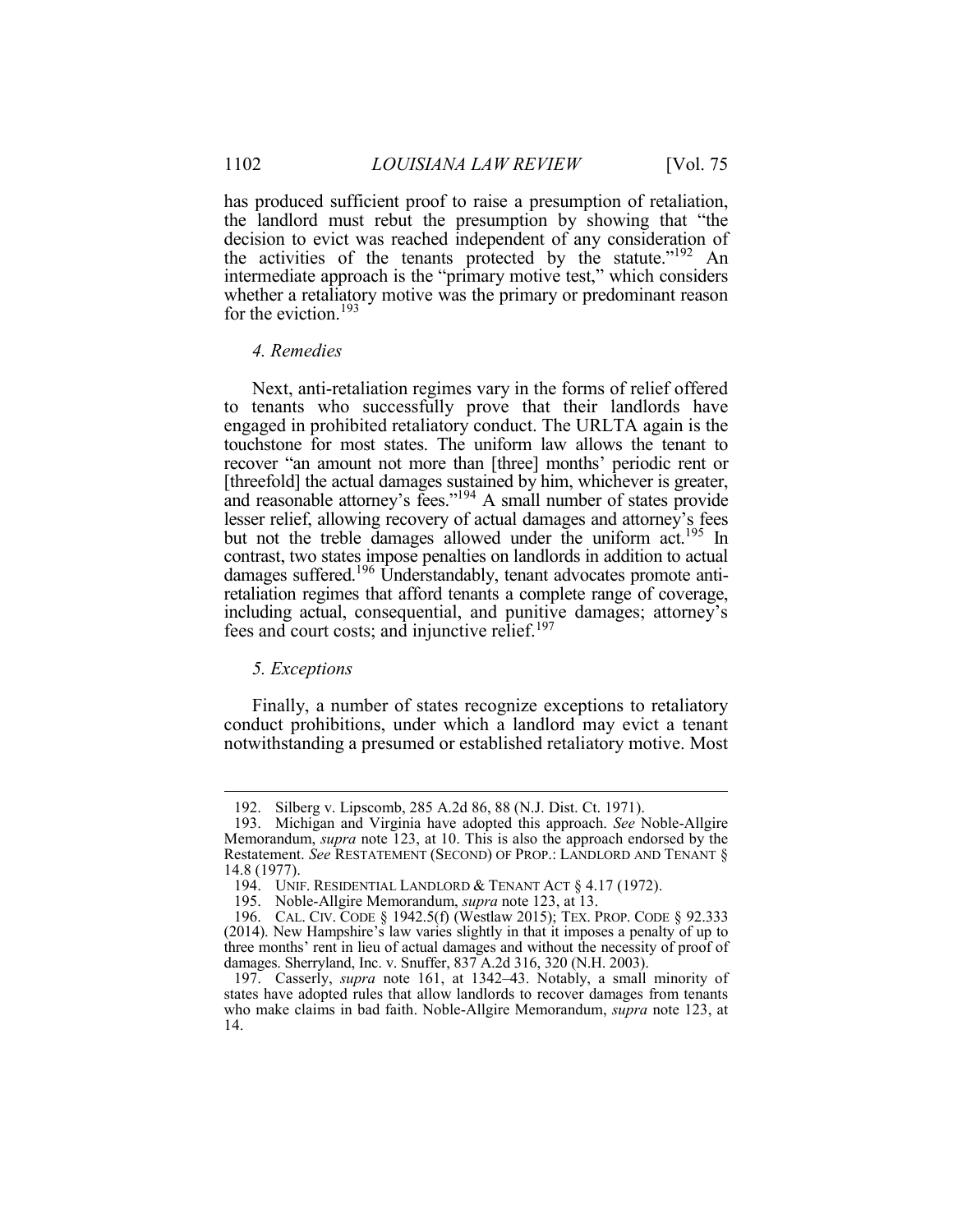states base their lists of exceptions on the URLTA.<sup>198</sup> Under the motive if the condition complained of was caused by the tenant, a member of the tenant's family, or a person on the premises with the tenant's consent; if the tenant is in default in rent; or if of them have expanded upon this list with additional exceptions.<sup>200</sup> These may include a tenant's breach of an obligation in the lease uniform law, a tenant may be evicted regardless of the landlord's compliance with applicable codes would require alterations that would effectively deprive the tenant of the use of the leased premises.<sup>199</sup> Of the states to adopt the URLTA's exceptions, many other than the obligation to pay rent or the landlord's desire to use the dwelling as his own residence. $201$ 

# *D. The Revised Uniform Law*

revision of the URLTA that, as of this writing, is still underway.<sup>202</sup> significant changes to the URLTA's retaliatory eviction provisions.<sup>203</sup> First, the scope of tenant behavior protected by the act has been expanded to incorporate the variety of approaches taken by many states since the URLTA was first promulgated.<sup>204</sup> Under the revised URLTA, a tenant would be covered not only for complaints to a government agency or the landlord and for affiliation with a tenants' under the lease or any provision of law or pursued any legal action or administrative remedy against the landlord in court or an administrative proceeding.<sup>205</sup> The range of landlord conduct that In 2012, the Uniform Law Commission undertook a large-scale The most current draft of the revised uniform law reflects fairly rights organization or union, but also if he exercised any legal right may be deemed retaliatory has also been broadened. Where the

<sup>198.</sup> *See* 5 THOMPSON ON REAL PROPERTY § 43.06(a) (2d ed. 2007)

<sup>199.</sup> UNIF. RESIDENTIAL LANDLORD & TENANT ACT § 5.101 (1972).

 200. Noble-Allgire Memorandum, *supra* note 123, at 7.

TENANT  $\S$  14.8 cmt. f (1977). States vary as to whether they state exceptions as exceptions to the doctrine entirely or exceptions to the presumption of 201. *Id.* at 7–10. *See also* RESTATEMENT (SECOND) OF PROP.: LANDLORD & retaliation. *See* Noble-Allgire Memorandum, *supra* note 123, at 7.

 202. *See* Memorandum from Sheldon F. Kurtz, Chair of the Study Comm., to the Uniform Law Comm'n Scope and Program Comm. (May 18, 2011), *available at*  http://www.uniformlaws.org/shared/docs/residential%20landlord%20and%20tenant/ urlta\_studycmtereport\_051811.pdf, archived at http://perma.cc/3LAV-WA2C.

 203. UNIF. RESIDENTIAL LANDLORD & TENANT ACT § 901 (Revised Nov. 2014), *available at* http://www.uniformlaws.org/Committee.aspx?title=Residen tial%20Landlord%22and%20Tenant%20Act, archived at http://perma.cc/D48Q-SCQ6.

<sup>204.</sup> *Id.* § 901(a).

<sup>205.</sup> *See id.*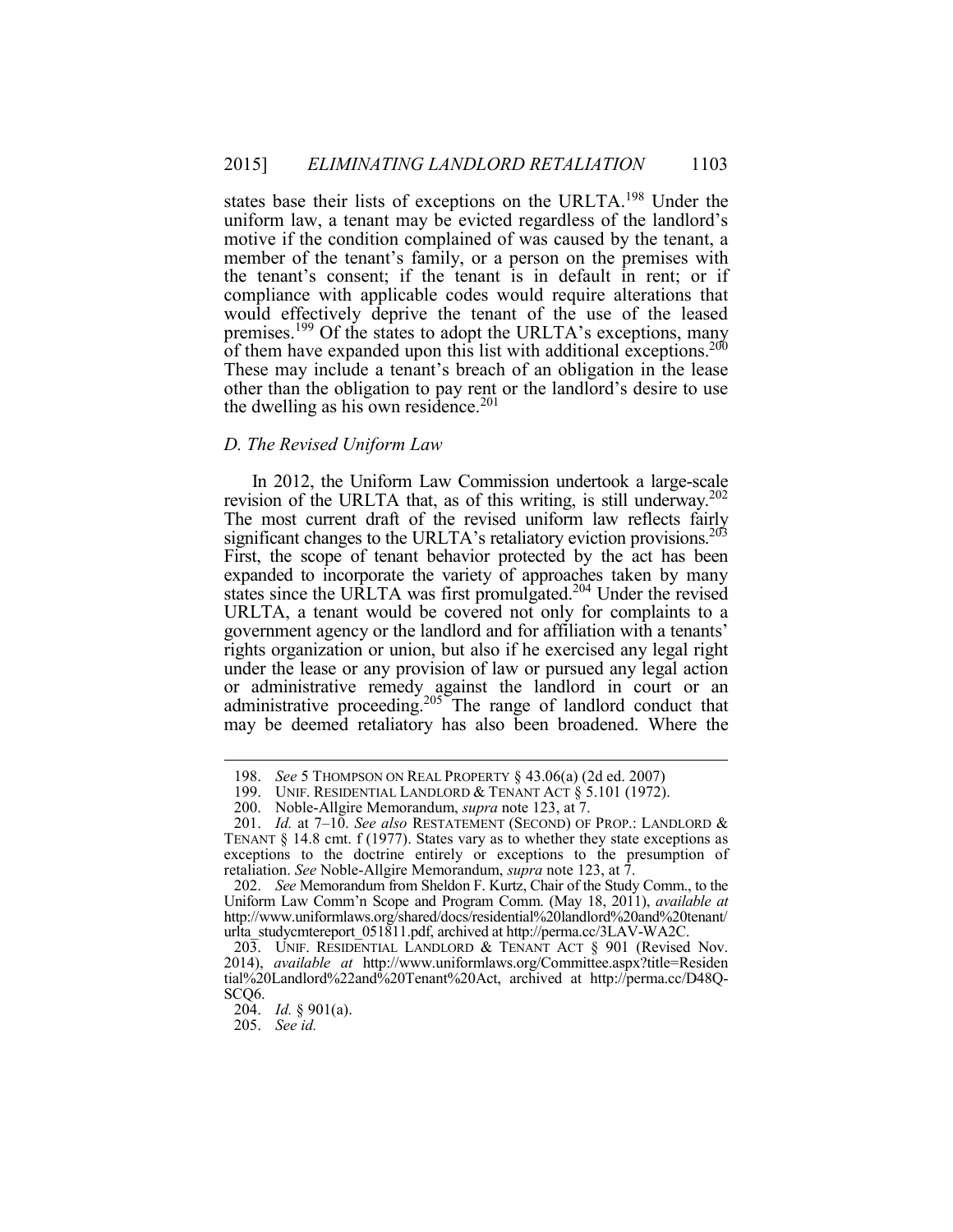original act recognized as retaliatory a suit for possession, a decrease in services, or an increase in rent, the revised act also recognizes refusing to renew a tenancy containing an option to of protecting tenants in the exercise of any legal right, and in renew, terminating a periodic tenancy, and any conduct prohibited by criminal law.<sup>206</sup> Taken together, these reforms reflect a policy ensuring that the law contains no loopholes that would allow a landlord to unlawfully evict, whether literally or constructively.

 Notably, the Uniform Law Commission drafting committee has taken a balanced approach to reform, expanding not only tenant safe harbors for landlords. The existing uniform law permits landlords to regain possession even after a tenant has taken protected action if the tenant caused the damage or code violation demolition of the building that would effectively deprive the tenant of its use.<sup>207</sup> The revised law would permit the landlord to evict in all of these cases as well as under additional circumstances. First, the landlord is not liable for retaliation if the tenant's conduct was "in an unreasonable manner or at an unreasonable time, or was repeated in a manner having the effect of harassing the landlord."208 premises<sup>209</sup> or in criminal activity.<sup>210</sup> Finally, the landlord could terminate the lease and the notice was given to the tenant before have been introduced with an eye toward preventing tenants from rights but also landlord protections. Again in an apparent attempt to incorporate the variety of state approaches to landlord retaliation, the Uniform Law Commission has expanded the list of at issue, if the tenant was in rent arrears, or if compliance with the applicable code would require some alteration, remodeling, or Second, retaliatory eviction would not apply when the tenant, a member of his family, or his guest engaged in conduct that presented a threat to the health or safety of another tenant on the recover possession if he sought to do so based on a notice to the tenant engaged in the protected behavior. $211$  These reforms abusing anti-retaliation regimes to the detriment of landlord rights.

Other significant reforms in the revised uniform law involve the presumption of retaliation. First, the Uniform Law Commission responded to the problem of a landlord's "mixed motives" by

<sup>206.</sup> *See id.* § 901(b).

<sup>207.</sup> UNIF. RESIDENTIAL LANDLORD & TENANT ACT § 5.101(c) (1972).

 208. *See* UNIF. RESIDENTIAL LANDLORD & TENANT ACT § 901(c)(2) ?title=Residential%20Landlord%20and%20Tenant%20Act, archived at http://per (Revised Nov. 2014), *available at* http://www.uniformlaws.org/Committee.aspx ma.cc /D48Q-SCQ6.

<sup>209.</sup> *See id.* § 901(c)(4).

<sup>210.</sup> *See id.* § 901(c)(5).

<sup>211.</sup> *See id.* § 901(c)(6).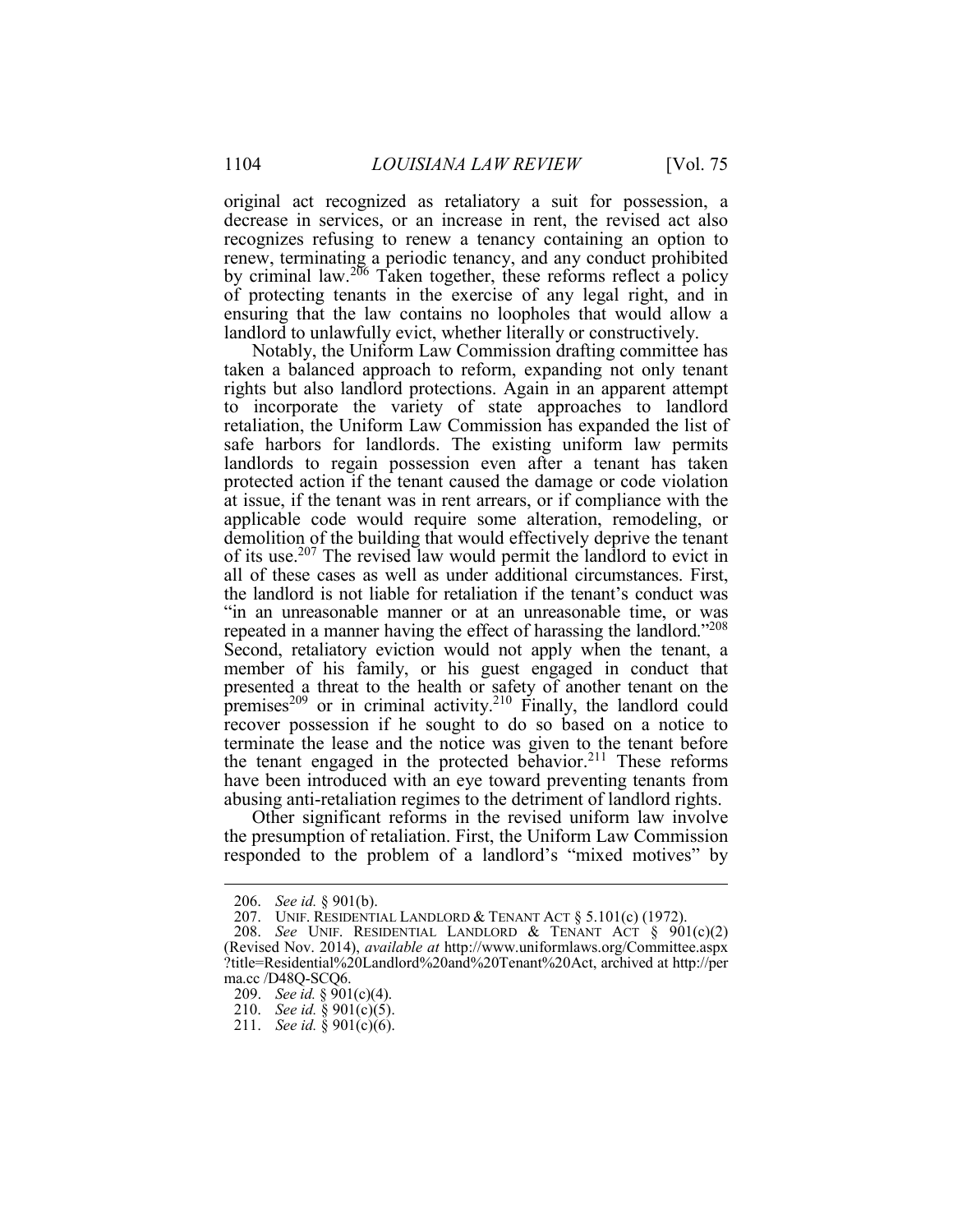retaliatory from one year following a tenant's protected conduct to six months following such action.<sup>214</sup> requiring the landlord's "dominant" purpose in taking action against a tenant to be retaliatory.<sup>212</sup> Here again, the Uniform Law Commission exhibits a moderate approach to revision by choosing the intermediate approach to mixed motives among the several fashioned by the states. $213$  The revised act also decreases the time period during which a landlord's motive is presumed to be

 Association (NAA), for example, has stated that it has "serious According to the NAA, "[r]etaliation laws are often abused and the parties dispute the retaliation claim in court."<sup>217</sup> To that end, penalty of one month's rent plus \$500, court costs, and reasonable complaining of a defect or housing code violation that does not in complaints by pointing out that the organization has offered no The revision of the URLTA's retaliatory eviction provisions has not been without some controversy. The National Apartment concerns" about the proposed revision.<sup>215</sup> The NAA's most significant concern appears to be the potential for tenants to abuse the law by complaining of minor defects in the premises.<sup>216</sup> extend the evictions process in some cities to six to 10 months as the NAA has recommended that the model act protect only tenants who act in "good faith" and allow landlords to recover a civil attorneys' fees from a tenant who acts in "bad faith," such as by fact exist.<sup>218</sup> Tenant advocates have responded to the NAA's

<sup>212.</sup> *See id.* § 902(a).

<sup>213.</sup> *See infra* Part IV.C.3.

 214. *See* UNIF. RESIDENTIAL LANDLORD & TENANT ACT § 903(a) (Revised Residential%20Landlord%20and%20Tenant%20Act, archived at http://perma.cc Nov. 2014), *available at* http://www.uniformlaws.org/Committee.aspx?title= /D48Q-SCQ6.

 215. Letter from Douglas S. Culkin, President & CEO, Nat'l Apartment Residential Landlord and Tenant Act (July 9, 2014) (containing National Ass'n, to Hon. Joan Zeldon, Chair of the Drafting Comm. to Revise the Unif. Apartment Association July 2014 Comments to Uniform Residential Landord and Tenant Act), *available at* http://www.uniformlaws.org/shared/docs/residen tial%20landlord%20and%20tenant/5\_2014jul9\_RURLTA\_NAA%20comments \_Culkin.pdf, archived at http://perma.cc/FY8U-3GXH.

 216. Letter from Greg Brown, Senior Vice President of Government Affairs, Nat'l Apartment Ass'n, to Hon. Joan Zeldon, Chair of the Drafting Comm. to Revise the Unif. Residential Landlord and Tenant Act (July 3, 2013) (containing apartment industry comments to ULC update of Uniform Residential Landlord and Tenant Act), *available at* http://www.uniformlaws.org/shared/docs/Residen tial%20landlord%20and%20tenant/2013jul3\_RURLTA\_NAA\_Letter\_Brown.pdf, archived at http://perma.cc/46ZZ-PMSE.

<sup>217.</sup> *Id.* 

 218. Letter from Douglas S. Culkin to Hon. Joan Zeldon, *supra* note 215, at  $2-3$ .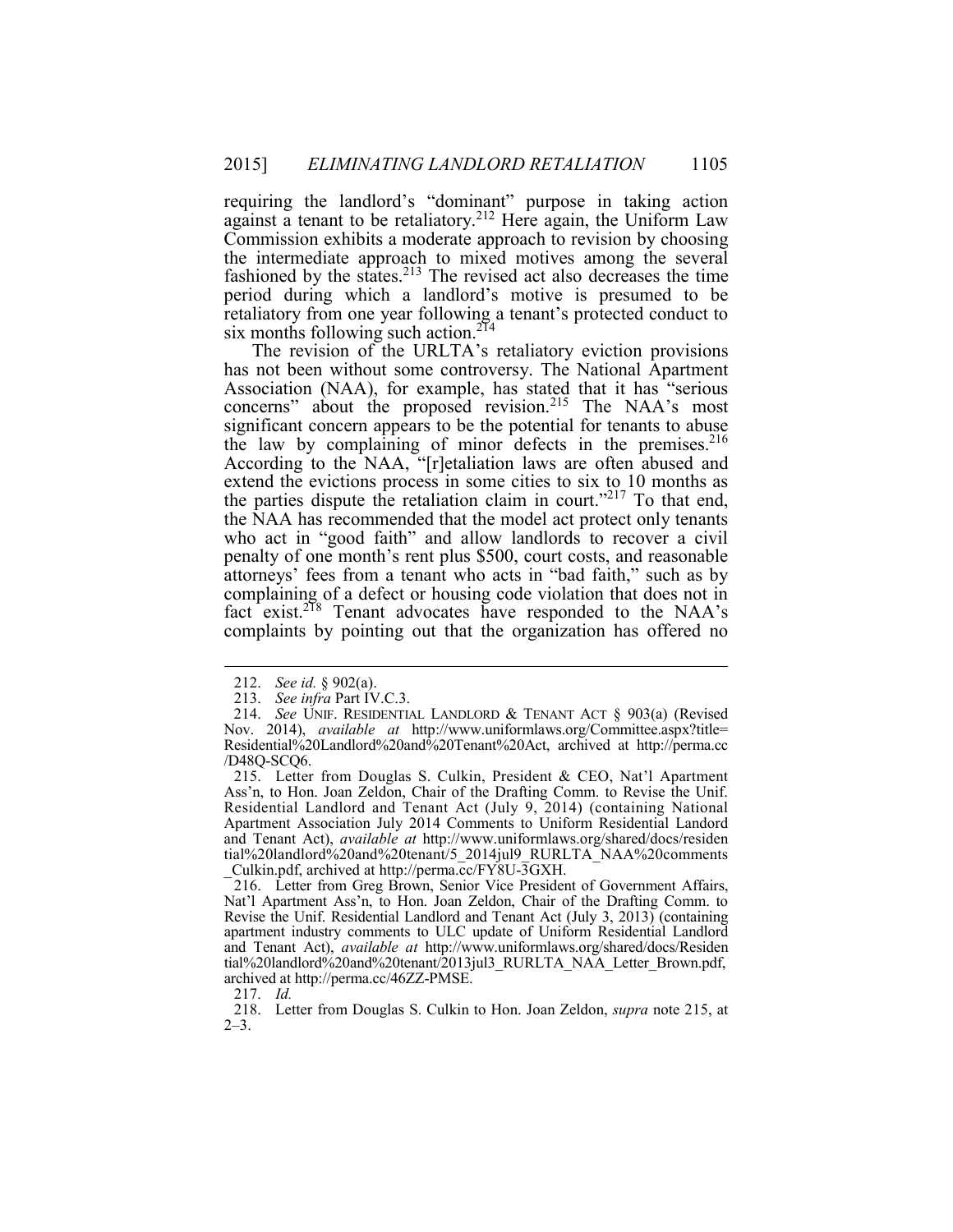data to substantiate its claim that residential tenants currently abuse Commission has not introduced specific penalties for tenants who retaliatory eviction laws.<sup>219</sup> And, to date, the Uniform Law act in bad faith.

# V. THE EFFICACY OF U.S. RETALIATION LAWS

 in the United States have flourished. Although a great deal of legislators, courts, and academics in favor of strong protections for Through state-by-state experimentation, anti-retaliation regimes variation exists, most state laws provide robust protections for tenants who seek to hold landlords responsible for their contractual and legal obligations. A clear consensus has emerged among tenants, with attendant safeguards for landlords in place. An assessment of American laws "on the books" thus speaks highly in favor of the adoption of anti-retaliation regimes abroad in England and Wales.

 However, despite the adoption of strong protections by more may not provide tenants with meaningful protection against landlord than 40 states, many tenants continue to live in fear that their landlords will increase rent, cut services, or even evict those who raise legitimate complaints and demand that landlords provide safe and habitable dwellings. Indeed, jurisprudential, empirical, and anecdotal evidence suggests that prohibitions on retaliatory conduct retribution. In order to determine whether anti-retaliation legislation would be more successful in the United Kingdom than it has been in the United States, it is necessary to explore the reasons why landlord retaliation remains a concern in this country.

#### *A. Empirical Data on Evictions in the United States*

# *1. The Scarcity of Empirical Data*

 American landlord–tenant scholars have long debated the utility of pro-tenant reforms such as the implied warranty of habitability and prohibitions on retaliatory conduct. However, the functional

 3, 2014) (containing comments on issues to be discussed by Drafting Committee at Donough.pdf, archived at http://perma.cc/Z8U6-LCLA. McDonough also notes that "[t]o the extent that tenants or landlords engage in frivolous litigation, most states have laws and rules that authorize the imposition of sanctions. Also, the Act already includes a requirement that both parties act in good faith in Section 105." *Id.* 219. Letter from Lawrence McDonough to Hon. Joan Zeldon, Chair of the Drafting Comm. to Revise the Uniform Residential Landlord and Tenant Act (Nov. November 2014 meeting), *available at* http://www.uniformlaws.org/shared/docs /residential%20landlord%20and%20tenant/2014nov3\_RUTLTA\_Comments\_Mc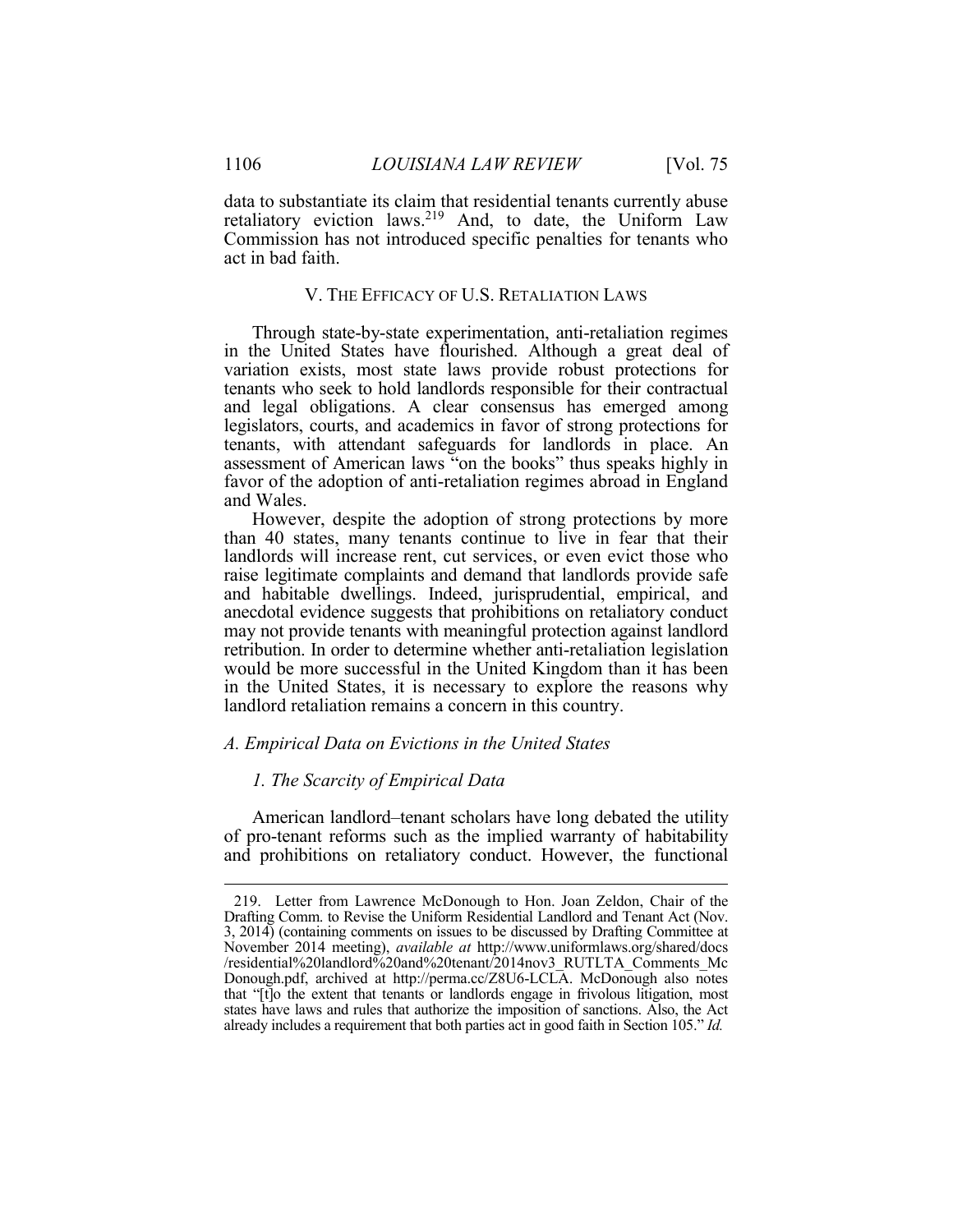assessment of landlord–tenant law is extremely difficult, as little-to- no hard evidence exists regarding the use of these doctrines in i. limited both in time and in locale—often to a single housing court in housing disputes. Statistical evidence on eviction proceedings is extremely scarce.<sup>220</sup> Data is not collected in a systematic way at the national, state, or even local level.<sup>221</sup> The data that has been collected has largely been in the form of small, short-term studies a large municipal area.<sup>222</sup> In addition, a significant volume of the available "evidence" on eviction appears in the form of media even social media—reports rather than academic analysis.<sup>223</sup>

 court proceedings between landlords and tenants do not contain sufficient detail to determine the frequency with which tenants rely on retaliatory eviction claims are few and far between,<sup>225</sup> and no Moreover, the few published empirical studies documenting upon retaliatory eviction laws or the success rates of those claims.224 Additionally, reported decisions in which tenants prevail

 untold number of Americans are evicted or otherwise forced to leave their homes involuntarily. The number is likely in the many millions, but we have no simply not collected on a national basis or in any systematic way in most *supra* note 1, at 90 ("Eviction is perhaps the most understudied process affecting 220. *See* Chester Hartman & David Robinson, *Evictions: The Hidden Housing Problem*, 14 HOUSING POL'Y DEBATE 461, 461 (2003) ("Each year, an way of gauging even a modestly precise figure for renters, because such data are localities where evictions take place." (internal citations omitted)); Desmond, the lives of the urban poor.").

 221. *See* Hartman & Robinson, *supra* note 220, at 461.

 222. *See, e.g.*, BOS. BAR ASS'N TASK FORCE ON THE CIVIL RIGHT TO COUNSEL, THE IMPORTANCE OF REPRESENTATION IN EVICTION CASES AND HOMELESSNESS THE IMPORTANCE OF REPRESENTATION IN EVICTION CASES AND HOMELESSNESS PREVENTION: A REPORT ON THE BBA CIVIL RIGHT TO COUNSEL HOUSING PILOTS (2012) (Lawrence, MA and Lynn, MA); LAWYERS' COMM. FOR BETTER HOUS., (2012) (Lawrence, MA and Lynn, MA); LAWYERS' COMM. FOR BETTER HOUS., NO TIME FOR JUSTICE: <sup>A</sup> STUDY OF CHICAGO'S EVICTION COURT (2003).

 223. *See, e.g.*, Leslie Wolf Branscomb & Tanya Sierra, *Landlord of Tenants Fight Vermin, Disrepair*, SAN DIEGO UNION-TRIB., Dec. 15, 2005, at A1; Jake Thomas, *The Reality of Retaliatory Eviction, Part I*, SMILE POLITELY (June Thomas, *Part I*] ("In downstate Illinois, a law aimed at protecting tenants from /P84Q-MBZH [hereinafter Thomas, *Part II*]. *Opportunity: National City Mayor's Units Have Made Him Millions While*  10, 2008, 11:00 AM), http://www.smilepolitely.com/culture/The\_Reality\_of\_Re taliatory\_Eviction\_Part\_1/, archived at http://perma.cc/P2PG-2AXZ [hereinafter landlords who might retaliate against them for calling in a building inspector is almost never used."); Jake Thomas, *The Reality of Retaliatory Eviction, Part II*, SMILE POLITELY (June 18, 2008, 10:59 AM), http://www.smilepolitely.com /culture/The\_Reality\_of\_Retaliatory\_Eviction\_Part\_2/, archived at http://perma.cc

 retaliatory eviction or any statistics regarding the use of anti-retaliation laws. 224. Of the numerous eviction and housing court studies reviewed by the author of this Article and cited herein, most did not contain any discussion of

<sup>225.</sup> A Westlaw search for the term "retaliatory eviction" reveals approximately 1,000 cases reported in the 47 years since the landmark decision of *Edwards v. Habib*, 397 F.2d 687 (D.C. Cir. 1968), slightly more than 20 per year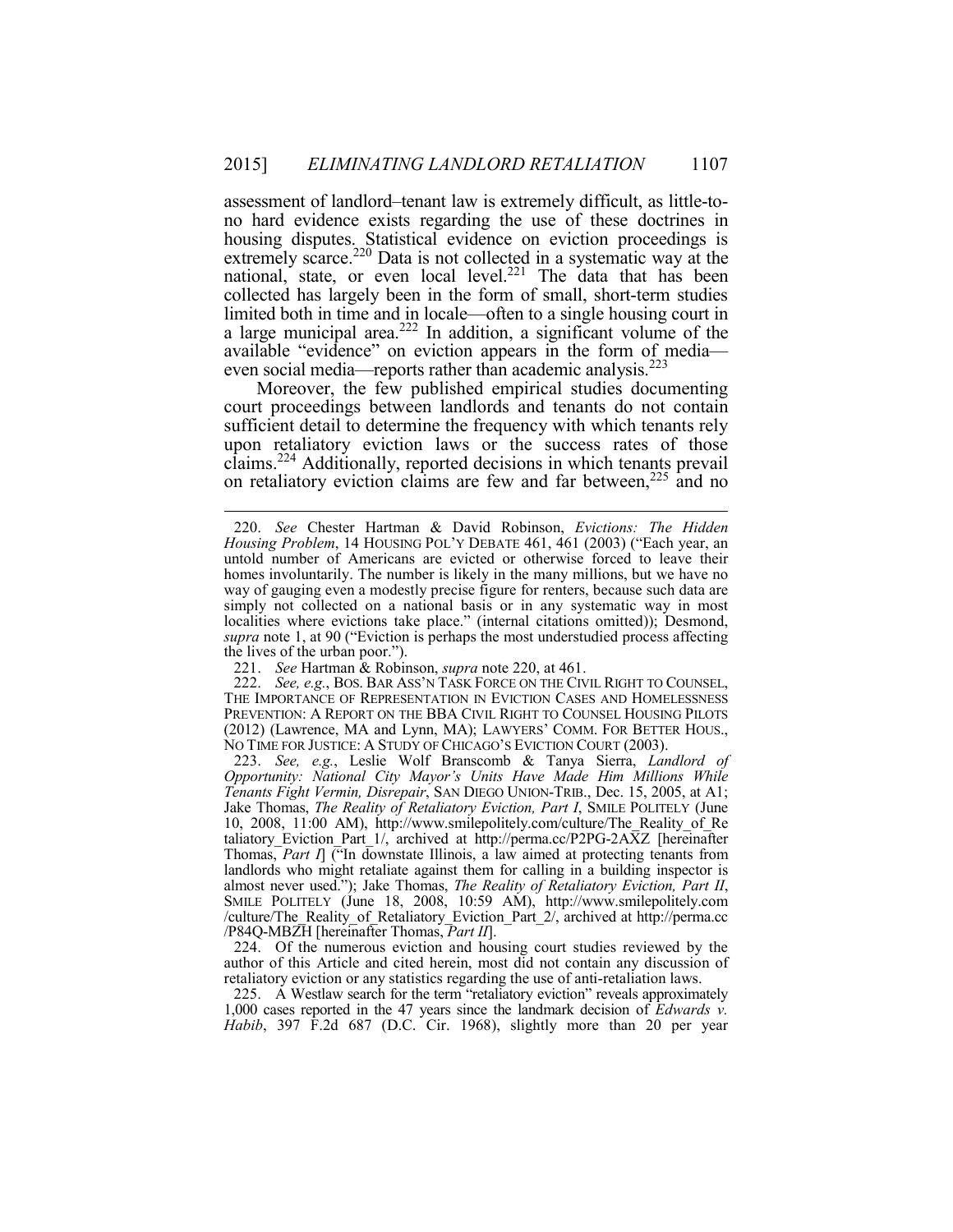reliable record exists of the number of claims raised at the trial level. Also, because many evictions occur informally, either through landlord self-help or agreements entered into between landlords and tenants, it is difficult to know with certainty whether retaliatory eviction laws are, in practice, useful to residential tenants. $226$ 

# *2. What the Data Show*

 Although compelling arguments may be made that antiretaliation laws ought to be stronger, at least in some jurisdictions,  $227$  reform of anti-retaliation laws will have little practical effect on the available data concerning eviction proceedings suggests that tenants. This is because both statistical and anecdotal reports suggest that tenants lose nearly all eviction cases, whether or not landlord retaliation is involved.<sup>228</sup> In fact, reports that tenants "always" lose eviction cases, or lose in 95% to 99% of cases, are not unusual. More to the point, both statistical data and anecdotal evidence

 suggest that the availability of a legal defense to eviction—such as regimes strongly favor tenants, tenants very rarely invoke these laws, landlord retaliation—does not significantly affect eviction outcomes.229 Indeed, even in jurisdictions where anti-retaliation

 nationwide. The number of cases in which a tenant's retaliatory eviction claim was actually considered by the court is far smaller, as are those involving successful claims.

 226. Desmond *supra* note 1, at 95 (providing an anecdotal account of a landlord who paid tenants \$200 each to leave instead of taking them to eviction court, and who estimated that he initiated 10 such informal evictions for every formal eviction proceeding that he filed).

 227. *See supra* Part IV.C (discussing state-by-state and local variation on to strengthen anti-retaliation law. *See, e.g.*, Lindsey, *supra* note 126. anti-retaliation regimes). Some commentators have argued for doctrinal reforms

 tenants lose their cases); LAWYERS' COMM. FOR BETTER HOUS., *supra* note 222, at 17 (observing that Chicago tenants "always lost on the merits"); CAL. APARTMENT LAW INFO. FOUND., UNLAWFUL DETAINER STUDY 1991, at 26, 38 (finding that landlords prevail in over 99% of cases). 228. *See, e.g.*, Branscomb & Sierra, *supra* note 223, at A1 (95% of pro se

 229. *See* LAWYERS' COMM. FOR BETTER HOUS., *supra* note 222, at 16–18 (concluding that "[i]n all cases in which a defense was raised, the tenant lost"); formal availability [of defenses], however, appears to have little effect on case although the District of Columbia has some of the strongest tenant protections of Barbara Bezdek, *Silence in the Court: Participation and Subordination of Poor Tenants' Voices in Legal Process*, 20 HOFSTRA L. REV. 533, 558 (1992) ("The[] outcomes."); *see also* Lynn E. Cunningham, *Legal Needs for Low-Income Population in Washington, DC*, 5 UNIV. D.C. L. REV. 21, 37 (2000) (noting that any jurisdiction in the country, tenants are still disadvantaged).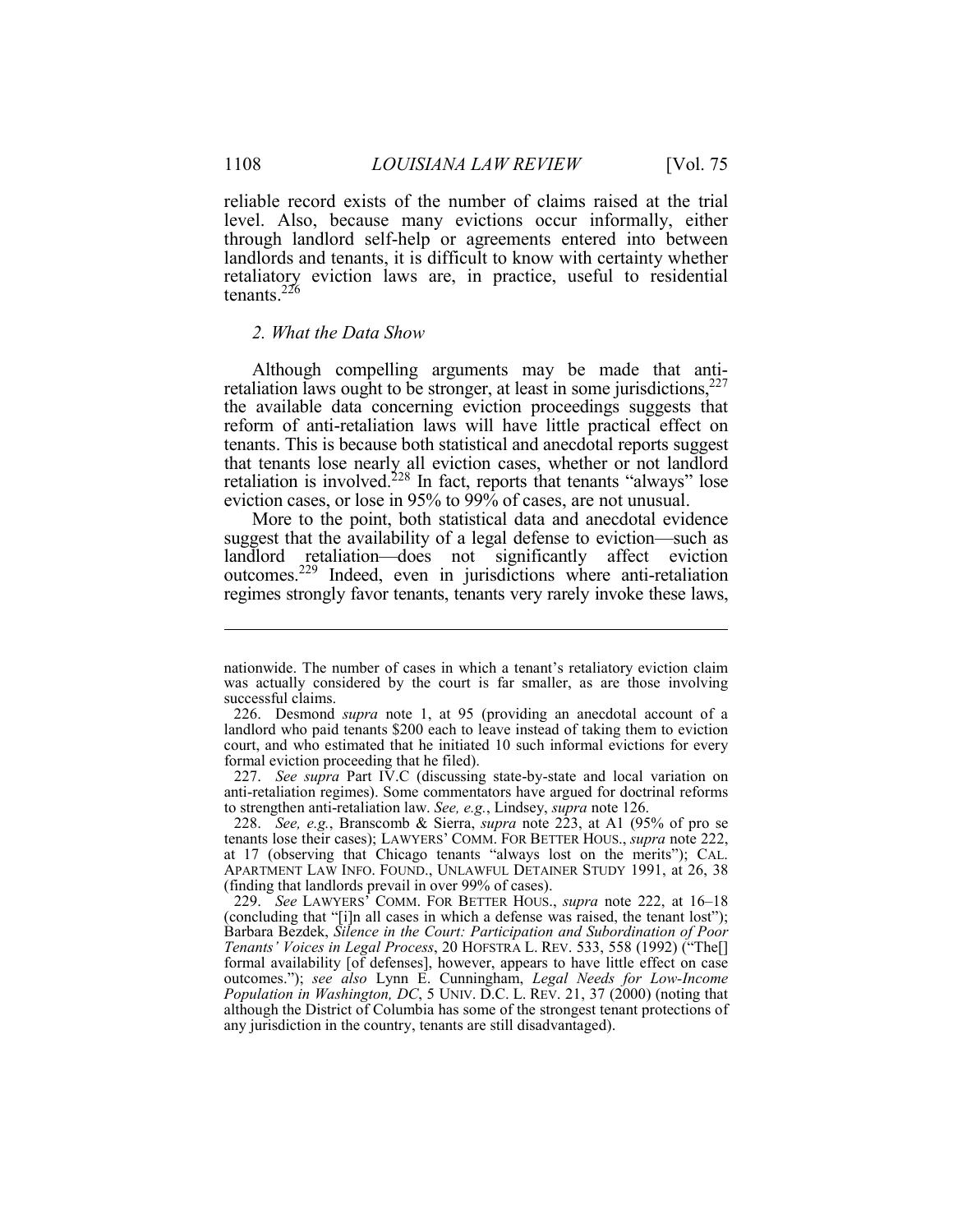of the retaliatory eviction laws in a particular jurisdiction may be whether formally or informally.<sup>230</sup> Thus, the strength or weaknesses largely, if not entirely, irrelevant in most evictions that occur there.

 retaliation, at least some landlords continue to evict in retaliation for protected tenant behavior.<sup>231</sup> While it might be expected that some small percentage of unscrupulous landlords will continue to act in flagrant violation of the law, surveys of tenant concerns indicate that the practice may not be limited to a small subset of cases. Multiple sources report that tenants continue to express concerns that if they Additionally, despite the existence of laws specifically prohibiting take *any* legal action against their landlords, they will be faced with eviction, rent increases, or other forms of harassment.<sup>232</sup>

# *B. The Institutional Context of Anti-Retaliation Laws*

 quickly and at such high rates not because of the strength or influences must be factored in to any comparative assessment predicting the success of retaliatory eviction abroad. An evaluation of the reason why tenants rarely avail themselves of defenses to As the above data suggests, evaluating the success of antiretaliation regimes is complex. Tenants lose eviction cases so weakness of retaliatory eviction laws or other tenant defenses, but because of broader and more pervasive institutional and structural barriers to tenant success in housing courts. These contextual of the full range of legal, financial, and social forces affecting residential tenants in the United States is far beyond the purview of this project. However, four contextual variables account for much eviction with any success.

 230. *See* Thomas, *Part I*, *supra* note 223 ("In downstate Illinois, a law aimed at protecting tenants from landlords who might retaliate against them for calling Ī in a building inspector is almost never used."). In fact, some evidence suggests that tenants rarely invoke defenses of *any kind* in eviction suits. LAWYERS' COMM. FOR BETTER HOUS., *supra* note 222, at 16 (noting that defenses were raised in only 30% of cases).

 231. *See* Desmond, *supra* note 1, at 115–16 (describing an action of eviction report code violations in Milwaukee, where retaliatory eviction is forbidden by in retaliation for the tenant's call to the Department of Neighborhood Services to law).

 232. *See, e.g.*, Bezdek, *supra* note 229, at 563 & n.106; Lindsey, *supra* note 126, at 106–07 (relying on news reports of retaliatory eviction to argue that retaliatory conduct by landlords is a significant problem "[d]espite the lack of definite statistics" on its frequency).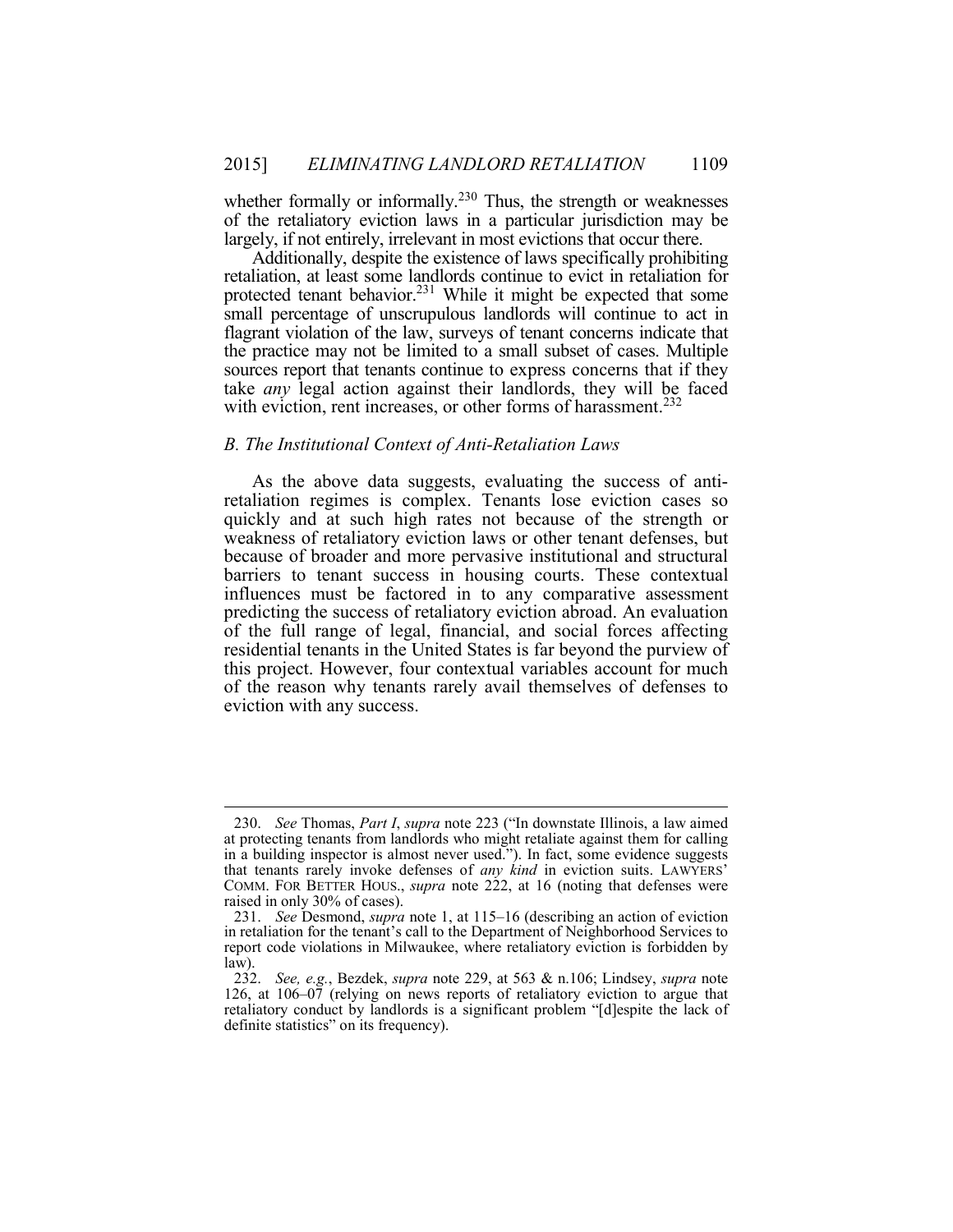#### *1. Legal Representation*

 First, tenants in the United States very rarely have legal consistently report that landlords have representation in a majority recently reported that "[i]n landlord-tenant matters . . . it is typical for ninety percent of tenants to appear pro se while ninety percent of still, in cases where neither side is represented by counsel, landlords tend to receive assistance from agents and other "repeat players" in housing court, whereas tenants are more frequently represented by representation at summary eviction proceedings. In fact, some studies show that tenants appear pro se in as many as 95% to 99% of cases.<sup>233</sup> While the data varies from report to report, studies of cases, while tenants do not.<sup>234</sup> The disparity of representation in landlord–tenant disputes has become accepted as fact. One expert landlords appear with counsel." $235$  Some evidence suggests that the disparity in representation is far less pronounced in cases involving "mom and pop" landlords<sup>236</sup> as opposed to professionals.<sup>237</sup> Even novices—family members and friends.<sup>238</sup> Thus, whereas landlords generally receive at least some modicum of professional help in court, tenants rarely do.

 47 CONN. L. REV. 741, 750 (2015). 235. Jessica K. Steinberg, *Demand Side Reform in the Poor People's Court*,

236. Bezdek, *supra* note 229, at 556–57.

 237. *See* CITIZENS ADVICE BUREAU, EVICTIONS RISE IN THE BRONX BUT DECLINE IN OTHER BOROUGHS BETWEEN 1997 AND 1999, at 7 ( 2001).

238. Bezdek, *supra* note 229, at 562.

 were represented in 5.3% of cases); Cunningham, *supra* note 229 (less than 1% 233. LAWYERS' COMM. FOR BETTER HOUS., *supra* note 222, at 13 (tenants of cases involved an attorney representing a client).

 234. *See, e.g.*, Desmond, *supra* note 1, at 123 (citing SEEDCO POLICY CTR., HOUSING HELP PROGRAM, SOUTH BRONX, NYC (2009)) (estimating that tenants were unrepresented in over 70% of cases); REBECCA HALL, BERKELEY CMTY. LAW CTR., EVICTION PREVENTION AS HOMELESSNESS PREVENTION 9–11 (1991) (landlords were represented in over 80% of eviction cases, whereas tenants were represented in only 20% of evictions); LAWYERS' COMM. FOR BETTER HOUS., *supra* note 222, at 13–14 (53% of landlords represented, compared to 5.3% of tenants); COMM. TO IMPROVE THE AVAILABILITY OF LEGAL SERVS., FINAL REPORT TO THE CHIEF JUDGE OF THE STATE OF NEW YORK (1989), *in* 19 HOFSTRA L. REV. 775, 773 (1989) (landlords were represented in 80% to 90% of TASK FORCE ON HOUS. COURT, 5 MINUTE JUSTICE: "AIN'T NOTHING GOING ON BUT THE RENT!", A REPORT OF THE MONITORING SUBCOMMITTEE OF THE CITYWIDE TASKFORCE ON HOUSING COURT §§ 4.2–.3 (1986) (21% of tenants were represented compared to 78% of landlords); CMTY. TRAINING & RES CTR. & CITY-WIDE TASK FORCE ON HOUS. COURT, INC., HOUSING COURT, RIGHT TO COUNSEL (1993) (tenants represented in 12% of cases compared to 98% of landlords). cases while tenants were represented in no more than 10% to 15%); CITYWIDE EVICTIONS, AND HOMELESSNESS: THE COSTS AND BENEFITS OF ESTABLISHING A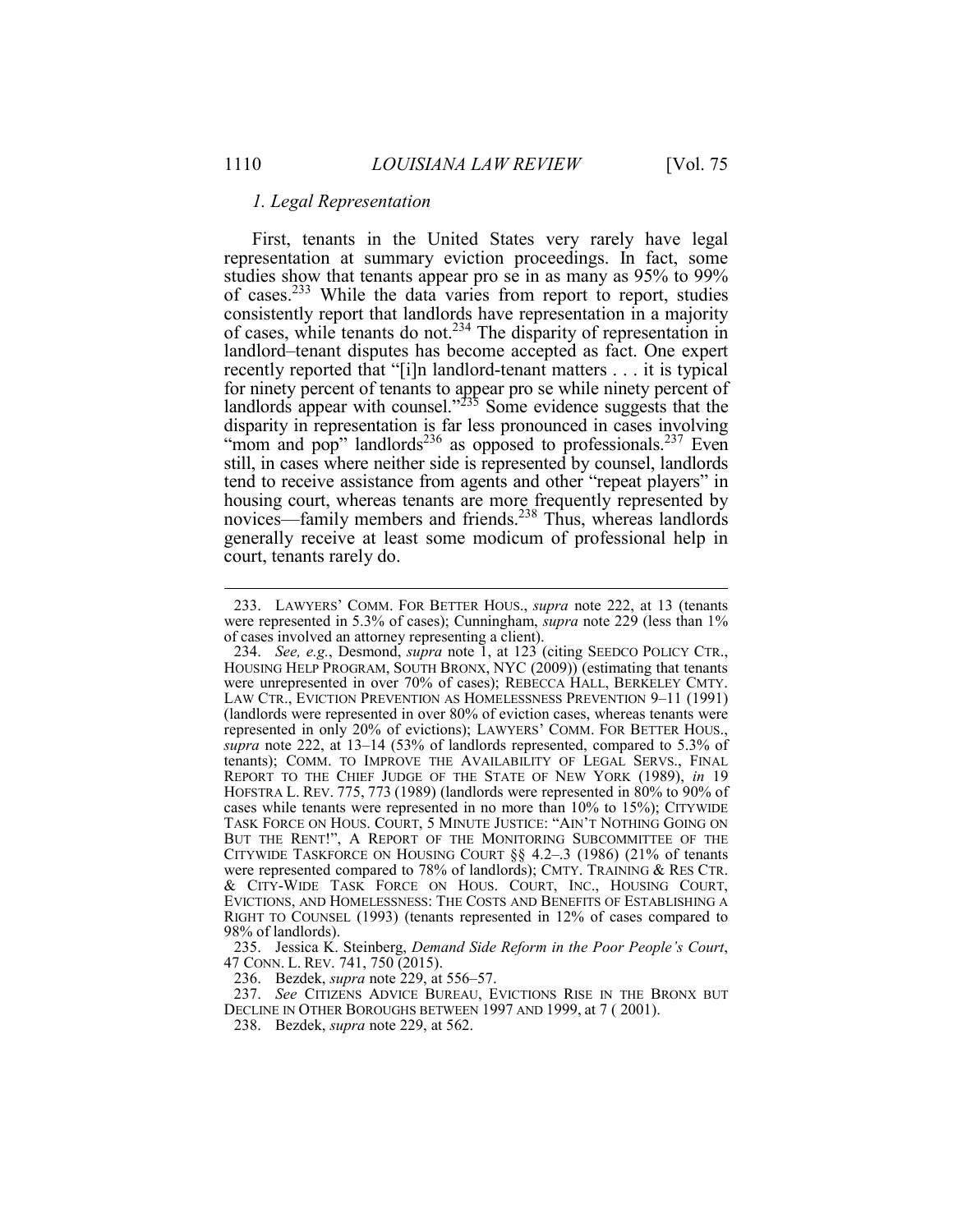With respect to eviction outcomes, representation appears to tenants prevail twice to ten times as often when assisted by an attorney.<sup>239</sup> One study of evictions in California found that represented tenants won twice as frequently as landlords, whereas landlords won five times more often than unrepresented tenants.<sup>240</sup> Another study of a New York housing court found that evictions matter. A recent review of the available literature suggests that occurred in over half of the cases in which tenants were unrepresented, but only one third of the cases in which tenants were assisted by counsel.<sup>241</sup>

 Several explanations may be offered as to why tenants win more forced to navigate complex schemes of substantive and procedural and even proper court decorum are entirely foreign to untrained litigants and can present substantial roadblocks to success.<sup>243</sup> In frequently with legal counsel. Litigants who proceed pro se are rules.242 The preparation of pleadings, the conduction of discovery,

<u>.</u>

 concluded that representation improves tenant outcomes. For example, a 2004 Chicago study found that although represented tenants were more successful in obtaining continuances, their cases resulted in judgments for eviction just as it is difficult to assess the effect of attorney representation on tenant outcomes, as most cases in which the tenant is represented are resolved pursuant to agreed orders, the terms of which cannot be adequately monitored to produce reliable *Self-Help*, 41 UCLA L. REV. 759, 794–95 (1994). Gerchick also notes another take cases that they do not believe that they can win, except in the unusual case in which the tenant will be able to pay the attorney's legal fees out of his own pocket The data is not entirely consistent on this point. Some studies have not frequently as those involving unrepresented tenants. LAWYERS' COMM. FOR BETTER HOUS., *supra* note 222, at 17–18. However, it must be remembered that data. *See id.* at 10; Randy G. Gerchick, Comment, *No Easy Way Out: Making the Summary Eviction Process a Fairer and More Efficient Alternative to Landlord* reason why represented tenants tend to win more often: "tenant attorneys may not rather than relying upon the court to award fees." Gerchick, *supra*, at 795.

 Finally, a growing body of new research is forming outcomes measures for "limited" or "unbundled" legal services, or the provision of basic legal information representation. *See, e.g.*, Steinberg, *supra* note 235 (finding that tenant outcomes were not improved by unbundled representation); BOS. BAR ASS'N TASK FORCE, *supra* note 222, at 32 (concluding that full representation of tenants by counsel is essential for the protection of their rights); *see also* Steinberg, *supra* note 235, or services from an attorney at the outset of litigation rather than full service at 745 (collecting other research in this area).

243. *Id.* 

<sup>239.</sup> Steinberg, *supra* note 235, at 757.

<sup>240.</sup> HALL, *supra* note 234, at 11.

 241. Carroll Seron et al., *The Impact of Legal Counsel on Outcomes for Poor* Tenants in New York City's Housing Court: Results of a Randomized Experiment, *Tenants in New York City's Housing Court: Results of a Randomized Experiment*, 35 L. & SOC'Y REV. 419, 427 (2001) (judgments issued in 32% of cases where tenants were represented, compared to 52% of cases where tenants were not represented).

 242. Steinberg, *supra* note 235, at 755.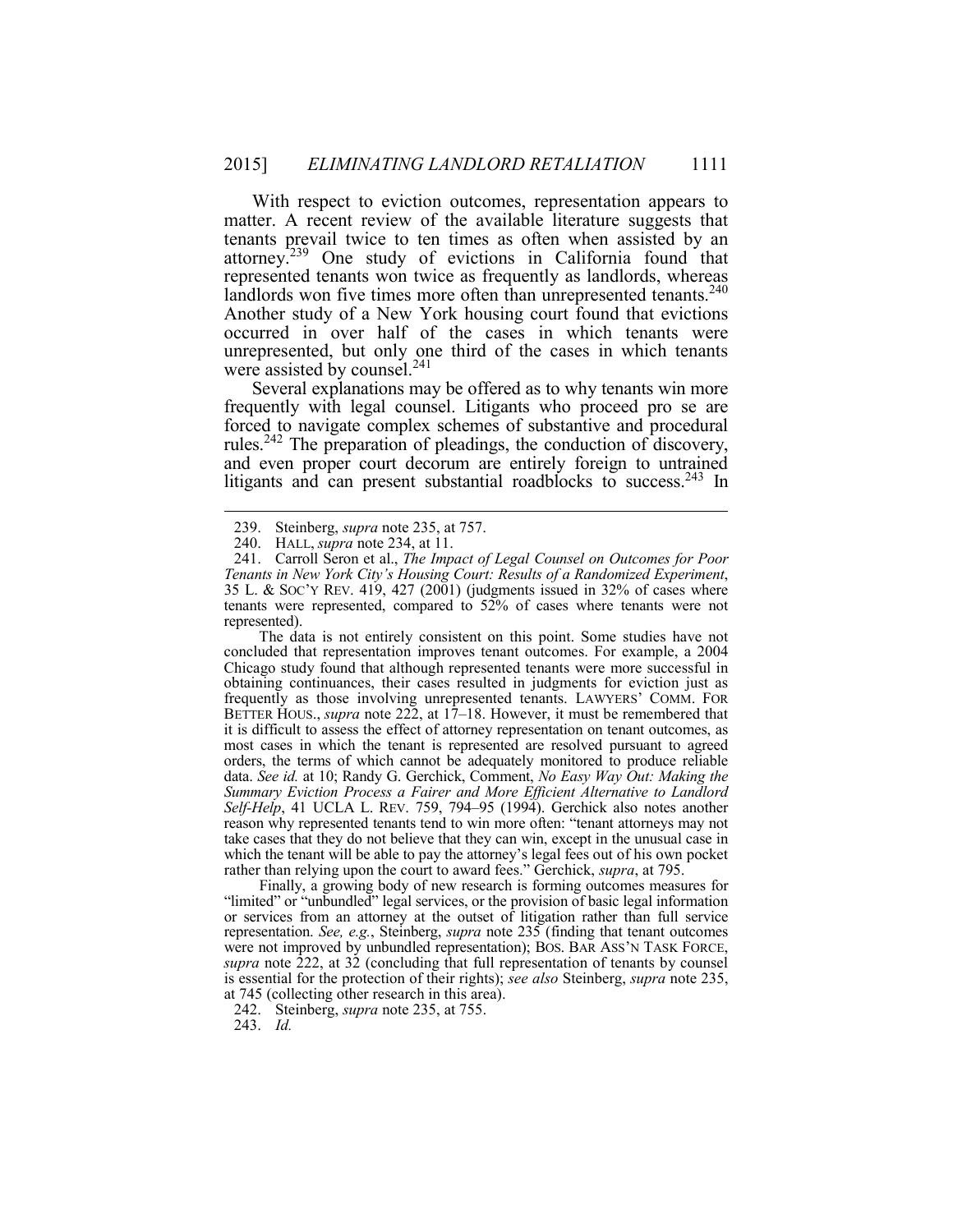eviction cases, lawyers can determine what is actually owed by way of rent, negotiate with landlords for more time to pay, and, when necessary, assist the tenant in articulating legitimate defenses to the landlord<sup>3</sup>s eviction claim.<sup>244</sup> In particular, a lawyer's ability to provide a tenant with knowledge regarding viable defenses and the confidence to assert those defenses is crucial to the success of anti- retaliation regimes. As plainly articulated by one commentator, "[t]he ability to utilize a rebuttable presumption [of retaliation] is unhelpful where the tenant is unable to state any valid defense because of a lack of legal training."<sup>245</sup>

#### *2. Housing Courts*

 Housing courts themselves face many challenges that tend to impede tenant outcomes. First is the "astounding brevity of eviction proceedings" in many housing courts around the country.<sup>246</sup> Eviction cases are often decided in a "matter of minutes" and that the average hearing lasted a mere 1 minute and 44 seconds: "barely enough time for the parties to reach the bench, identify Baltimore evictions of the same year found that the average case representation. One study found that the average length of a hearing increased when the tenant was represented but decreased below the average when the landlord alone had the benefit of counsel.<sup>250</sup> hearings leave little time for a tenant to assert defenses to the landlord's complaint.<sup>247</sup> A 2003 study of Chicago evictions found themselves, and state the nature of the dispute."248 A study of received "less than 30 seconds of judicial review."249 Notably, the length of hearings appears to vary significantly with legal

The short time devoted to eviction proceedings is a consequence of a larger systemic problem within housing courts a general lack of resources. Most housing courts are severely

<sup>244.</sup> Seron et al., *supra* note 241, at 431.

<sup>245.</sup> Lindsey, *supra* note 126, at 119.

 246. *Id.* at 117.

 RACHAL G. BRAT, ET AL., A RIGHT TO HOUSING: FOUNDATION FOR A NEW 247. David B. Bryson, *The Role of Courts and a Right to Housing*, *in*  SOCIAL AGENDA 198 (2006).

 248. LAWYERS' COMM. FOR BETTER HOUS., *supra* note 222, at 11–12.

 *the City of Baltimore, and its Neighborhoods*, ABELL REP. (The Abell Found., Balt., Md.), Mar. 2003, at 1, 2. The number of cases in Baltimore Rent Court in 249. *A System in Collapse: Baltimore City Suffers from an Overwhelmingly High Caseload of Tenant Evictions. Hurt in the Process are Tenants, Landlords,* 2003 was 1,050 per day. *Id*.

 250. LAWYERS' COMM. FOR BETTER HOUS., *supra* note 222, at 11 (noting that if only the landlord was represented and the tenant was not, the case lasted an average of 1 minute and 38 seconds).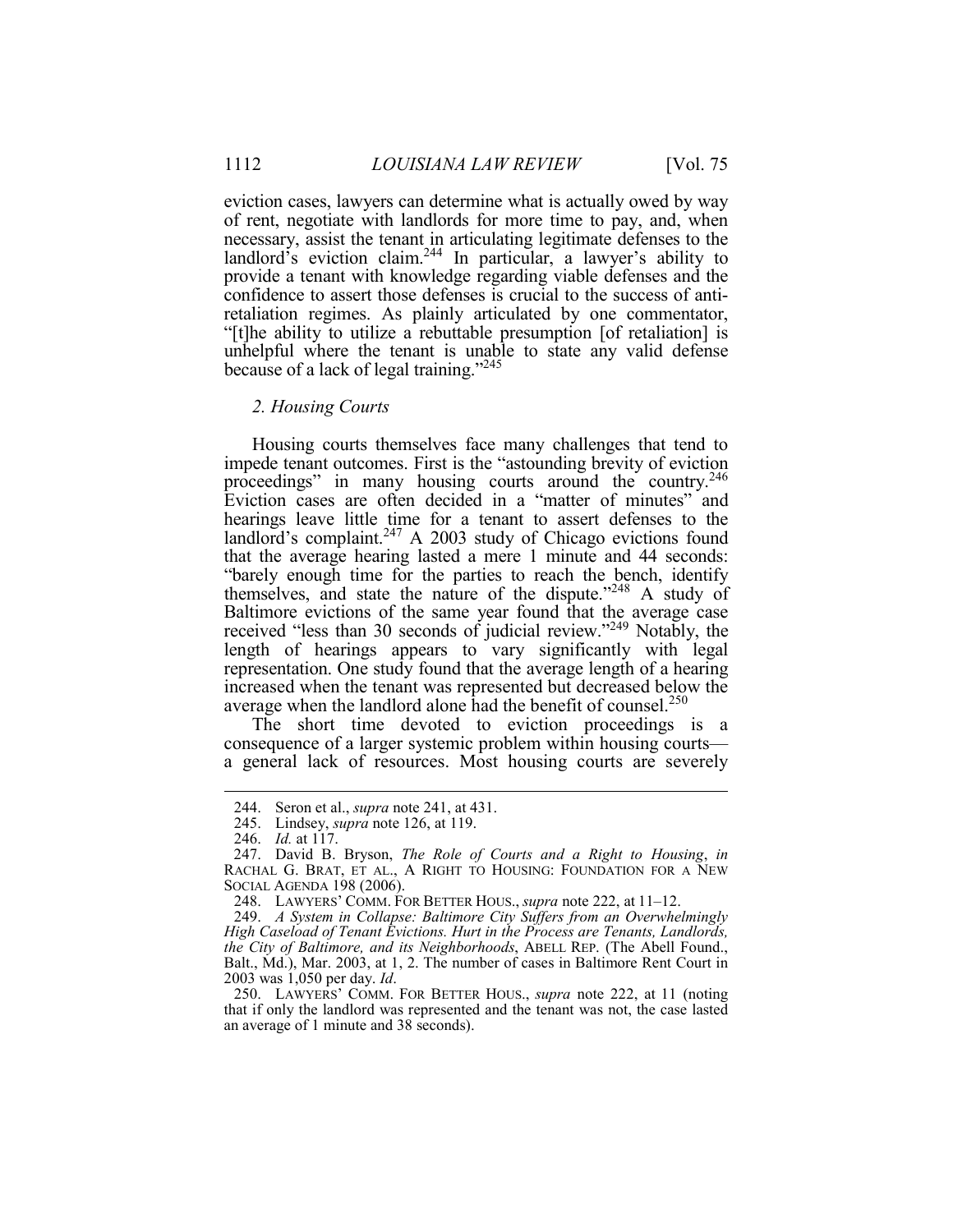court assigns only one judge per day to rent court.<sup>251</sup> Baltimore researchers thus surmise that "[t]here are arguably fewer judicial proceedings undoubtedly results in high numbers of procedural defects.<sup>253</sup> When so little time and attention are paid to tenant claims that even basic due process is lacking, the availability of tenant defenses like retaliatory eviction cannot be expected to have underfunded and understaffed. In Baltimore, for example, where over 150,000 eviction suits are filed annually, the state district resources and less due process devoted to these cases than any other matters in the court system."252 The haste of eviction any meaningful effect on outcomes.

affect tenant outcomes is arguably low.<sup>254</sup> However, even if the lack of time and attention devoted to proceedings by eviction courts does not always affect outcomes, it comes at an expressive cost. Indifference sends a message to tenants that contesting the researchers cautioned, "[a]n illegitimate process that comes with the imprimatur of the state may ultimately inflict more dignitary harm than landlord self-help.<sup>3256</sup> More practically speaking, a Because most suits for eviction are filed in response to a tenant's failure to pay rent, the likelihood that procedural defects claim is futile. To tenants, judges seem impatient and biased toward landlords.<sup>255</sup> The appearance of landlord preference has meaningful philosophical effects, to be sure. As one group of tenant is not likely to raise a defense to eviction if she feels that doing so would be fruitless.

 Lamentably, the problem of bias is not merely a problem of perception. Many housing court judges exhibit a clear bias toward landlords. For example, in one study only 60% of cases were specifically establish the elements of a prima facie case; instead, omitted in eviction proceedings: the parties were sworn to tell the dismissed when the landlord failed to appear despite clear legal rules requiring dismissal for want of prosecution in such cases.<sup>257</sup> In that same study, landlords were often not required to judges seemed to presume that they had been met.<sup>258</sup> Researchers also observed that "important court procedures" were frequently

<sup>251.</sup>  *A System in Collapse*, *supra* note 249, at 1, 2.

<sup>252.</sup>  *Id.* 

 253. LAWYERS' COMM. FOR BETTER HOUS., *supra* note 222, at 20.

<sup>254.</sup>  *Id.* 

<sup>255.</sup> *Id.* at 5.

<sup>256.</sup> *Id.* at 19.

<sup>257.</sup> *Id.* at 5.

<sup>258.</sup> *Id.* at 4.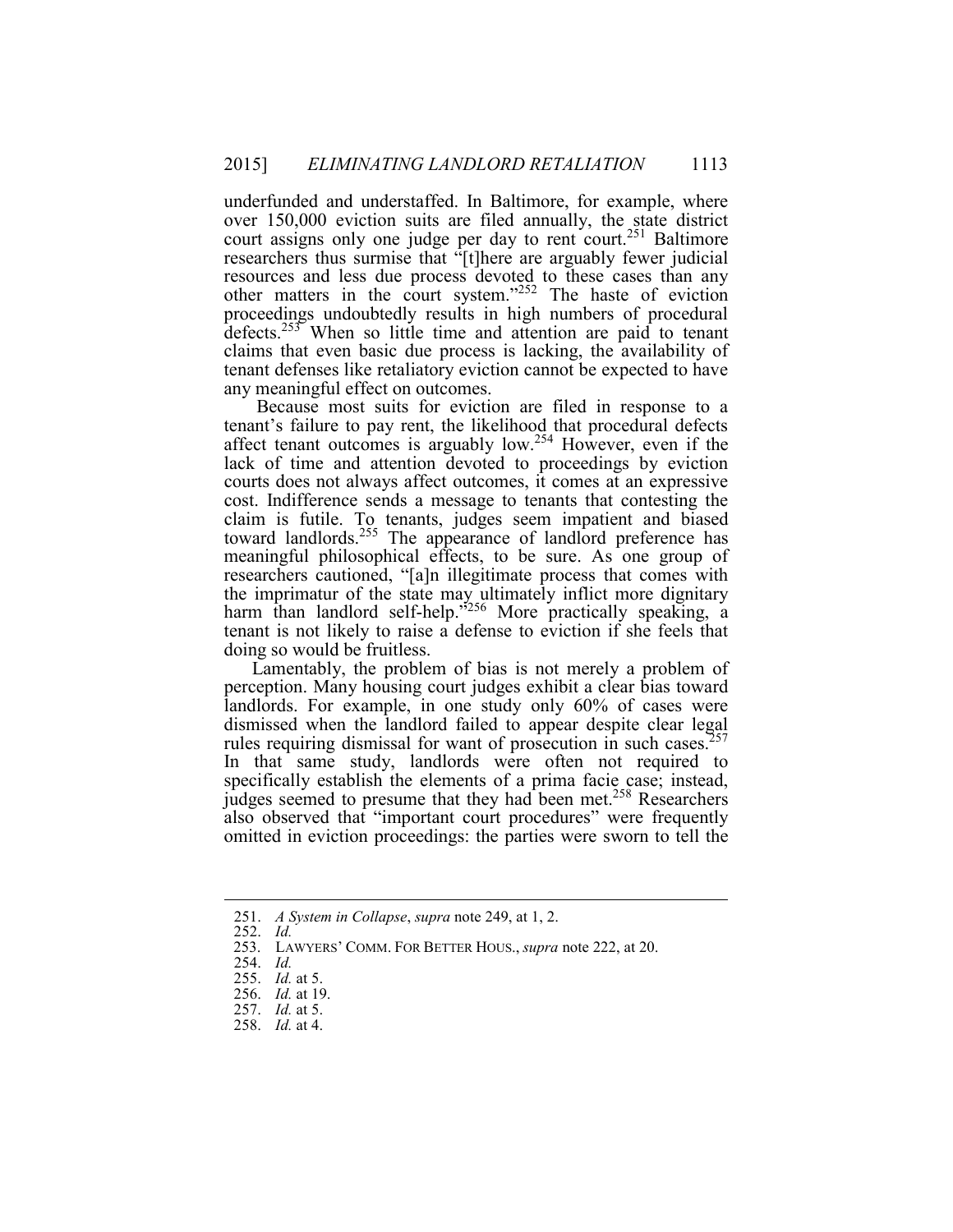truth only 8% of the time, and judges examined the eviction notice presented to the tenant in only  $65\%$  of cases.<sup>259</sup>

 was recently highlighted when the state supreme court overruled that case, the small claims court refused to allow the tenant to the property. . . . [S]ir, where there's smoke there's fire . . . I mean he isn't making this up. He's a substantial citizen. Evidently, you of the trial court judge may be gratifying for tenant advocates, it does little for the untold numbers of tenants who face similar treatment and lack the knowledge and resources to lodge an Some evidence suggests that this type of judicial bias exists in other jurisdictions as well. The bad behavior of one Indiana judge an eviction order on due process grounds in *Morton v. Ivacic.* In present testimonial or documentary evidence in his favor, remarking: "Ultimately, [the landlord's] going to get possession of owe him something."<sup>260</sup> Though the state supreme court's rebuke appeal.

 tenant's ability to articulate a defense to eviction. One study were not prompted by a judge to do so, compared to 55% of the time that same study observed that judges asked tenants if they had a defense in only 27% of cases, although they were "solicitous in helping landlords establish their prima facie cases."262 This data, if generalizable to the experience of tenants in other housing courts, has profound implications for the success of anti-retaliation regimes. Finally, judicial behavior can have profound effects on the determined that tenants raised defenses in only 9% of cases when they when the judge asked the tenant for a defense.<sup>261</sup> Disappointingly,

#### *3. Reporting of Evictions*

 landlords do not wish to rent to a tenant with a record of a past Market forces may also undermine the success of antiretaliation regimes. In recent years, numerous reporting services have surfaced that offer to provide background information about potential tenants to prospective landlords. Understandably, most eviction.263 In many cases, even a dismissed eviction is a black mark that will impede a tenant's ability to rent in the future.<sup>264</sup> Thus, tenants with histories of eviction have difficulty finding

<sup>259.</sup> *Id.* at 14–15.

<sup>260.</sup> Morton v. Ivacic, 898 N.E.2d 1196, 1199–1200 (Ind. 2008).

 261. LAWYERS' COMM. FOR BETTER HOUS., *supra* note 222, at 15–16.

<sup>262.</sup> *Id.* 

<sup>263.</sup> Rudy Kleysteuber, *Tenant Screening Thirty Years Later: A Statutory Proposal to Protect Public Records*, 116 YALE L.J. 1344 (2006).

<sup>264.</sup> Desmond, *supra* note 1, at 118.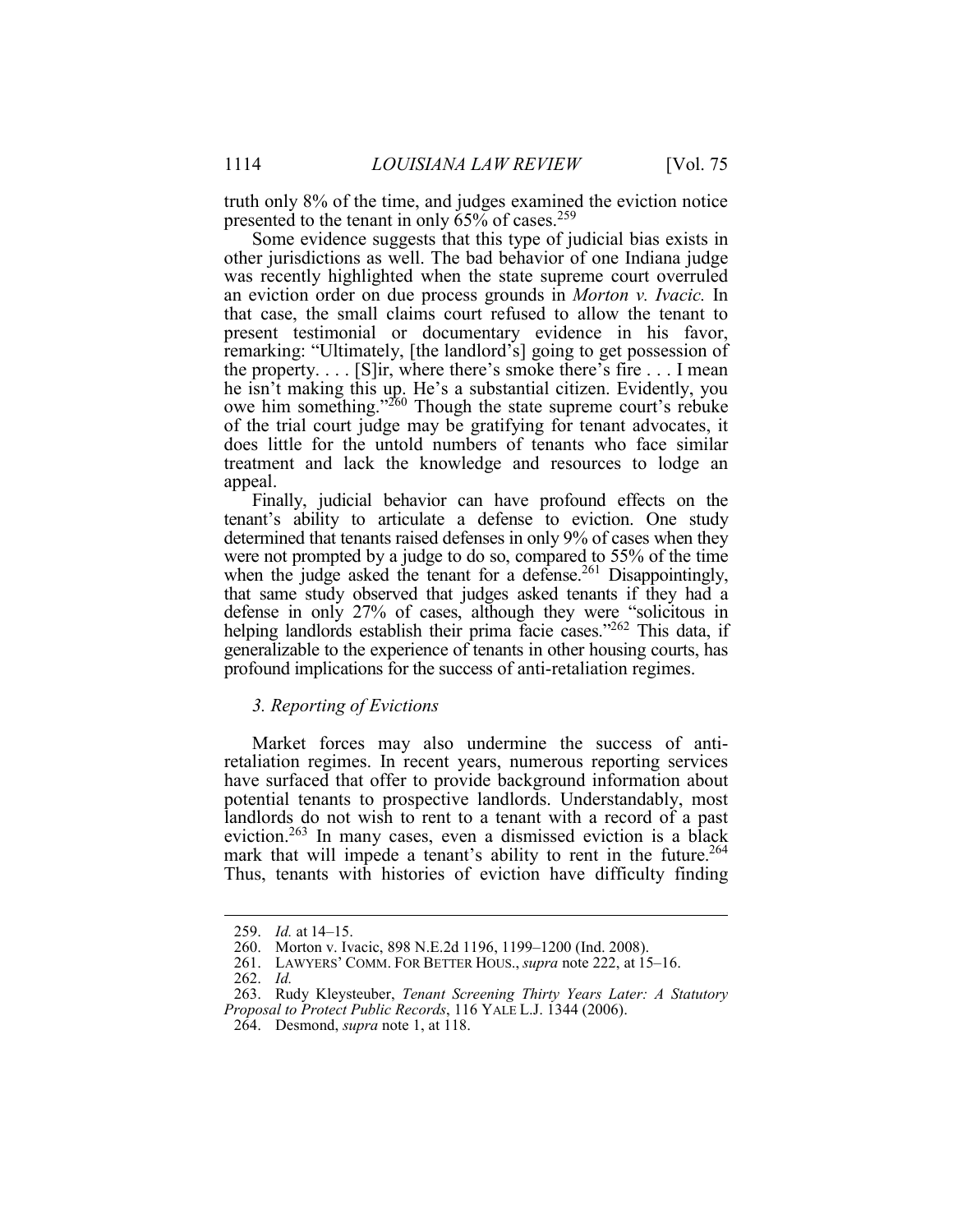desirable housing.<sup>265</sup> Recently evicted tenants also have problems qualifying for affordable housing programs.<sup>266</sup> It is not surprising complaint in order to avoid the possibility of an eviction filing, even one that is not legally justified and might ultimately be that a tenant would therefore endure poor living conditions without dismissed.

 Additionally, prohibitions on retaliatory conduct do nothing to difficulty is exacerbated by the fact that credit bureaus and renter screening companies routinely review court records to identify filings. By law, the tenant has the right to have the court record protect tenants who have asserted their rights against *past*  landlords from being blacklisted from future rentals.<sup>267</sup> This show that the judgment has been satisfied.<sup>268</sup> In practice, however, this almost never occurs.<sup>269</sup> As a result, the tenant is left with the burden of attempting to explain an incomplete court record to subsequent landlords and lenders. $270$ 

#### *4. Financial and Informational Concerns*

 Finally, financial and informational obstacles significantly affect the success of anti-retaliation regimes. For many tenants, the inability to pay rent is the largest impediment to a valid defense. Anti-retaliation regimes generally do not protect tenants who are in arrears with respect to rent payments.<sup>271</sup> Since most eviction actions defenses to eviction, including retaliatory eviction, are rarely successfully invoked. $272$ involve the tenant's failure to pay rent, it is hardly surprising that

 tenants from bringing affirmative retaliatory eviction claims or costs in many jurisdictions are unreasonably high for most Even where tenants can afford to pay rent on time, the high cost of legal counsel and court proceedings may deter many from appearing to defend an eviction suit in housing court. Although some jurisdictions have successfully implemented lowcost procedures for adjudicating landlord–tenant claims, court

<sup>265.</sup> *Id.* at 119.

<sup>266.</sup> *Id.* 

<sup>267.</sup> Vicki Richman, *Landlords Blacklist Activist Tenants*, SHELTERFORCE ONLINE (July/Aug. 2002), http://www.shelterforce.com/online/issues/124/black list.html, archived at http://perma.cc/VZZ5-XKYK.

 268. *A System in Collapse*, *supra* note 249, at 1, 5.

<sup>269.</sup> *Id.* at 5.

 270*. Id.* 

<sup>271.</sup> *See infra* Part V.B.4.

 272. *See* LAWYERS' COMM. FOR BETTER HOUS., *supra* note 222, at 6; *see also* Lindsey, *supra* note 126, at 133.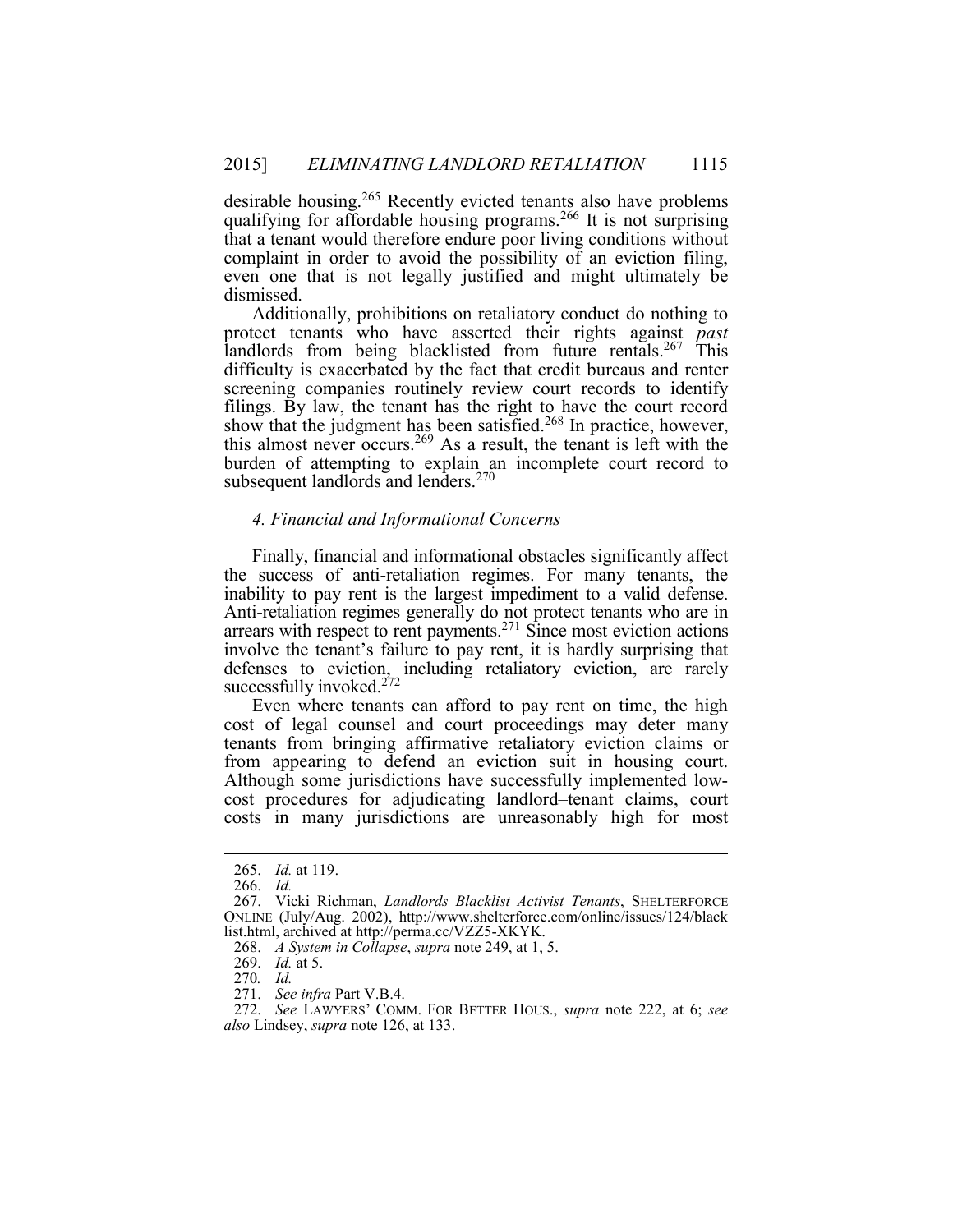tenants.<sup>273</sup> The cost of an attorney is also prohibitive for most tenants. Legal advocates for the poor have long argued for a legal right to counsel in housing courts, similar to the right that exists in criminal cases, on grounds that it would ensure due process of law and procedural safeguards in an area of vital interest for tenants produce any constitutionally or statutorily guaranteed rights to on their own must rely on either federally funded legal aid or local Ĩ only one Legal Aid lawyer for every 6,415 eligible individuals.<sup>276</sup> and their families.<sup>274</sup> Unfortunately, those pleas have failed to counsel in housing cases. Thus, tenants who cannot afford counsel pro bono services providers. However, federally funded legal aid serves only the very poor, and even then it is severely underfunded and understaffed.<sup>275</sup> According to the most recent data, there is

that housing law in the United States is notoriously complex.<sup>277</sup> Private landlord–tenant regimes vary not only by state but also by municipality. The law applicable to a tenant's case may be in the form of state statutes, local administrative rules, and the researchers studying eviction routinely observe that tenants are Further impeding tenants' success in housing court is the fact corresponding case law. Those tenants who are most likely to have meritorious retaliatory eviction claims are likely to be unsophisticated, even illiterate.<sup>278</sup> It is unsurprising then that poorly informed about their rights as tenants, the mechanics of eviction, and the means of defending an eviction proceeding.<sup>279</sup>

 Maryland was \$9 in 2003 and \$23 in the District of Columbia in 2003. *A System*  273. For example, the filing fee in a summary eviction in Baltimore, *in Collapse*, *supra* note 249, at 1, 6.

 274. *See* Steinberg, *supra* note 235, at 761 (discussing resurgence of the advocacy for a right to counsel in civil cases).

<sup>275.</sup> *Id.* at 770–71.

 276. LEGAL SERVS. CORP., DOCUMENTING THE JUSTICE GAP IN AMERICA: OVERVIEW 1 (2009), *available at* http://www.lsc.gov/sites/default/files/LSC /pdfs/documenting\_the\_justice\_gap\_in\_america\_2009.pdf, archived at http://per THE CURRENT UNMET CIVIL LEGAL NEEDS OF LOW-INCOME AMERICANS: ma.cc/SL7R-B7YQ.

<sup>277.</sup> Seron et al., *supra* note 241.

 99 CAL. L. REV. 389, 416 (2011). 278. David A. Super, *The Rise and Fall of the Implied Warranty of Habitability*,

*supra* note 222, at 22 ("There is a small but significant number of tenants who ... probably could have asserted effective habitability defenses had they known how to do so correctly before the eviction process was initiated . . . . [T]enants seemed to believe that the only way to make the landlord provide habitable housing was to completely withhold rent and that if they could only 'tell their side of the story' in eviction court, things would work out. Yet by the time 279. Desmond, *supra* note 1, at 94; LAWYERS' COMM. FOR BETTER HOUS., tenants have failed to give notice . . . and appeared in court, it is too late.").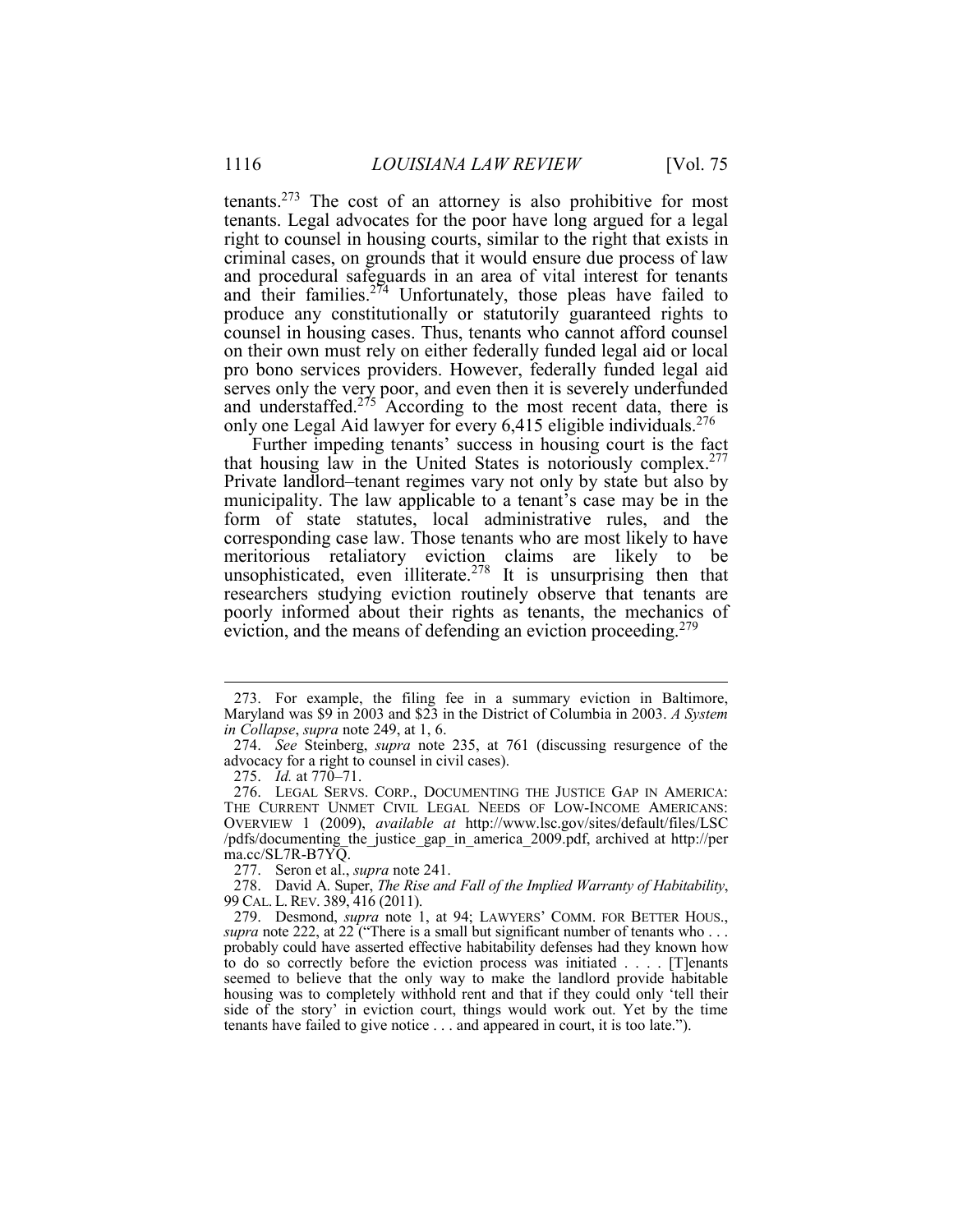proceedings, the availability and quality of assistance varies widely by locale.<sup>280</sup> Some communities have highly visible and reputable However, in other communities, these services are either less reliable or non-existent.<sup>282</sup> And, in all cases, only those organizations made up of legal professionals can offer meaningful legal advice to the public, as non-lawyers are generally prohibited by law from providing legal services.<sup>283</sup> Without even a basic understanding of their legal rights or the mechanisms for enforcing them, tenants have little chance of Although some community centers and legal services organizations provide basic information to tenants about eviction services that assist tenants in their dealings with landlords.<sup>281</sup> successfully invoking anti-retaliation laws, even when a landlord's conduct is egregious.

#### VI. LESSONS FOR THE UNITED KINGDOM

 retaliation regimes in the United States are generally robust, offering uncontroversial, even favored. Practically, however, they have had lessons to be drawn for law reform in the United Kingdom are of The foregoing assessment demonstrates that although antistringent protections for tenants against retributive landlords, they are largely underutilized by tenants who lack the institutional resources to marshal effective defenses against eviction in housing court. Thus, the success of these regimes in the United States is mixed. Doctrinally and philosophically, anti-retaliation regimes are limited effects on the lives of tenants. It follows then that the two types: doctrinal and contextual. With respect to doctrine, a review of American law reveals the prohibitions introduced in the English and Welsh proposals are modest, even conservative, in comparison. And, with respect to context, a review of the legal and non-legal institutions for tenant support in the United Kingdom

283. *Id.* at 967.

 *Legal and Nonlegal Institutions of Remedy*, 42 LOY. L.A. REV. 949, 967 (2009). 280. Rebecca L. Sandefur, *The Fulcrum Point of Equal Access to Justice:* 

 aid video describing actions in a summary eviction suit, appropriate court present the appropriate evidence); *Landlord Tenant Resource Center*, D.C. BAR, archived at http://perma.cc/QD9Z-K7WG (last visited Feb. 27, 2015) (providing disputes in the District of Columbia). 281. *See, e.g.*, *Going to Daley Center Eviction Court*, ILL. LEGAL AID, http: //www.illinoislegalaid.org/index.cfm?fuseaction=home.dsp\_content&contentID =5552, archived at http://perma.cc/SAU9-B63P (last updated Apr. 2009) (legal decorum, how to locate the courtroom, where to sit or stand, and when to http://www.dcbar.org/for-the-public/help-for-individuals/landlord-tenant.cfm, free legal information to unrepresented landlords and tenants who have housing

<sup>282.</sup> Sandefur, *supra* note 280, at 967.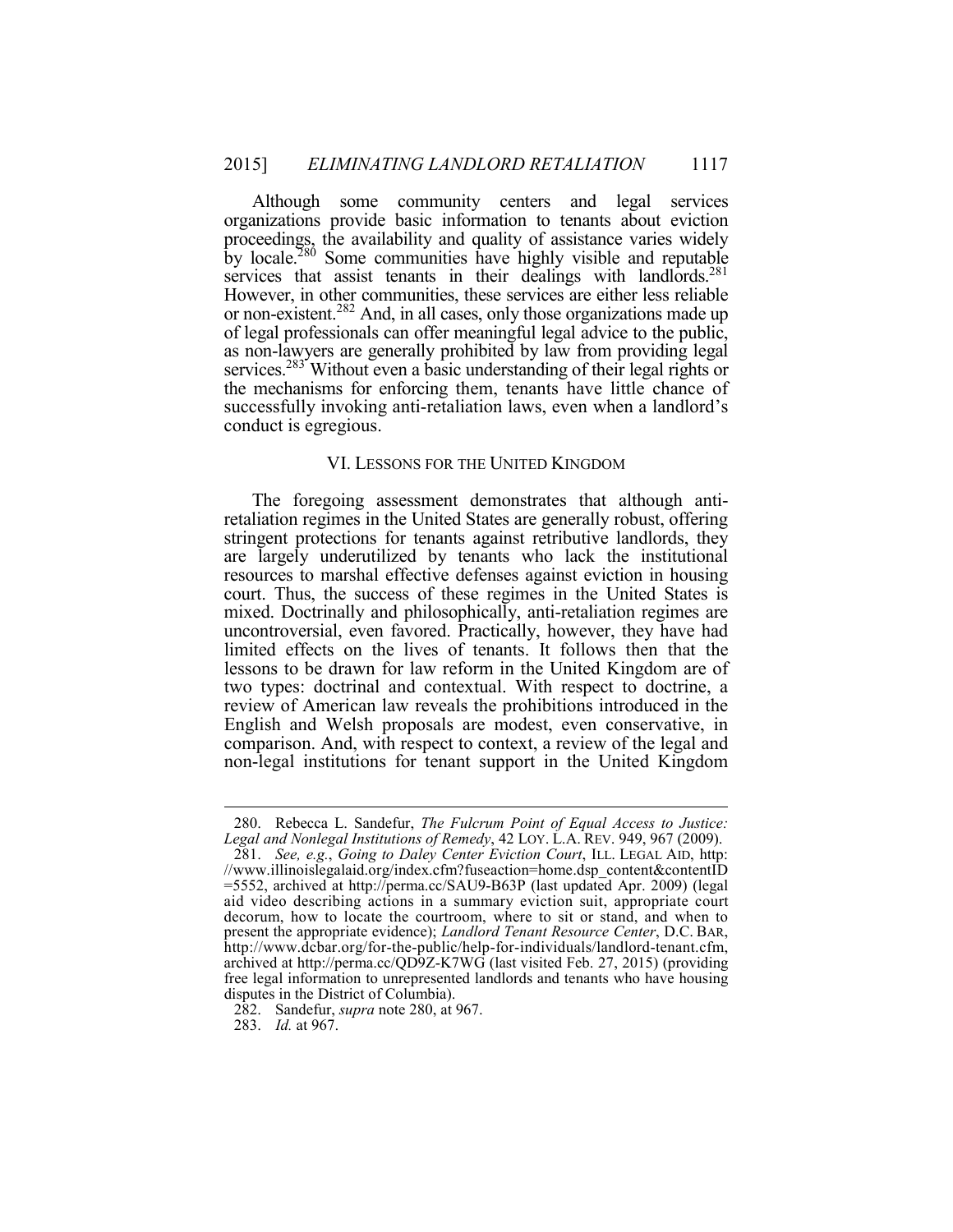suggests that anti-retaliation law will thrive in a manner not currently possible in the United States.

#### *A. Doctrine*

 to bring an affirmative claim for damages or injunctive relief against landlords who act in a retaliatory fashion, both the English to the tenant other than the invalidity of a notice to quit.<sup>285</sup> Although tenants in the United States may enjoy attorney fees and damages, often expressed as a multiplier of monthly rent, victorious tenants in possession of the property in question. In comparison to American law, the proposed approach to landlord retaliation in the English House of Commons is relatively modest. First, whereas most American jurisdictions permit tenants and Welsh legislation provide only a defense to an action for possession.284 Indeed, the proposed laws provide no remedies at all England and Wales would be awarded no more than ongoing

 United States tend to prohibit retaliation in many forms, including not only eviction, but also increases in rent and decreases in services.<sup>286</sup> URLTA, would also penalize landlords for refusing to renew a fixed term tenancy or terminating a periodic tenancy with a retaliatory combat a narrow subset of landlord behavior—termination of a are not addressed. The range of tenant behavior that would be more limited than that of most regimes in the United States. The Additionally, the scope of the proposed legislation is exceptionally narrow compared to the variation in the United States. Regimes in the State consensus, expressed most recently through the revised motive.287 In contrast, proposed law in the United Kingdom seeks to periodic tenancy through notice.288 Other landlord behaviors simply protected under the proposed law in England and Wales is also far proposed law speaks only to a tenant making complaints regarding the condition of the premises and not to other types of conduct such as the pursuit of other legal claims against the landlord unrelated to the tenancy. <sup>289</sup>

<sup>284.</sup> *See* Tenancies (Reform) Bill, 2014-15, H.C. Bill [19] cl. 1 (Eng.); Deregulation Bill, 2013-14 & 2014-15, H.L. Bill [95] § 33 (U.K.); Housing (Wales) Act, 2014 (Eng.).

 $285.$  Id.

<sup>285.</sup> *Id.* 286. *See supra* Part IV.C.2.

<sup>287.</sup> *See id.* 

 288. *See* Tenancies (Reform) Bill, 2014-15, H.C. Bill [19] cl. 1 (Eng.); Deregulation Bill, 2013-14 & 2014-15, H.L. Bill [95] § 33 (U.K.); Housing (Wales) Act, 2014 (Eng.).

 289. *See generally* Tenancies (Reform) Bill, 2014-15, H.C. Bill [19] cl. 1 (Eng.).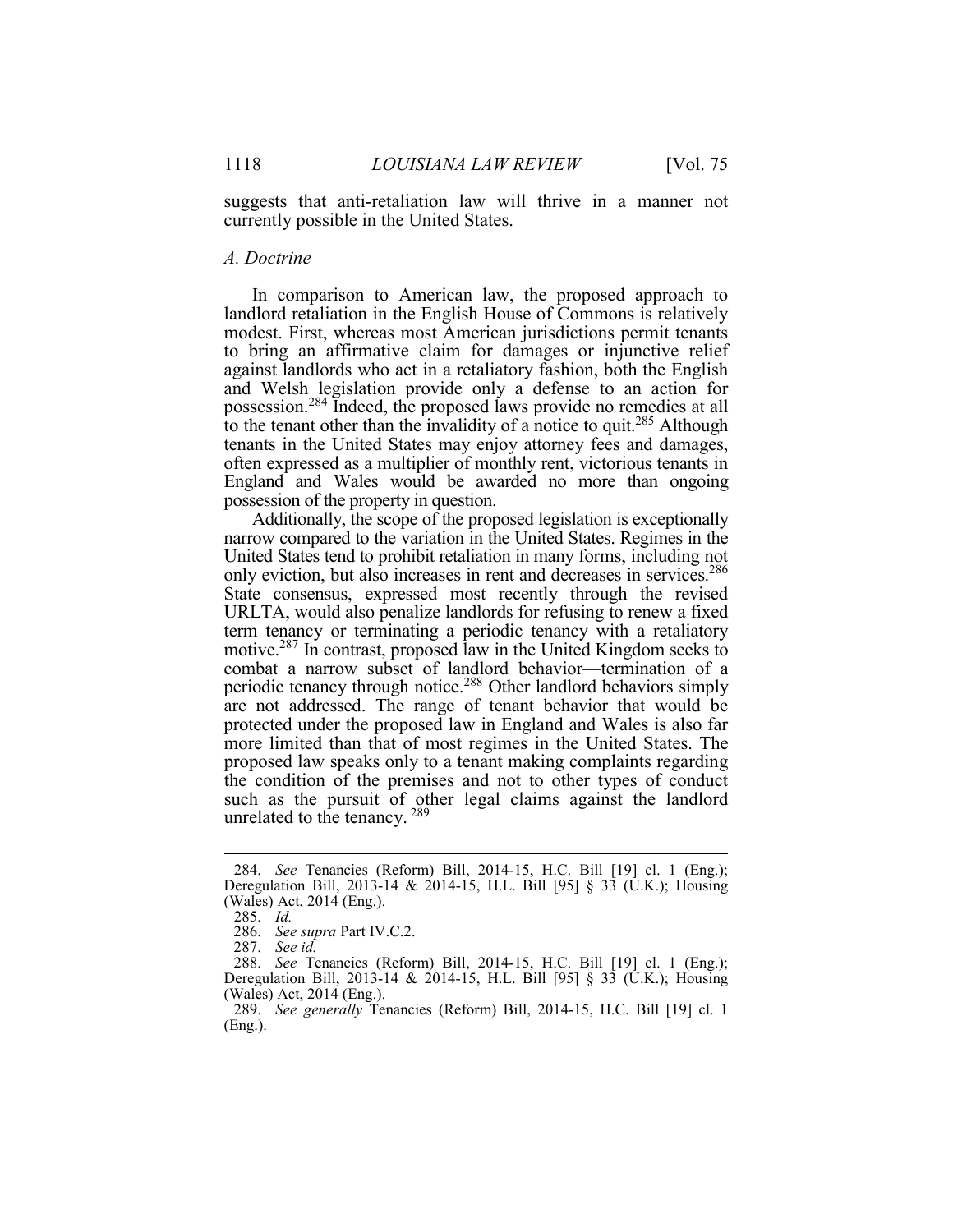One noteworthy feature of the English House of Commons proposal is that it does not require any proof by the tenant that the landlord had a retaliatory motive in serving the tenant with notice to housing authority regarding the condition of the premises is deemed "invalid."<sup>291</sup> This formulation wisely avoids the requirement of States, it is agreed nearly universally that a presumption of retaliatory motive is essential to the success of a retaliatory eviction vacate.<sup>290</sup> The mere service of a notice to vacate within six months after a tenant has made a valid complaint to the landlord or a local affirmative proof of the landlord's retaliatory motive. In the United regime.<sup>292</sup> Without the presumption, it would be almost impossible for a tenant to prove the subjective mindset of the landlord in his or her decision to evict.<sup>293</sup> The requirement of affirmative proof would thus undermine the regime entirely.

 landlord-friendly than American law in almost every respect law would not apply to those cases in which the landlord sought to place the dwelling on the market for sale.<sup>295</sup> However, no express exception is named in either the English or Welsh provisions for cases so. American landlords would stridently protest any law foreclosing their inability to terminate a lease on the ground of nonpayment. The introduction of a similar exception to the proposals in England and Wales may provide the necessary assurance to landlords that their protective measure. In addition, in some American jurisdictions, tenants are not afforded the benefit of <sup>a</sup> presumption of retaliation a notice of rent increase or diminution in services.<sup>297</sup> These Indeed, the English and Welsh proposals are more narrow and except one: the exceptions to its application. To be sure, the proposed law in England would not apply where the complained-of condition was caused by the tenant's own fault.<sup>294</sup> Further, English in which the tenant is in arrears in the payment of rent.<sup>296</sup> This exception is nearly universal in the United States, and understandably basic right to the payment of rent will not be affected by this when a tenant complains of housing conditions only after receiving

<sup>290.</sup> *See generally id.*; Deregulation Bill, 2013-14 & 2014-15, H.L. Bill [95] § 33 (Eng.).

<sup>291.</sup> *See id.* 

<sup>292.</sup> *See supra* Part IV.C.3.

 293. *See supra* Part IV.C.3.

<sup>294.</sup> *Compare* Parts II.C, *and* III.C, *with* Part IV.C.5.

 295. Tenancies (Reform) Bill, 2014-15, H.C. Bill [19] cl. 2(3) (Eng.). An exception is also made for lawful mortgage foreclosure. *See infra* Parts II.C, III.C.

 296. *See generally* Tenancies (Reform) Bill, 2014-15, H.C. Bill [19] cl. 1 (Eng.); Deregulation Bill, 2013-14 & 2014-15, H.L. Bill [95] § 33 (Eng.); Housing (Wales) Act, 2014 (Eng.).

<sup>297.</sup> *See supra* Part IV.C.3.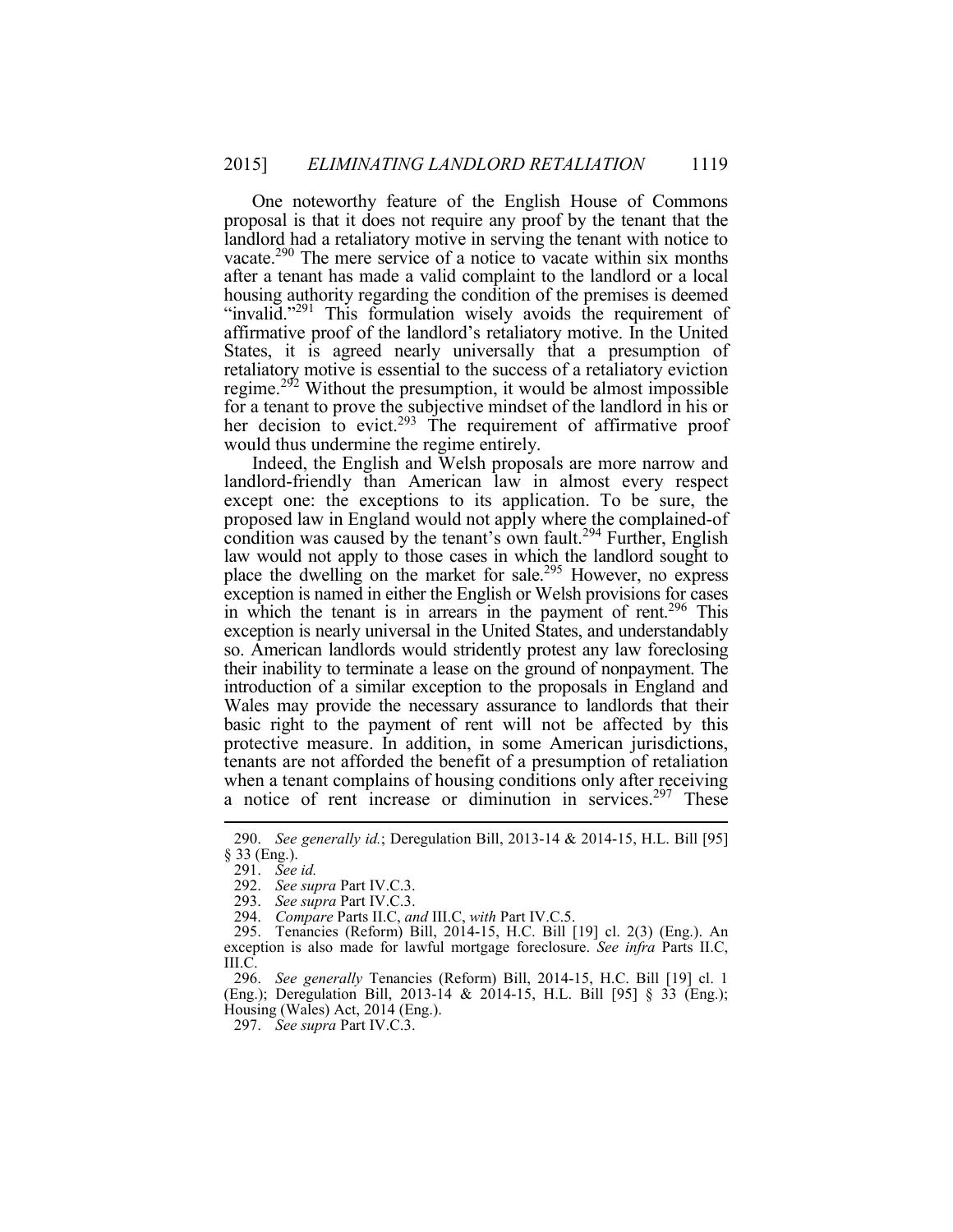exceptions are designed to combat the possibility that a tenant's complaint is itself retaliatory in nature.<sup>298</sup> The introduction of a similar limitation in the proposed legislation may alleviate some of tenants will abuse the system. the concerns of the RLA, which has expressed a rational fear that

#### *B. Context*

 On its face, the anti-retaliation legislation currently pending in the United Kingdom appears promising. In comparison to the proposed in the United Kingdom, landlord retaliation remains a complexity and variation of American law, its formulation is simple and its ambitions are few. However, questions remain regarding whether the law, if enacted, would be effective. In the United States, where landlord protections are often far more robust than those substantial threat. Would retaliatory eviction laws similarly founder abroad?

 system's history, the range of persons eligible for aid has not been limited to the very poor but has included a majority of the recognized in civil cases such as landlord–tenant disputes, and In the United Kingdom, a robust system of both legal and non- legal institutions provide tenants with access both to information about the law and to legal services. Perhaps most obviously significant is that legal aid is available to much of the population through a so-called "Judicare system."<sup>299</sup> Persons eligible for aid receive government vouchers that permit litigants to procure legal assistance from the private bar.<sup>300</sup> Importantly, for most of the population, even the middle class.<sup>301</sup> In contrast, legal aid in the United States is far less accessible. No right to counsel is therefore tenants in need of legal support must rely on pro bono organizations for aid.<sup>302</sup> And, although the availability of legal aid

 $\overline{a}$ 

 302. Lassiter v. Dep't of Soc. Servs. of Durham Cnty., N.C., 452 U.S. 18 (1981) (declining to extend constitutional right to counsel to civil cases). The United States Congress has established a Legal Services Corporation, but this organization is limited both in its reach and resources. *See* Lua Kamal Yille, *No One's Perfect (Not Even Close): Reevaluating Access to Justice in the United in the United in the United in the United in the United in the United in the United in the United in the United in the United in the United in* 

<sup>298.</sup> *See supra* Part IV.C.3.

 of the system). 299. Sandefur, *supra* note 280, at 955. *See also* Alan Paterson, *Legal Aid at a Crossroads*, 10 CIV. JUST. Q. 124, 126–29 (1991) (describing the primary features

<sup>300.</sup> Sandefur, *supra* note 280, at 963.

 translate to its use. A recent survey found that people took only 10% of "difficult to solve" legal problems involving money or housing to lawyers, courts, or tribunals. *Id.* (citing PASCOE PLEASENCE, CAUSES OF ACTION: CIVIL 301. *Id.* at 955. However, the availability of legal aid does not necessarily LAW AND SOCIAL JUSTICE (LEGAL SERVS. COMM'N 2004)).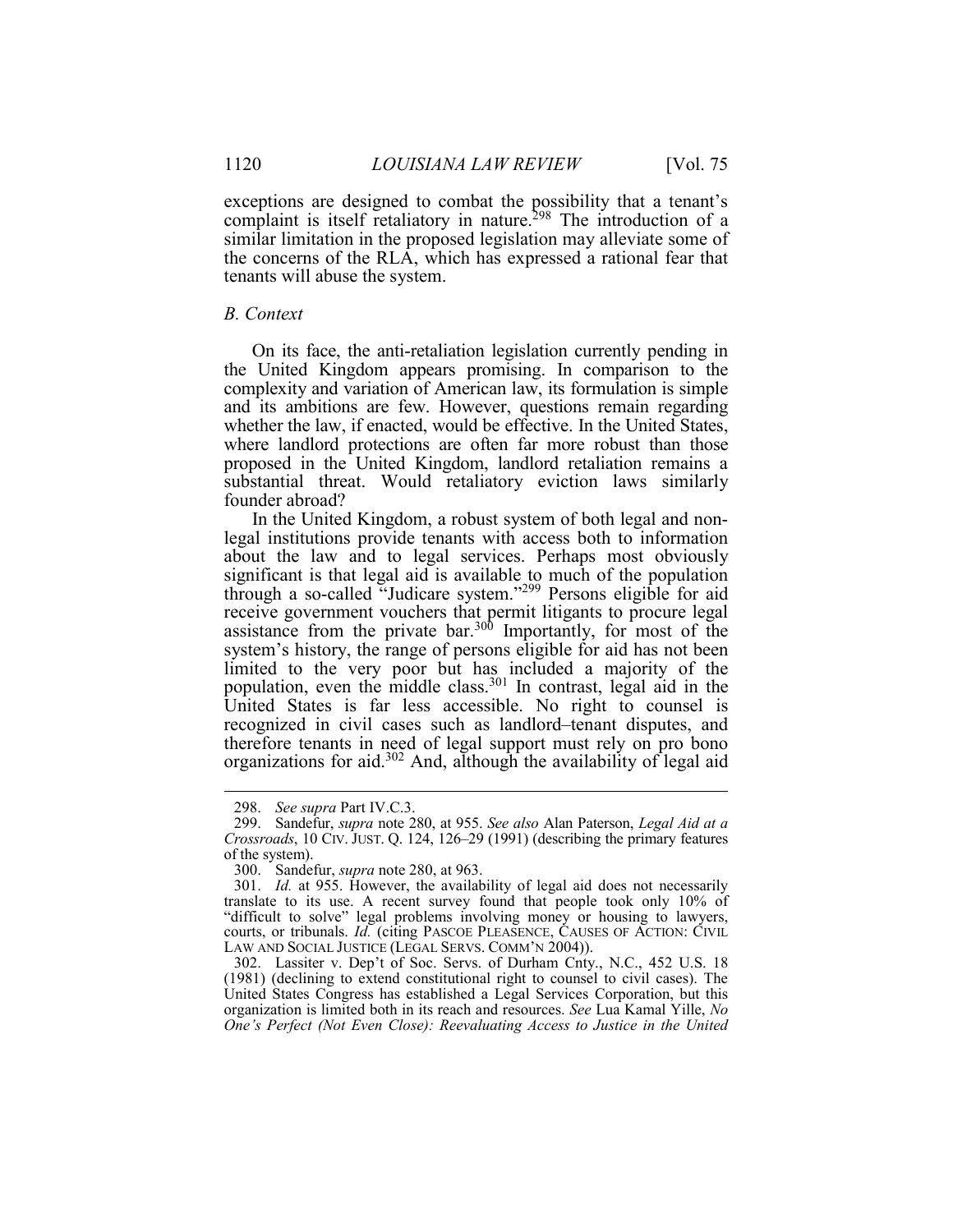assistance in the United States varies significantly by geography.<sup>303</sup> and legal services is uniform across the United Kingdom,

 numerous non-legal institutions to which tenants may turn for ombudsmen.<sup>305</sup> The Housing Ombudsman, for example, can deal landlords.<sup>306</sup> Moreover, residents of the United Kingdom enjoy access to a set of reputable advice providers, including the Citizens that its advisors are available 365 days a year to provide advice to tenants in person, over the telephone, or online.<sup>310</sup> Similarly, In addition, unlike the United States, the United Kingdom has assistance in their interactions with landlords.304 Some of these are government-sponsored, such as regulatory agencies and government with some, though not all, disputes between tenants and private Advice Bureau, Shelter, the Law Centres Network,  $307$  and AdviceNow.<sup>308</sup> Shelter, for example, provides a wealth of information on tenancy agreements, the rights and obligations of landlords and tenants, and basic advice regarding landlord–tenant disputes directly on their website. $309$  In addition, Shelter claims

 *States and Western Europe*, 42 COLUM. J. TRANSNAT'L L. 863, 872–78 (2004); FORDHAM URB. L.J. 1227, 1228 (2014) (noting that in 2009, there was only one *see also* Deborah L. Rhode, *Access to Justice: A Roadmap for Reform*, 41 legal aid lawyer per 6,425 low income individuals in the United States).

 303. Rhode, *supra* note 302, at 1230 ("[G]eography is destiny: the services determined not by what their problems are or the kinds of services they may need, but rather by where they happen to live." (quoting REBECCA SANDEFUR  $\&$  AARON C. SMYTH, ACCESS ACROSS AMERICA: FIRST REPORT OF THE CIVIL JUSTICE INFRASTRUCTURE MAPPING PROJECT v (2011))). available to people from eligible populations who face civil justice problems are

 (providing a comparison of legal and non-legal paths to legal assistance in the 304. *See generally* Rhode, *supra* note 302 (critiquing legal and non-legal institutions for legal aid in the United States); Sandefur, *supra* note 280 United States and the United Kingdom).

305. Sandefur, *supra* note 280, at 964.

1

to use an ombudsman.htm, archived at http://perma.cc/NEV8- $\overline{CWQZ}$  (last 306. *See Citizens Advice—How to Use an Ombudsman in England*, CITIZENS ADVICE BUREAU, http://www.adviceguide.org.uk/nm/index/your\_rights\_/how visited Feb. 4, 2015); *Welcome, Can We Help?*, HOUS. OMBUDSMAN SERV., http://www.housing-ombudsman.org.uk, archived at http://perma.cc/G38X-ZE AE (last visited Feb. 4, 2015).

 307. LAW CTRS. NETWORK, http://www.lawcentres.org.uk, archived at http: //perma.cc/C23X-FH2S (last visited Mar. 10, 2015).

308. ADVICENOW, http://www.advicenow.org.uk, archived at http://perma.cc /P3ZC-7CPB (last visited Mar. 10, 2015).

 .shelter.org.uk/get\_advice/private\_renting, archived at http://perma.cc/FGL3-CM 309. *Private Renting – Shelter England*, SHELTER ENGLAND, http://england Y9 (last visited Mar. 10, 2015).

 \_we\_do, archived at http://perma.cc/WXB3-3MT2 (last visited Mar. 10, 2015). 310. *What We Do*, SHELTER ENGLAND, http://england.shelter.org.uk/what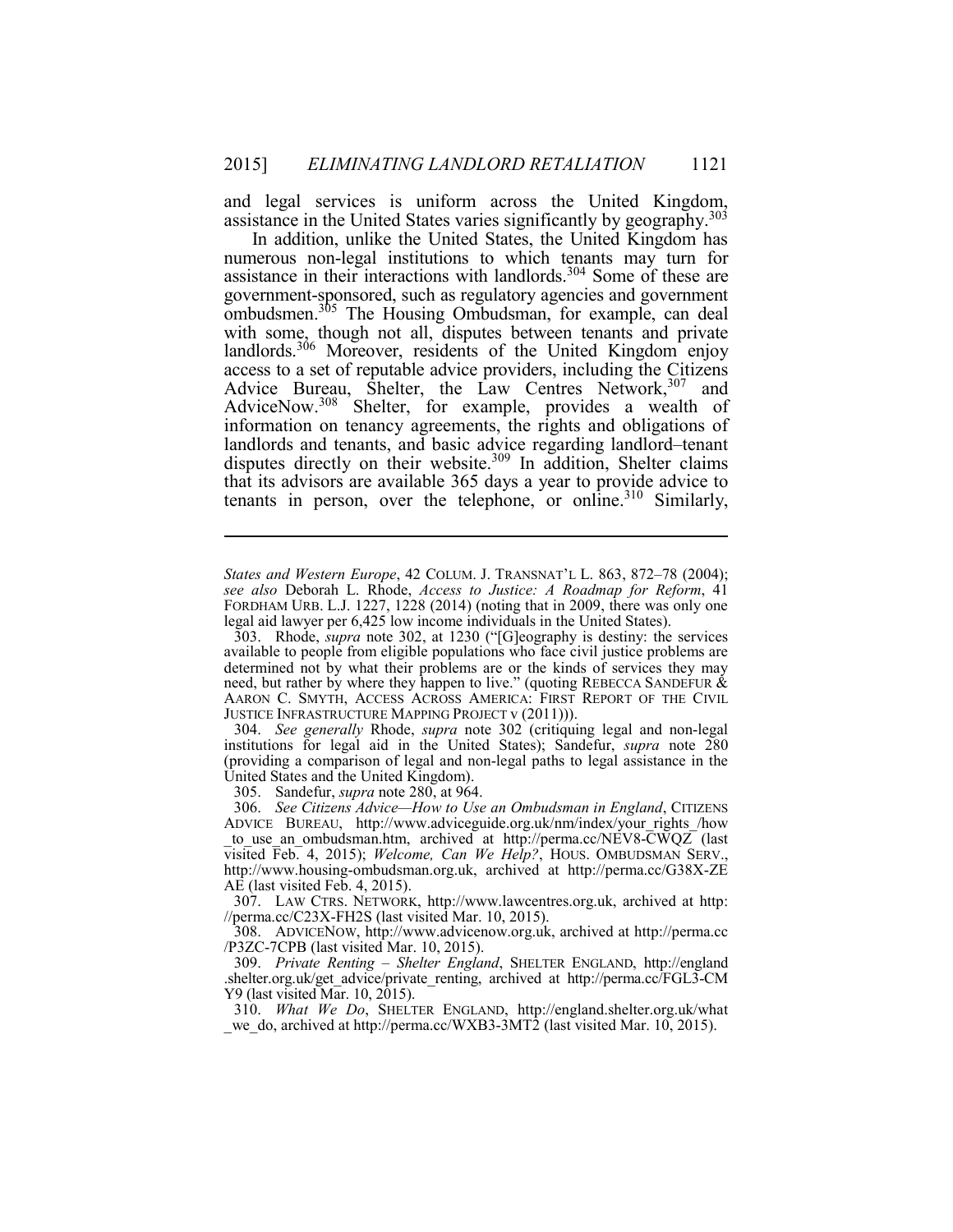i. public, in part because official government websites concerning The availability of these services and their prominence both on the Internet generally and on easy-to-navigate government websites stands in stark contrast to the United States. Citizens Advice Bureau assists tenants with housing disputes either in person at over 3,000 local venues or remotely, by telephone or over the Internet.<sup>311</sup> These organizations are highly visible to the housing and legal aid both inform readers about the existence of these organizations and provide direct links to their websites.<sup>312</sup>

 Finally, the key strength of advice organizations in the United much as a legal professional would do, but at little to no cost to the are not—with funding, information, and support.<sup>315</sup> Kingdom is that they have the power to dispense legal advice, tenant.<sup>313</sup> In the United States, on the other hand, stringent prohibitions on the unauthorized practice of law prevent nonlawyers from dispensing legal advice.<sup>314</sup> Thus, the average tenant in the United Kingdom is equipped in ways that American tenants

#### VII. CONCLUSION

 In the United States, the law has long disfavored retaliation by taking revenge against tenants either through targeted legislation or landlords against residential tenants who assert their rights to safe and habitable housing.<sup>316</sup> Most states prohibit landlords from case law.<sup>317</sup> The primary purpose of these statutes and rulings is to provide tenants with the freedom and confidence to insist that

<sup>311.</sup> *See Key Facts about the Citizens Advice Service*, CITIZENS ADVICEBUREAU, http://www.citizensadvice.org.uk/index/aboutus/factsheets/cab\_key\_facts.htm, archived at http://perma.cc/T6W5-RHSD (last visited Feb. 27, 2014).

 secure legal aid may be able to get free advice from the Law Centres Network, 312. *See, e.g.*, *Legal Aid*, GOV.UK, https://www.gov.uk/legal-aid/eligibility, archived at https://perma.cc/87KW-M69C (last visited Feb. 27, 2015) (noting, under a heading clearly marked "Alternatives to Legal Aid," that those who cannot Citizens Advice, and AdviceNow).

i<br>. 313. Sandefur, *supra* note 280, at 964.

 *Wales*, 37 LAW & SOC'Y REV. 765, 785–86 (2003) (concluding in a study of low-income clients in the United Kingdom, in matters such as housing non- lawyers generally outperformed lawyers in terms of both outcomes and clients 314. *See* Rhode, *supra* note 302, at 1232–38 (discussing United States restrictions on the unauthorized practice of law); *see also* Richard Moorhead, et al., *Contesting Professionalism: Legal Aid and Nonlawyers in England and* satisfaction).

 315. Sandefur, *supra* note 280, at 966. Sandefur describes the contrast between the United States and the United Kingdom as "stark." *Id.* 

<sup>316.</sup> *See* 5 THOMPSON ON REAL PROPERTY § 43.06(a) (2d ed. 2007).

<sup>317.</sup> *Id.* § 43.06(a).